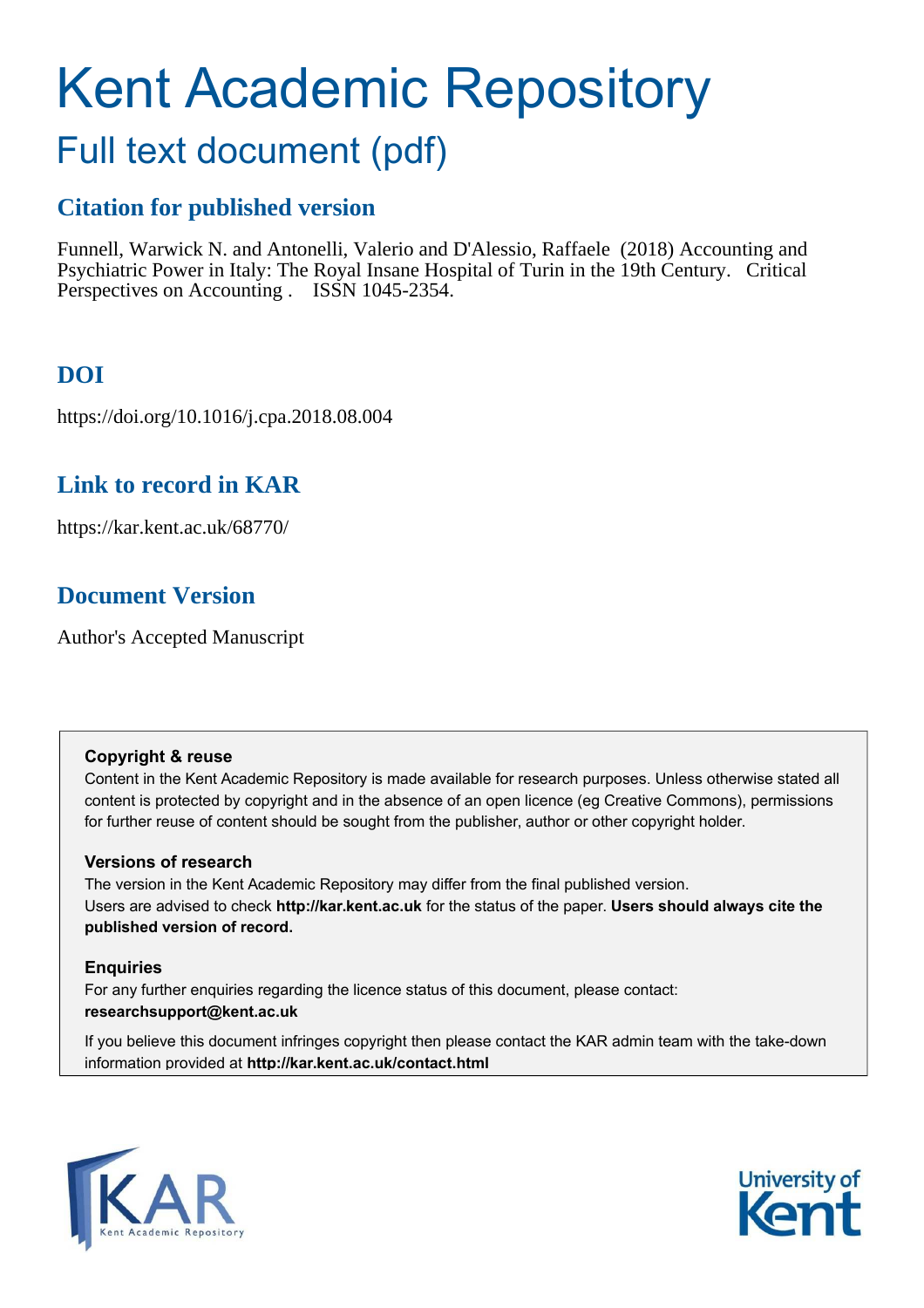## **Accounting and Psychiatric Power in Italy: The Royal Insane Hospital of Turin in the 19th Century**

#### **1. Introduction**

The importance of Foucault's ideas has been widely recognised by accounting scholars, most especially his concepts of governmentality (Stewart, 1992; Armstrong, 1994; 2015; Funnell et al., 2016; Grey, 1994; Neimark, 1994; Hoskin, 1994; McKinlay & Pezet, 2010; Miller, 1990; Miller & Rose, 1990) and disciplinary power (Hoskin & Macve, 1986, 1988; Miller & O'Leary, 1987; Sargiacomo, 2009). These concepts were developed from his studies of institutions which were refashioned by Western society from the early  $19<sup>th</sup>$  century, including prisons, schools and clinics. Particularly influential in the early development of Foucault's ideas were his studies of lunatic asylums. In these works Foucault provides his own distinctive, innovative understanding of both the social meaning of the lunatic and the role played by lunatic asylums from the classical age to very recent times as a means of social control which embodies the values and priorities of social and political elites (Foucault, 1967, 1987, 2004, 2006a, 2006b).

Despite the overwhelming importance of lunatic asylums in evoking Foucault's ideas, these institutions have only recently been given a presence in the accounting literature with the study of the Real Casa dei Matti, the Royal House of Madness in Palermo, Sicily, in the early 19<sup>th</sup> century (Funnell et al., 2017). The present study of the Ospedali Psichiatrici di Torino (Royal Insane Hospital of Turin, hereafter the RIHT) provides the opportunity to further recognise the importance of the lunatic asylum in our understanding of the way in which disciplinary power, as understood by Foucault, is sustained and the dependence of this process on the information, discourses and values created by accounting practices. The RIHT was "a field polarized in terms of an essential dissymmetry of power …" (Foucault, 2006a, p.4) where accounting practices were essential tools in creating and sustaining this dissymmetry of power by giving the doctor a considerable body of information about each of the inmates and the processes by which they were disciplined. Unlike the Royal House of Madness in Palermo, where doctors contributed little to the management of the institution, in the operations of the RIHT doctors were expected to have a major role in management, in creating a medical-managerial regime. This aspect of the history of lunatic asylums is given prominence in Foucault's historical analysis. The present study of the RIHT emphasises the importance of accounting tools, such as food and clothing budgets, statements of revenue and expenses and patient statistics, in not only the management of the lunatic asylum and related accountability to public authorities who were major contributors to the funding of the asylum but also in providing crucial support for new medical theories about the causes and treatment of the mentally ill.

The study also identifies the political contributions of accounting used by the RIHT in creating the social order expected by the liberal middle-class society of the mid-19<sup>th</sup> century. Accounting was heavily implicated in a hierarchical structure of power, which culminated with the head doctor, whereby the greater authority achieved by the medical profession provided the means for the psychiatrist to institute a regime of control within the RIHT which was consistent with the priorities and values of the dominant social and political classes in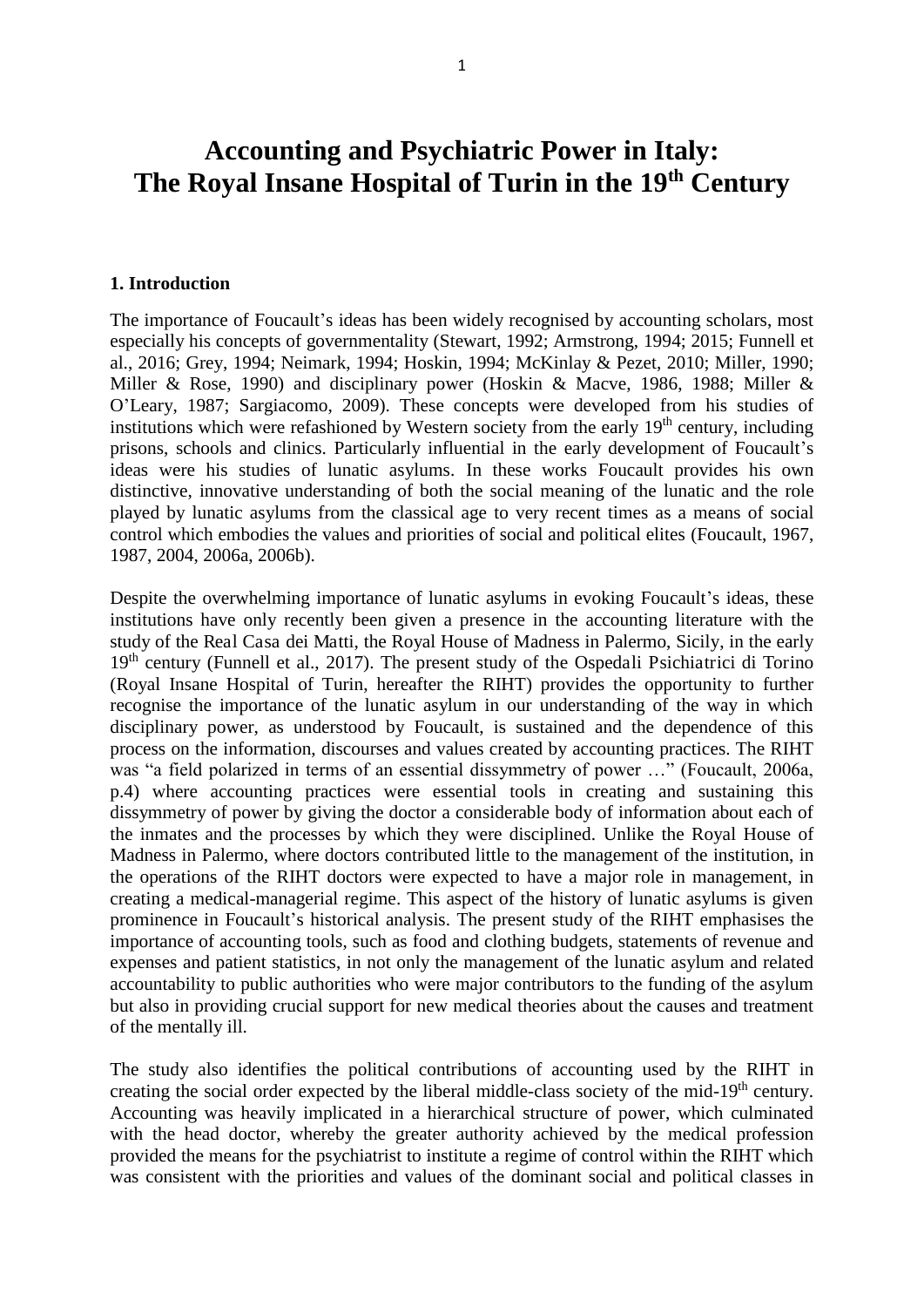whose interests the State ruled. The implications for the exercise of power of the dependent relationship between financial resources and a psychiatric diagnosis of madness was recognised by Foucault who stressed the economic consequences of psychiatric diagnosis and the generalisation of psychiatric power. In reference to France in the early  $19<sup>th</sup>$  century he emphasised how

the cost of board and lodgings for someone confined in the asylum was paid by the department or the local community from which he came; that is to say, the local community became financially responsible for those who were confined. The reason why the local authorities hesitated for years to confine the mentally deficient … was precisely the increased burden of their financial obligations (Foucault, 2006a, pp. 219-220).

There were two important periods in the life of the RIHT, the first between 1825 and 1860, which is the concern of this study, was when it officially changed from being a "welfare" facility to a "medical" facility (Falconio et al., 1928, p. 79), a period during which doctors increasingly assumed an overt, powerful role in the management of the asylum. The second period, which is not the subject of the present study, commenced with the unification of Italy in 1861, after which the hospital entered a period when the laws under which it operated and its administrative rules were substantially different from the pre-unification years. Under Carlo Alberto (1831-1848) the Kingdom of Sardinia<sup>1</sup> became a modern liberal State and with the 1848 Constitution (Soffietti, 1999) began a capitalistic transformation that saw the values and role of middle-class businessmen and professionals become increasingly important (St. John, 1856; Pinto, 1990).

Evidence of the operations of the RIHT was obtained from the records of the RIHT and other documents preserved by the Local Health Unit of Turin, the Ospedali Psichiatrici di Torino Archivio Storico (hereafter OPTAS). Most importantly, in addition to official letters, financial accounts and instructions for the operation of the RIHT, the evidence available includes a rich collection of records maintained by RIHT doctors during the period examined that contain details of medical statistics and other information about the lunatic asylum<sup>2</sup>. In addition, there is a comprehensive collection of parliamentary speeches, laws, ministerial inquiries and official statistics related to lunatic asylums of the Kingdom of Sardinia. Secondary sources, contemporary to the period of study, include reviews of papers written by RIHT doctors published in Italian journals and international scientific journals, essays and articles about the lunatic asylum and biographies of prominent RIHT doctors.

The first main section of the paper which follows provides a review of the theoretical framework and the research method used. This is followed by a history of the RIHT, its organisation, the treatment regimes used and the expected contributions of doctors. Subsequent sections examine the accounting significance of medical statistics in the management of the RIHT and for its accountability to the main providers of funds; the government and wealthy private individuals. Financial reports served overwhelmingly a stewardship function as a means to ensure the continued financial support which was necessary to allow the doctors to implement new treatments. There is no evidence that

 $\overline{a}$ 

<sup>&</sup>lt;sup>1</sup> The Kingdom of Sardinia, or Piedmont-Sardinia, included Savoy, Piedmont and Sardinia. Turin is located in Piedmont. This is the reason why the RIHT was under the rule of the Kingdom of Sardinia.

<sup>&</sup>lt;sup>2</sup> The OPTAS preserves records covering the period 1685-1987. The archive is divided into two sections:

<sup>&</sup>quot;Administration" and "Psychiatric Asylums". In the former section, the surviving accounts, documents,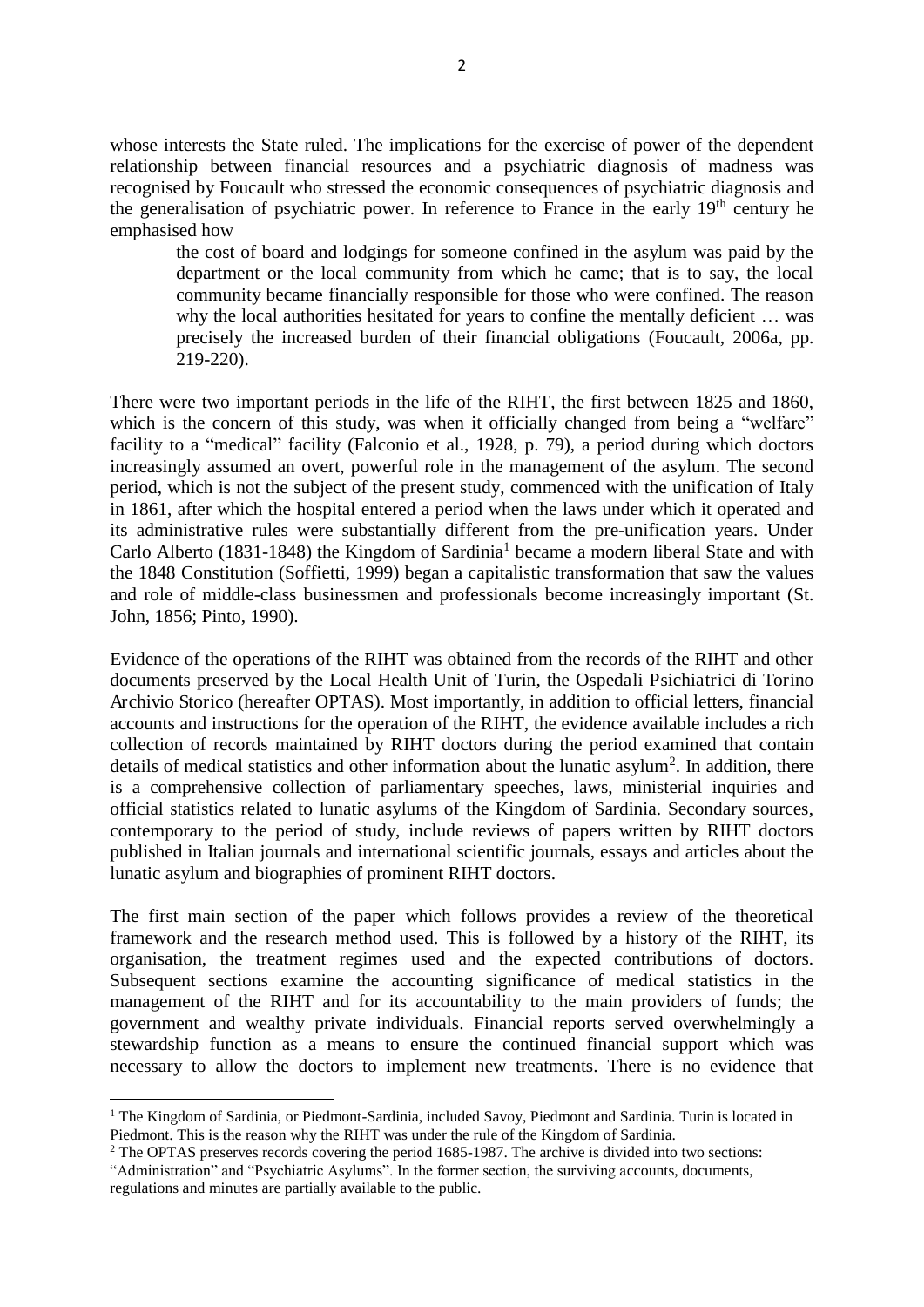accounting information was used in the modern sense as a form of cost accounting to assess the efficiency of providing services to the inmates. Lastly, the findings and conclusions of the paper are discussed.

#### **2. The rise of psychiatric power**

The emergence and 'success' of the mental asylum at the end of the  $18<sup>th</sup>$  century (Gordon, 1990, p. 8) as an institution for exercising control over the population and the development of the 'modern' concept of mental illness provided the impetus for much of Foucault's later work (Merquior, 1985; Visker, 1995; Barker, 1998; Smart, 2002; Foucault, 1967, 1978, 1987, 1994a, 1994b, 2004, 2006a, 2006b). Foucault's history of the rise of modern psychiatric practices emphasises the way in which the confinement of the mad was a consequence of moral, economic and socio-political factors (Sapouna, 2012, p. 613). This was also the consequence of a movement, notes Hacking  $(1986, p. 162)$ , which had arisen in the  $19<sup>th</sup>$ century based on 'making up people'. A category of people, the mad, was labelled by a community of experts who created a 'scientific' and 'social' reality (Hacking, 1986, p. 168). This interaction between reality, that is people with a mental problem, and a community observing it, namely the scientists which emerged in the first half of the  $19<sup>th</sup>$  century, gave rise to a dynamic nominalism (Hacking, 1986, p. 170). The mad were a 'class' defined by definite properties. As more was known about these properties it became easier to control, help or change those whom these properties described. The sciences, in particular psychiatry, were able to create types of people that in a certain sense had not existed before (Hacking, 2006, p. 23).

The early mental asylum was to be a means to prevent crime, to care for the soul and to confine dangerous people. Psychiatry, the emerging 'new' science, provided the knowledge and the professionals in the service of these social aims. The asylum was a microcosm which symbolized the structure and values of bourgeois society (Merquior, 1985, p. 25). Prior to the 19<sup>th</sup> century, confinement in asylums was primarily an economic measure to address problems arising from a large class of idle, potentially disruptive people by taking them off the streets and putting them to work in the controlled environment of the mental asylum (Gutting, 1994, p. 57). Engaging the idle in productive labour constituted moral reform by transforming them into valued, compliant citizens (Smart, 2002, p. 11). Thus, confinement was sustained and justified mainly by a moral perception of madness, namely that poor discipline and immorality 'alienated' individuals from a society where bourgeois values ruled. Psychiatric power was "a regime of isolation, regularity, the use of time, a system of measured deprivations, and the obligation to work" (Foucault, 2006a, p. 173). Labour constituted an appropriate practice through which moral reform and constraint might be realized in order to have 'new' and efficient citizens returning to the working class (Smart, 2002, p. 11). Economic activity in closed institutions, such as mental asylums, but also prisons, based on inmates labour could be also a profitable practice to increase revenues of these institutions. Indeed, Foucault recognises a growing awareness throughout the  $19<sup>th</sup>$  century that abnormality and its correction could be profitable (Foucault, 2006a, p. 124).

The influence of moral and religious ideas on institutions in the late  $18<sup>th</sup>$  century and early 19<sup>th</sup> century has been emphasised by Ignatieff (1978) who has focused on the 'ideas' underpinning the 'reforms' of the penitentiary system in England. These ideas related the everyday life in prisons to the moral expectations of British society, especially those parts with Protestant religious beliefs. Prisons became a microcosm or allegory of the wickedness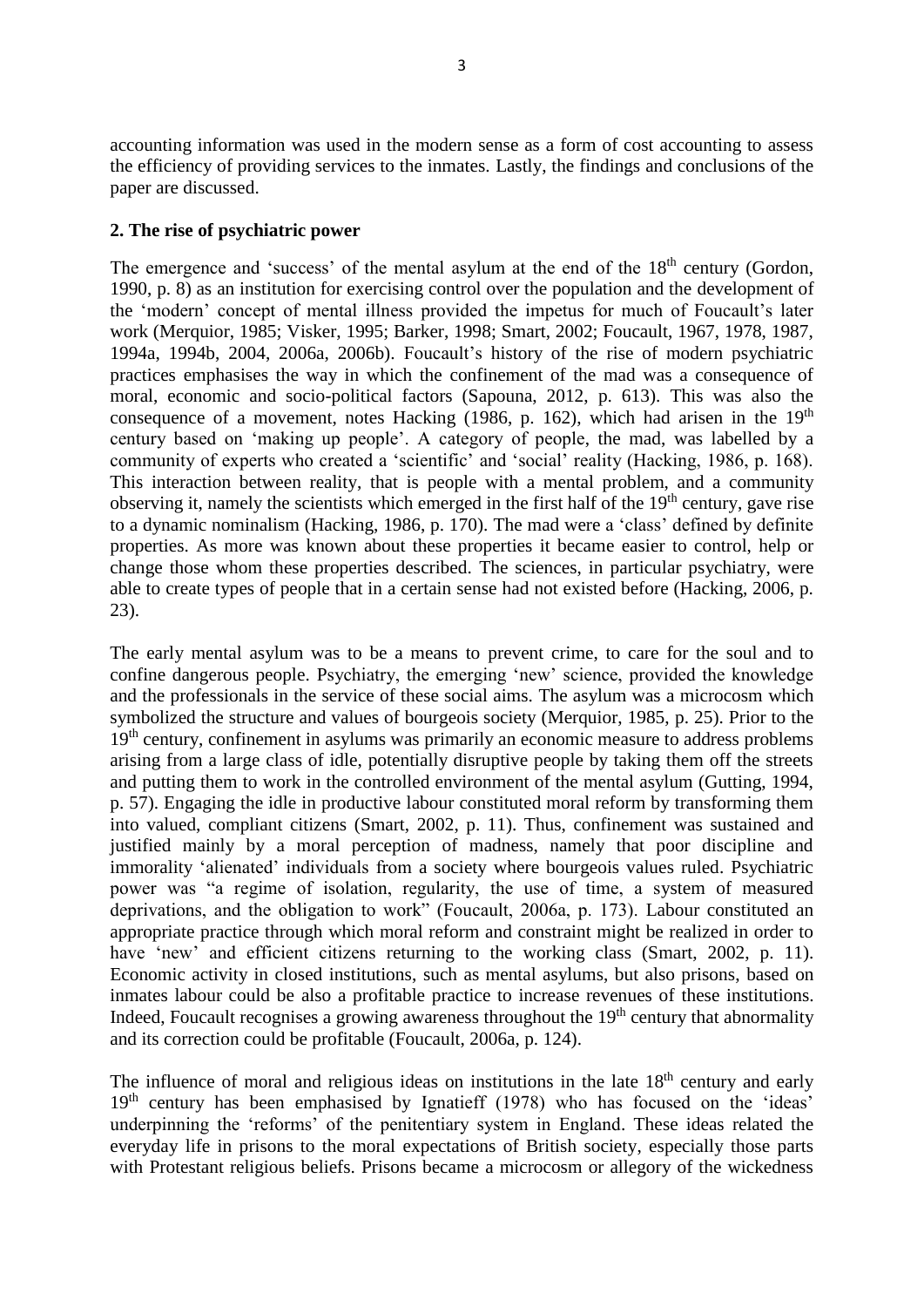of mankind, the universality of damnation, and the wait for judgment (Rock, 1981). Penitentiaries were designed according to a social system which included the meetinghouse or

the chapel, an assembly of quiet, reflective, and well- regulated people seeking salvation. The aim was the imposition of an austere and monastic regime which would eliminate sloth, vice, disease and waste (Rock, 1981, p. 735). Like Foucault, Ignatieff (1978) argued that the aim of penitentiary institutions was the establishment of a system where power was based on complete discipline. The aims and the way in which this disciplinary power was achieved depended upon a far more precise and invasive set of controls than had previously been associated with sovereign power. Unlike sovereign power, which is enacted in a violent manner, disciplinary power intervenes "by means of an infra judicial interplay of supervision, rewards, punishments, and pressure" (Foucault, 2006a, p.51).

The success of disciplinary power derives from the use of simple instruments: hierarchical observation or surveillance, normalizing judgement and their combination in a procedure that is specific to disciplinary power, the examination (Foucault, 1977, p. 170). Disciplinary power became an 'integrated' system (Foucault, 1977, p. 176) that had a panoptic quality which is "brought to bear on the body, on its actions ... to make discipline become a habit" (Foucault, 2006a, p.47). Normalization played its role by introducing a range of degrees of normality that indicated membership of a homogeneous social body but also played a part in classification, hierarchization and the distribution of rank (Foucault, 1977, p.184). This required the ability to examine behaviour, to individualise surveillance. The examination was based on rituals and methods which performed specific roles, as in the case of the ritual of the doctor's visit in a hospital or an asylum. The visit of the physician, later of the alienist/psychiatrist, was regular, rigorous and extended: it became an ever more important part of the functioning of a hospital and the exercise of psychiatric power (Foucault, 1977, p. 185). Consequently, the examination introduced individuality into the field of documentation (Foucault, 1977, p. 189) and, surrounded by all its documentary techniques, made each individual a 'case' (Foucault, 1977, p. 191). To gain a hold over the body and normalise behaviour requires "a procedure of continuous control ... to ensure that everything that happens, everything the individual does and says, is graded and recorded" (Foucault 2006a, pp.47,48).

According to Foucault, the first generation of influential 'alienists' who supported segregation of the mentally ill, notably Philippe Pinel and Jean Etienne Dominique Esquirol in France, were not liberators of the mad but the perpetrators of "a gigantic moral imprisonment" (Scull, 1991, p. 240; Smart, 2002, p. 13). Rather than the changes which occurred in the treatment of the mentally ill being a consequence of humanitarian reform and medico-scientific progress, it was instead, concluded Foucault, a time when the mad were reconstituted as subjects of power and objects of knowledge within the asylum itself (Smart, 2002, p. 14). In the asylum there was "dependence on and submission to the doctor as someone who ... holds an inescapable power" (Foucault, 2006a, p.177), where the use of medication was merely "the extension of asylum discipline to the surface of the body, or into the body", rather than primarly a means to cure (Foucault, 2006a, p.181).

In the liberal states at the beginning of the  $19<sup>th</sup>$  century the transfer of authority in mental asylums to medical doctors emerged as a solution to the problem of reconciling the constitutional guarantee of the freedom of citizens with the social requirement for the confinement of those who threatened the moral order, and may also have been deemed to pose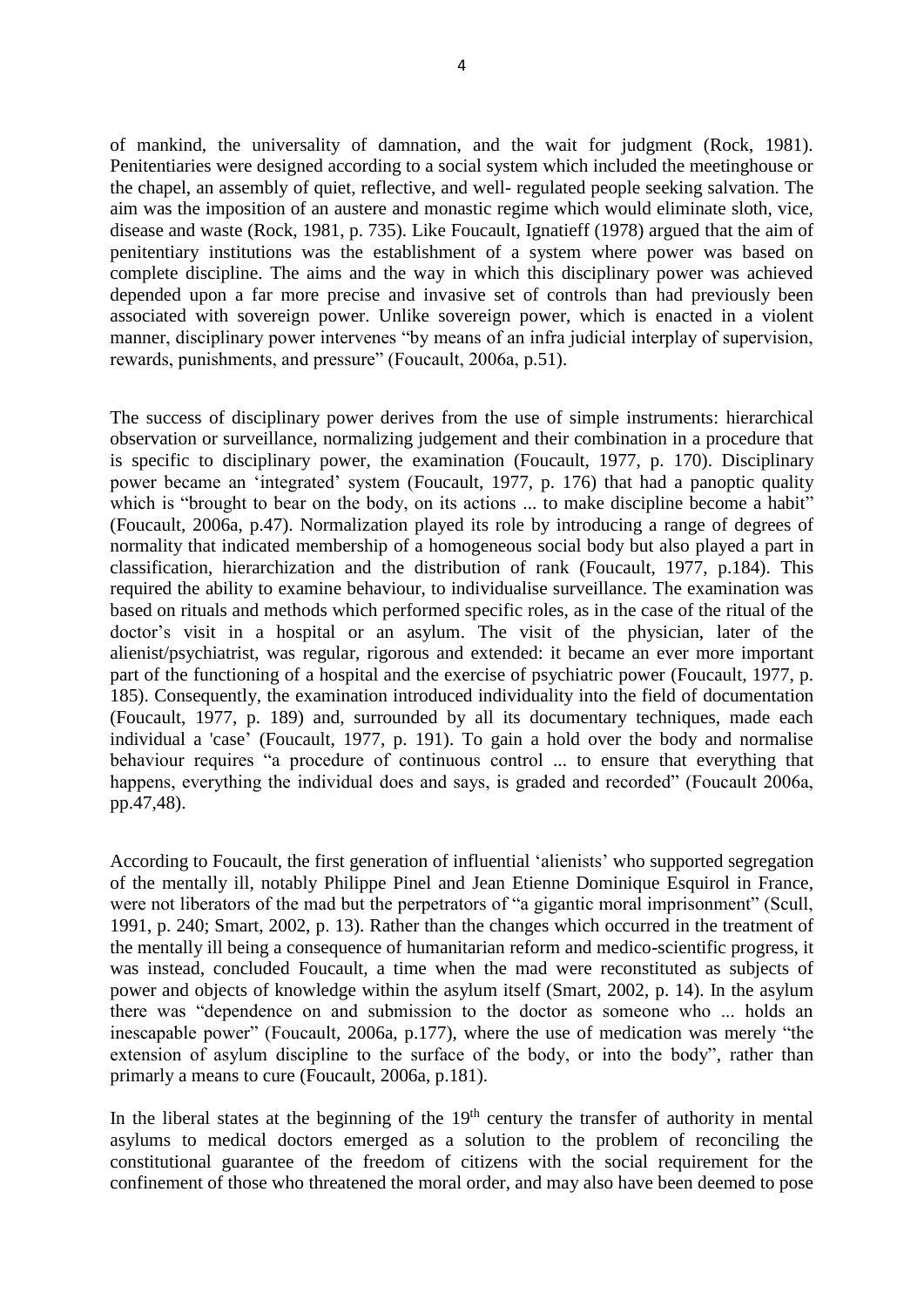a potent physical threat to 'normal' citizens (Rose, 1990, p. 377). There was a direct link between psychiatric practice and the legal system whereby psychiatric recommendations were based on a mixture of medical and juridical discourse (Gordon, 1990, p. 12). This allowed the creation of the "delinquent," the person who already resembles the crime committed, and the psychiatrist takes the role of judge with reference to the 'dangerous mad', the 'abnormal' (Foucault, 2004; Stone, 2004, pp. 81, 83). The codes and vocabularies of psychotherapeutics become technologies of government elaborated within political rationales (Rose, 1989, p. 254).

Another crucial step in strengthening the authority of psychiatry and those who were its practitioners was 'scientification' of psychiatry; the building of a scientific discourse and an academic status (Foucault, 2006a, p. 133). This provided the means to legitimate and disseminate psychiatric knowledge and, as a consequence, to affirm power (Barnham, 1992, p. 45). At the beginning of the 19<sup>th</sup> century "psychiatry became an autonomous discipline and assumed such prestige precisely because it had been able to develop within the framework of a medical discipline conceived of as a reaction to the dangers inherent in the social body. ...." (Foucault, 1978, p. 7). The scientific credentials of psychiatrists depended on the ability to collect, record, classify and store information about patients to provide psychiatrists with the evidence of causes to diagnose mental illness (Foucault, 2006a, pp. 197, 248). Thus, the psychiatrist becomes the key 'administrative' figure, admitting patients, certifying and writing reports which would determine the type of treatment, the period of incarceration and when the patient could be released (Smart, 2002, p. 15; Gordon, 2013, p. 94). The result was that the

old form of inspection, irregular and rapid, was transformed into a regular observation that placed the patient in a situation of almost perpetual examination. This had two consequences: in the internal hierarchy, the physician, hitherto an external element, begins to gain over the religious staff and to relegate them to a clearly specified, but subordinate, role in the technique of the examination; the category of the 'nurse' then appears; while the hospital itself, which was once little more than a poorhouse, was to become a place of training and of the correlation of knowledge; it represented a reversal therefore of the power relations and the constitution of a corpus of knowledge (Foucault, 1977, p. 186, emphasis added).

In Foucault's discourse, power and the knowledge upon which it depended are crucial in legitimating psychiatrists and in giving them a significant, influential multi-disciplinary role in society. This emphasises the extent to which virtually all of the psychological falls within the ambit of power (Hook, 2007, p. 60). In a broader sense, the codes and vocabularies of psychotherapeutics are used as techniques for the regulation of subjectivity and the technologies of government elaborated within political rationales (Rose, 1989, p. 254). Foucault's emphasis is upon power and the symptomatic role of high-cultural artefacts in reinforcing the system of power-knowledge (La Capra, 1990, p. 31). The social exclusion of the mad, the asylum, psychiatric practice, and the world of psychotherapy are all linked, involving authority, goals, and discipline (Bracken & Thomas, 2010, p. 226). Sometimes madness is reduced to a reality imposed by psychiatric power; a sick person without symptoms, without crises, without violence (Colucci, 2006, p.  $65$ ). More broadly, in  $19<sup>th</sup>$ century bourgeois society, the asylum is a place where the "microphysics of power" is exercised by the doctor acting primarily as a director of conduct rather than a practitioner of medical treatments (Foucault, 2006a, p.180) as a part of the complex system of powers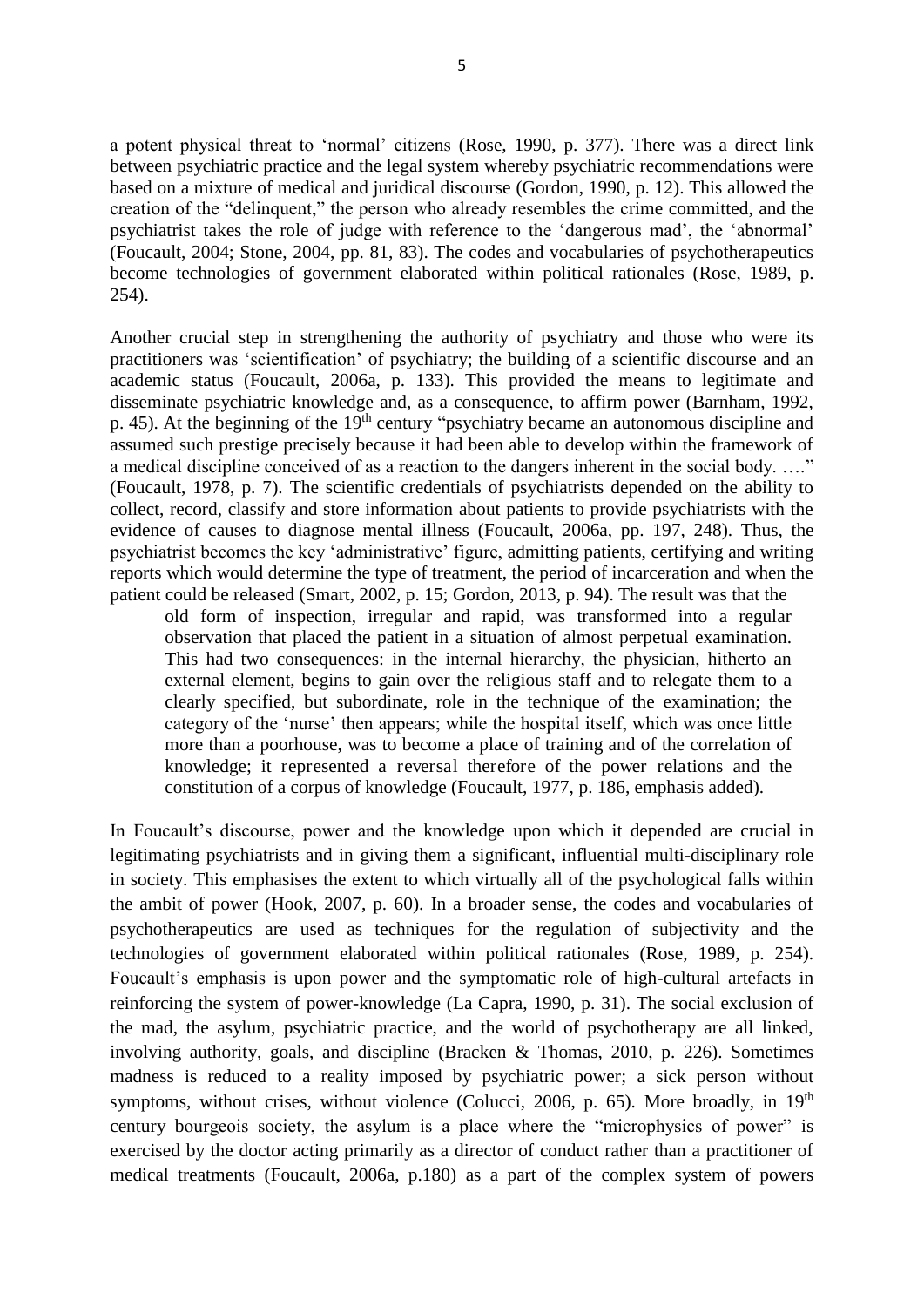controlling the members of society itself (Philo, 2007, p. 152). To achieve the authority and presence that they needed, medical practitioners were able to "put together an epistemological model of medical truth ...",<sup>3</sup> a medical discourse of mental redemption, so that the doctor could constitute himself<sup>4</sup> as "a master of truth" in a "game of truth" which was essential in creating the imbalance of power between the patient and the doctor upon which the success of the institution would depend (Foucault, 2006a, pp.11,13). This would require access to information about the inmates and management of the institutions which would allow power to be exercised in a 'meticulous' and 'calculated' manner by medical personnel (Foucault, 2006a, p.14).

Psychological knowledge needed to be "converted into something else real in practice ..." which would allow the doctor to be omnipresent, to achieve the "assimilation ... of asylum space to the psychiatrist's body... stretched and distended to the dimensions of an establishment, extended to the point that his power is exerted as if in every part of the asylum" (Foucault, 2006a, p.181). Administrative power and medical power were to be coincident. All aspects of the operation of the asylum were to emphasise the exclusive, unchallengeable authority of the doctors and the complete subservience of the patients to their control. The psychiatrist "must see everything and everything must be reported to him: what he does not see himself, he must be informed about by supervisors completely subservient to him, so that he is always present, at every moment, in the asylum" (Foucault, 2006a, p.182).The patients, especially, had to believe that they might always be being watched. Gradually "(p)eople's bodies, behaviour, and discourse are ... besieged by a tissue of writing … which codifies them and passes them up through the hierarchy to a centralized point (Foucault 2006a, p. 49). The patient becomes encircled "by the doctor's will or by the general regulation of the asylum …" (Foucault, 2006a, p 5). Everyone, patients and staff, must know that everything that happens within the asylum is potentially known to the doctor, that he exercises an influence that has no limits.

Collecting information about the operations of mental asylums in a systematic way was for scientific purposes but also, crucially, to legitimate for bourgeois society the very existence of asylums by providing evidence that they were effectively managed according to the values of bourgeois society, resulting in the return of the patients to society as productive citizens. The asylums therefore introduced the problem of "how to establish the system of exchange within madness which will enable the mad person's existence to be financed" (Foucault, 2006a, p. 177; Foucault, 2006b, p. 441). Accordingly, accounting practices became a key component of the microphysics of power, which enabled public and the private bodies and individuals who were engaged in establishing, managing and funding the 'new' institutions to control the performance of the institutions. In exercising this control, Foucault notes that until the late 18<sup>th</sup> century there was "a constant conflict between the medical director of the hospital, who had therapeutic responsibility, and the person with responsibility for supplies, administration of personnel, and management …" (Foucault, 2006a, p.183). Unlike other disciplinary spaces, such as prisons, schools and orphanages which were not managed by officials with a related specialist knowledge, by the early  $19<sup>th</sup>$  century control of mental institutions had been

l

<sup>&</sup>lt;sup>3</sup> Foucault refers to two new kinds of medical truth based upon scientific discourses. Firstly the nosological discourse which sees madness as an illness and then, after Bayle's discoveries related to paralysis, a discourse based on anatomical, pathological knowledge which emphasises organic causes of madness.

<sup>&</sup>lt;sup>4</sup> All psychiatrists at the time were men.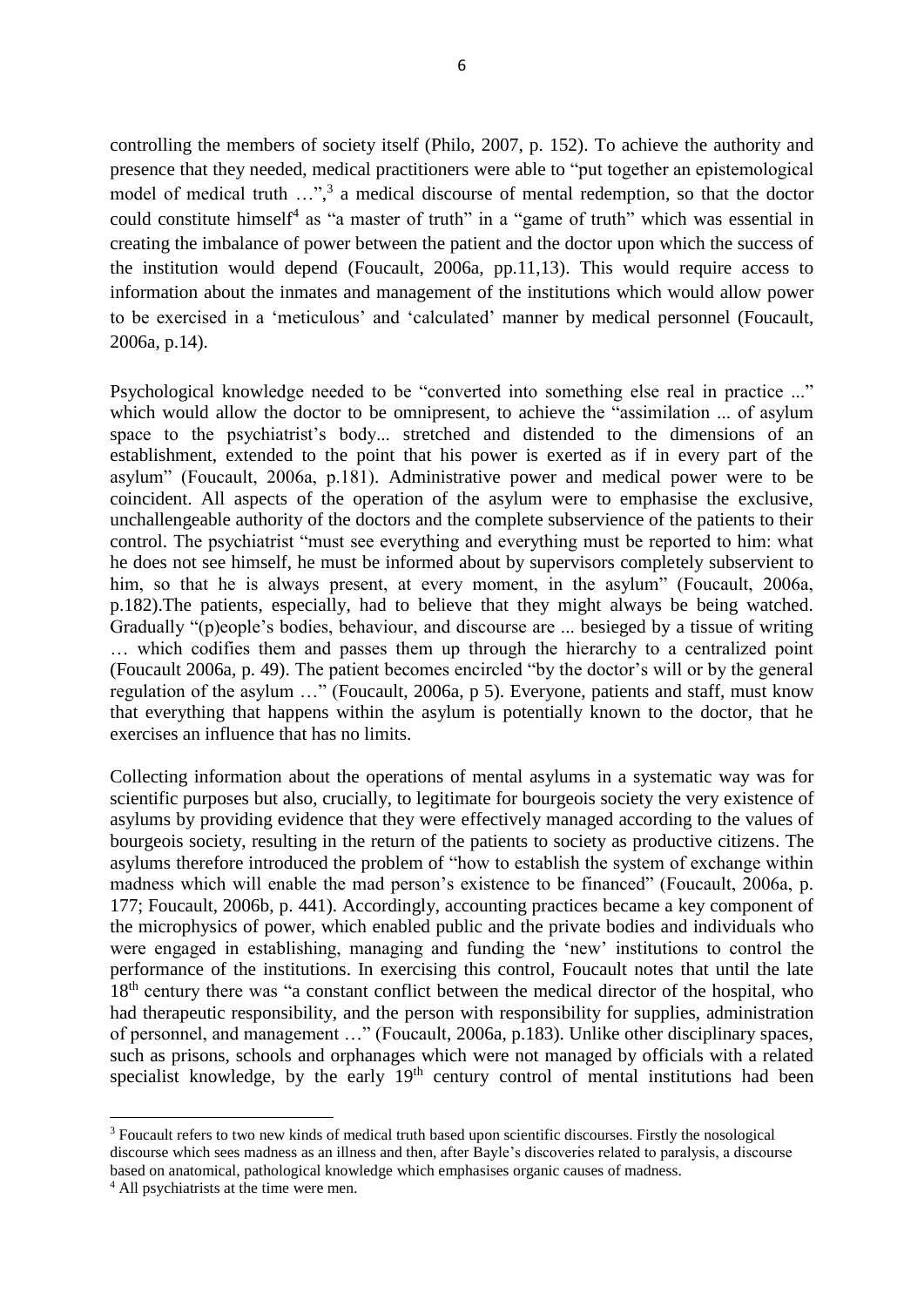assumed by the doctor. This paradox, suggests Foucault, was made possible by the 'medical stamp' given to asylums which emphasised that control needed to be in the hands of medical personnel (Foucault, 2006a, p.179). The hospital, thereby became a "machine for exercising power" (Foucault, 2006a, p.102).

The doctors became the directors of the institutions with someone in charge of the specifics of operating the institution but under the doctor's obvious control. Whereas, before, institutions for the mad were never medical places, although with some doctors, in the latter part of the 18<sup>th</sup> century they gradually became places where a cure was now expected which would require organisation and management of asylums at the direction of medical practitioners (Foucault 2006a, p.179). However, at this time the 'medical truth statements' of doctors were insufficient to ensure them the power to control the asylums. This would only be achieved with the legitimacy provided by 'economic truth statements', mainly financial performance measures. In a similar manner to the way in which medical truths gave doctors authority as directors of treatment, the information provided by accounting constituted economic truth statements that provided doctors with the means to achieve control as managers. Thus, the ability to rely upon the truth statements provided in the financial reports and related statistics of an institution would further augment the doctors' power as both medical and institutional directors.

Fundamental to ensuring the efficiency and effectiveness of the asylums, the local authorities and their communities which became financially responsible for the poor who were confined wanted to ensure that only individuals who were a clear and confirmed threat to society were confined. This placed the doctor in a position of considerable authority by giving them the responsibility to decide "that the idiot was not only an idiot, that he was not only unable to provide for his own needs … but, and this was the only condition on which the local authorities agreed to support him, he had to say that he was dangerous" (Foucault, 2006a, pp. 219-220). Therefore, it is not surprising that doctors often wrote false reports to ensure that an 'idiot' would be categorised as dangerous to ensure that they would be admitted to an asylum. The need to meld the 'economic' with the 'psychiatric discourse' in the social project of the mental asylum which was built on psychiatric power involved the psychiatrist in a more complex social game in matching resources with needs for which the information provided by accounting practices would play a critical role. This was clearly evident throughout the early history of the RIHT.

#### **3. Royal Insane Hospital of Turin**

Prior to the 19<sup>th</sup> century, in the Kingdom of Sardinia the poor, homeless, sick and other social outcasts such as the insane were placed in homes for the poor known as ospizi di mendicità (Hospice for the poor) (Levra, 1988; Pavanelli, 1991). In France Philippe Pinel and Jean Etienne Dominique Esquirol justified the isolation of the insane as the means to ensure their safety and that of their families, to separate them from negative outside influences, and to subject them to "a medical regimen (which would) impose new intellectual and moral habits on them" (Foucault, 1994b, p. 48). No longer would the mentally ill be physically restrained with chains and segregated with other social outcasts. It was not until 1728 that the first Italian mental hospital, the Spedale dei Pazzi, later renamed the Ospedali Psichiatrici di Torino (the RIHT), was founded in Turin by a religious organisation, the Confraternita del Santissimo Sudario (Anonymous, 1846; Berti, 1862, p. 23). All patients had to be from the Kingdom of Sardinia and the families of those admitted to the hospital had to pay a fee to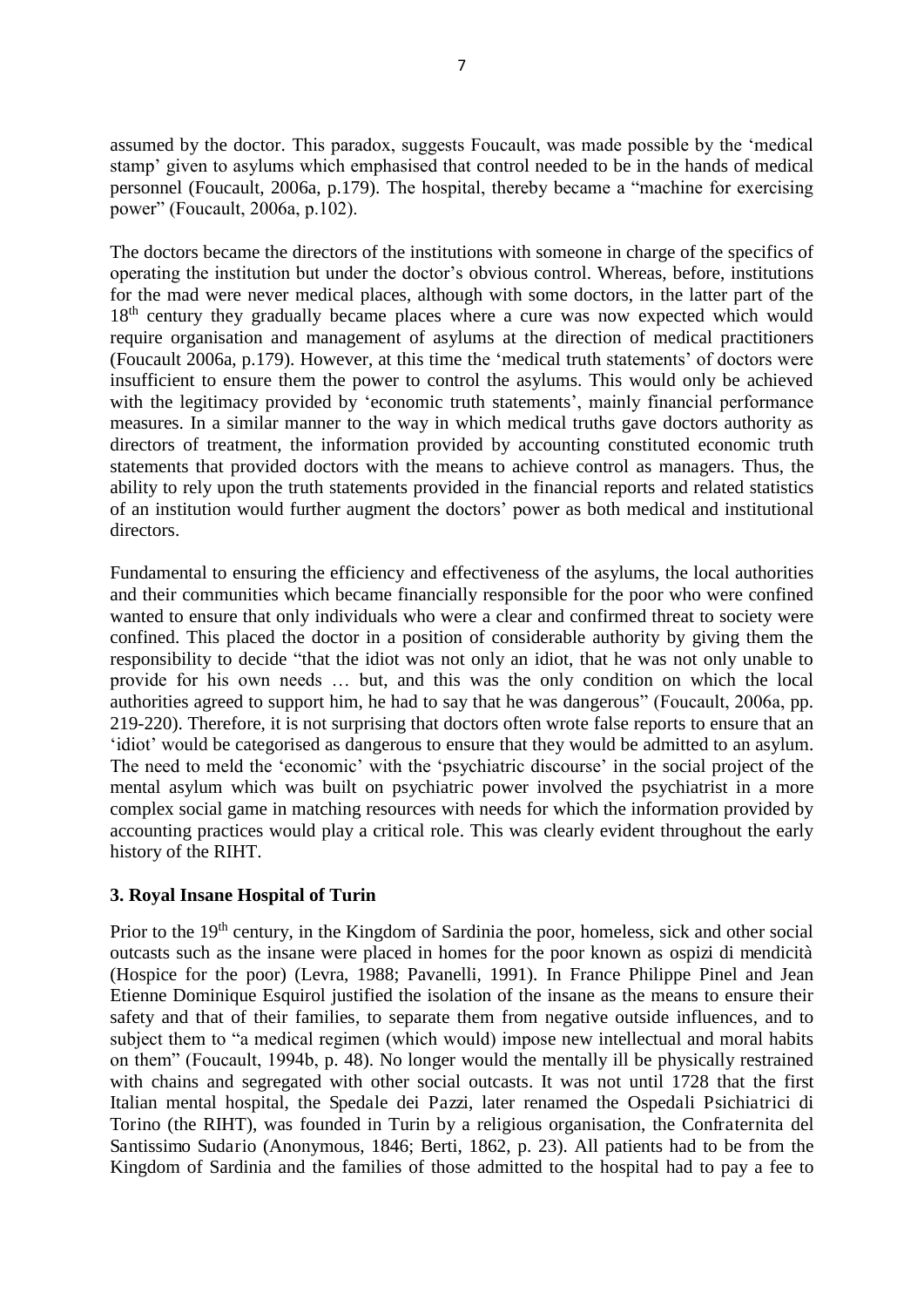support the patients, which depended upon their wealth. The Confraternita contributed to the financial needs of the hospital from the income it received from alms, rents and mortgages (Dellapiana, 2007; Falconio et al., 1928, p. 18).

The years from 1728 to 1825 have been labelled the "welfare years" of the RIHT (Falconio et al., 1928, p. 79), during which it provided no medical care, only "hospitality" to patients who lived in very poor hygienic and sanitary conditions, wrapped in iron chains (Anonymous, 1839, p. 343). In 1820, after visiting the institution, the French doctor Valentin spoke of the filthy conditions in which the insane were made to live and of their nakedness, terror, rage and desperation (Valentin, 1826, p. 171). The therapeutic methods used in the hospital changed dramatically when the Regia Segreteria di Stato per gli Affari Interni (the Ministry of Interior) issued a ruling on  $22<sup>nd</sup>$  March 1825 (OPTAS, 1825a) which established an official healthcare service. This turned the RIHT into what Foucault (2003) calls a "clinic", with its rules and rites in which the medical profession assumed greater prominence.

The first head of the newly created medical department at the RIHT appointed in May 1828 to implement reform was Dr Benedetto Trompeo<sup>5</sup>. During his appointment (1828-9) Dr Trompeo turned the RIHT into a well-organised hospital modelled on French asylums which used new therapeutic methods (OPTAS, 1829c) and was able to accommodate more patients (OPTAS, 1829b). Trompeo collated his experience at the RIHT in two volumes (Trompeo, 1829, 1830) in which he described the theoretical basis of his ideas, his investigative and working methods and his accomplishments (OPTAS, 1829a), all of which were well received in Italy and abroad (G.B., 1829; Dupasquier, 1830; Fenoglio, 1830). He believed that mental disorders depended on both physical and moral causes; that the body and the mind had to be treated together (Trompeo, 1830, pp. 4-5). In 1829, Giovanni Stefano Bonacossa<sup>6</sup> was appointed medical assistant (OPTAS, 1829e, 1829f) and in 1830 Dr Cipriano Bertolini was appointed as the new head of the medical department, a position which he occupied until 1842 (OPTAS, 1829d). Bertolini, a supporter of innovative healthcare protocols, proposed therapeutic baths (OPTAS, 1830a), reorganised the nursing service (OPTAS, 1830b), changed the confinement methods, and took special precautions for the admission of patients (OPTAS, 1831). In 1842 Bonacossa, an adherent of the organicist principles of "Gall's System"7, was

l

<sup>&</sup>lt;sup>5</sup> Benedetto Trompeo (1797-1872), who had a medical degree from the University of Turin, received many royal honours after his time at the RIHT (Cantù, 1844, p. 150). He was president of the Medical Academy of Turin in 1863-64 (Anonymous, 1872).

<sup>6</sup> Giovanni Stefano Bonacossa (1804-1878) graduated in medicine at the University of Turin in 1824. In 1830 he was lecturer at the medical college of the University. In 1838 he visited many European countries and in 1841 some Italian States to find out more about their lunatic asylums (Desmaisons Dupallans, 2006, p. 123). Bonacossa published a number of books, which led to him becoming a member of the Society of Phrenology and the Historical Institute of Paris, as well as the medical academies of Lyon, Gant and Bologna (Cantù, 1844, p. 65). His main work, which was published in 1837, is a book on mental disorders supported by an extensive statistical addendum that he worked on for six years while at the RIHT (Maffoni, 1837; P., 1837; Z., 1837; D.F.C., 1839). He was president of the Medical Academy of Turin in 1869-71. In 1874, he resigned from all his medical and academic posts and retired (Teccari, 1969).

<sup>&</sup>lt;sup>7</sup> Franz Joseph Gall (1758-1828) wrote a treatise on the brain (posthumously published in English: Gall, 1835a), the one to which Bonacossa referred. Other books by Gall included On the Organ of the Moral Qualities and Intellectual Faculties: And the Plurality of the Cerebral Organs published in 1835 and The Physiognomical System written with Spurzheim in 1815. Gall founded his theory on an empirical basis, arguing that mental disorders necessarily had a biological cause. Gall was strongly convinced of the unity of man with nature, and applied the methods of the naturalist to man. Consequently, Gall investigated the functions of the brain as a biological science. He used anatomical, pathological, clinical and comparative findings supporting his psychology theory (Young, 1990, pp. 16, 26, 27). See also: Temkin, 1947; Ackerknecht & Vallois, 1956.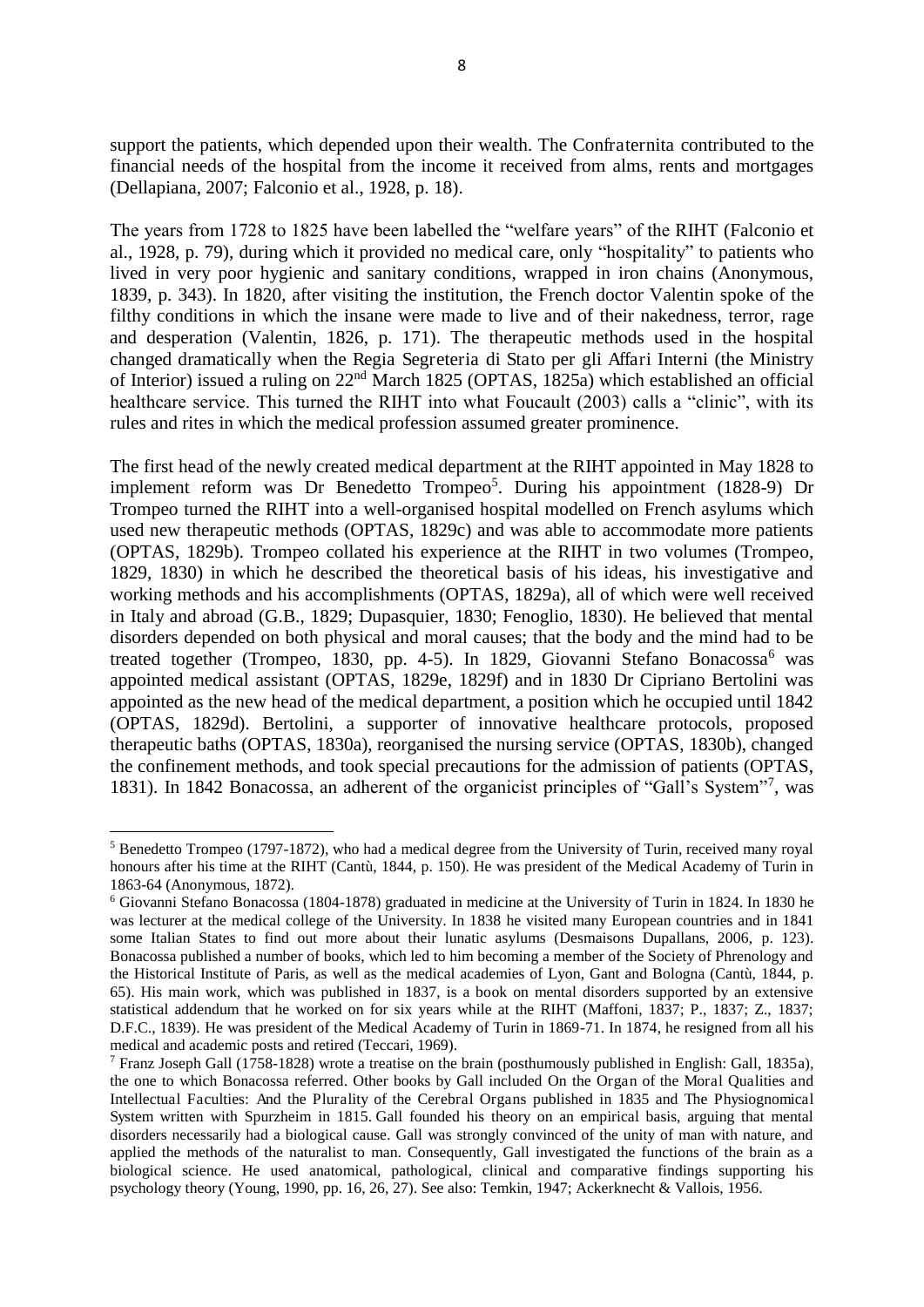promoted as head of the medical department (OPTAS, 1842b), with Michelangelo Porporati as his assistant (Falconio et al., 1928, p. 100; Padovani, 1949). Building upon the reforms introduced by Bertolini, Bonacossa refashioned the RIHT into a more medical-led facility. The greater presence which was now given to medical priorities and practices was noticeable from admission to discharge of the patients. Rather than admission decisions being determined by the need to incarcerate violent individuals or those living in poverty, the admission of patients now required the involvement of doctors and the cross-examination of the patients' families to ensure that the patient needed to be placed in the asylum (Trompeo, 1830, p. 10). When admitted, patients were not divided according to a category of mental illness, instead they were distributed in the asylum according to non-psychological or medical criteria such as whether they were calm or agitated, those who could work and those unable to work. Thus, Foucault (2006a, p.180) concludes that there was "a discrepancy between medical theory and asylum practice".

The transformation of the RIHT into a 'clinic' progressively occurred under Bertolini and Bonacossa. This included doctors regularly visiting the patients with their assistants or with medical students who, from 1837, recorded the patients' details in special registers (OPTAS, 1837b). Also, the daily routines were strictly organised (OPTAS, 1842a). Foucault (1967; 2006b; 2008) has emphasised that these routines were a fundamental component of this new era of 'bio-power'. In 1848, the RIHT's management applied to the Ministry of Education to create the first chair of psychiatry. This was established two years later when it was awarded to Bonacossa, who thus became the first Italian professor of psychiatry (Padovani, 1949). Subsequently, all  $5<sup>th</sup>$ -year students of the Faculty of Medicine at University of Turin have been required to spend time as interns at the RIHT, a ritual that has been extensively described by Foucault (2003).

In 1824 a new building was designed by Talucchi, a Turin-born architect and a well-known academician, and built in the suburbs north west of Turin (OPTAS, 1825b). By the time it was opened in 1830 approximately 700,000 Italian lire had been invested in the new facility, with nearly 135,000 lire provided by the House of Savoy (Desmaisons Dupallans, 2006, p. 122). Substantial funds were given also by lay and religious associations, the army and by bequests, with the land for the new buildings donated by the municipality (Berti, 1862, p. 23). The layout and façade of the building are shown in Figure 1.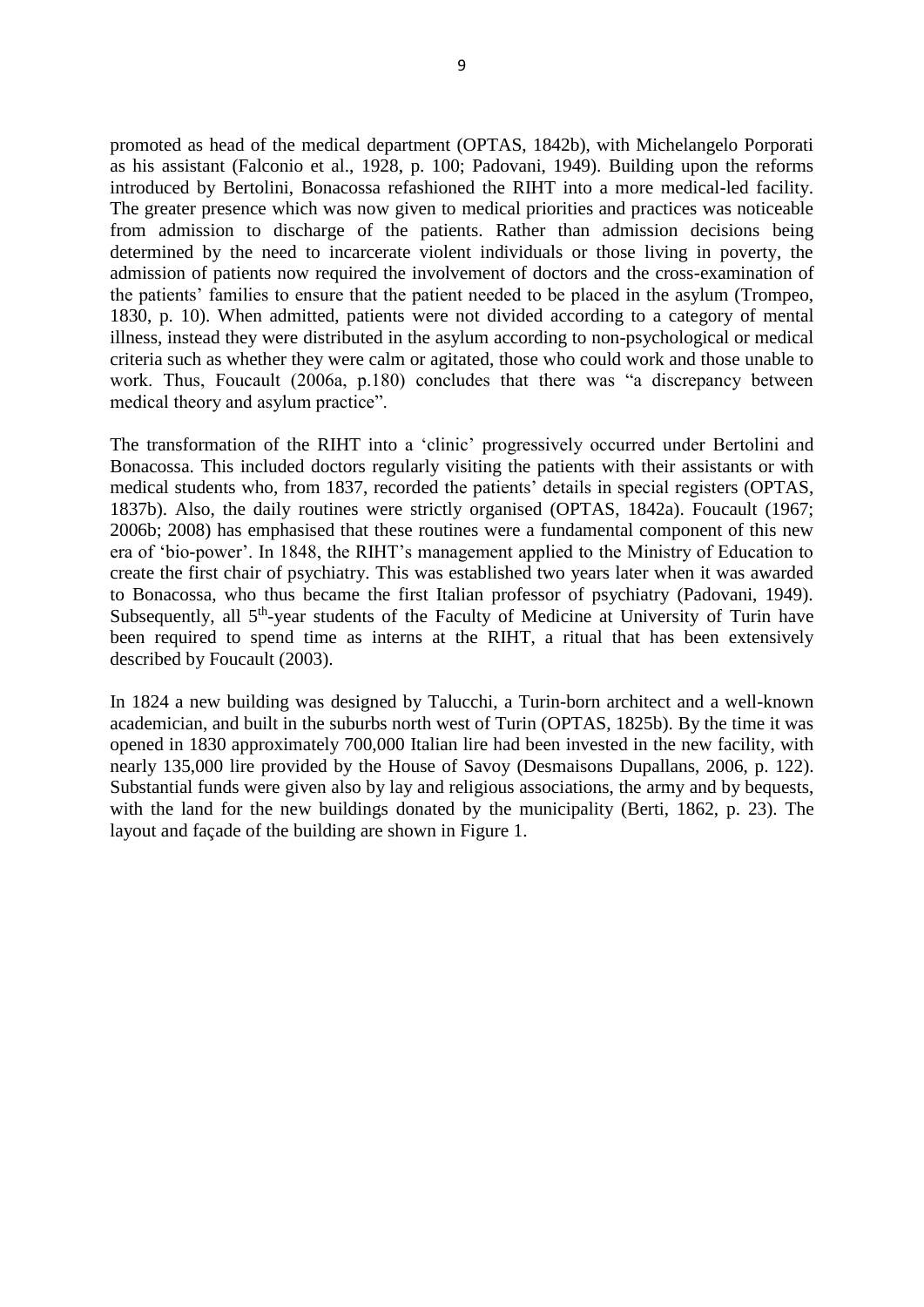

#### **Figure 1**. The building plan and the facade of the RIHT (1834)

Source: Guislain, 1840, pp. 116-117.

l

The new RIHT, as shown in Figure 1, had a long box shape, with two parallel buildings nine metres apart; one for men and one for women, covering a total surface area of over 23,000 square metres (RCSST, 1849-52, p. 856). At the time throughout Europe and Britain considerable importance was given to the use of space in asylums for therapeutic purposes using, as in the case of the new RIHT building, large rectangular buildings with gardens, or for monitoring purposes relying upon a radial layout like the Panopticon, a form which was entirely disregarded in Turin's design<sup>8</sup> (Edginton, 1994, 1997; Franklin, 2002; Scull, 2004; Hockman, 2005; Sine, 2008; Funnell et al., 2017). The new RIHT immediately attracted a large number of patients, as shown in Table 1, mainly from the area of Turin but also from throughout the Kingdom of Sardinia. In 1852, after patient numbers had increased to nearly 500, thereby exceeding the 400 beds capacity of the new facility, a branch of the asylum was opened in the Charterhouse of Collegno, located on picturesque Alpine slopes, which was owned by the Catholic Church, to where some of the male patients were relocated (Berti, 1862, p. 23). When religious congregations were supressed in the Kingdom of Sardinia in 1855, soon after in 1856 the RIHT purchased the building from the Church to where it then

<sup>8</sup> Foucault was impressed with the way in which "Asylum architecture—as defined in the 1830s and 1840s by Esquirol, Parchappe, Girard de Cailleux, and others—was always calculated so that the psychiatrist could be present virtually everywhere" (Foucault, 2006a, p. 182).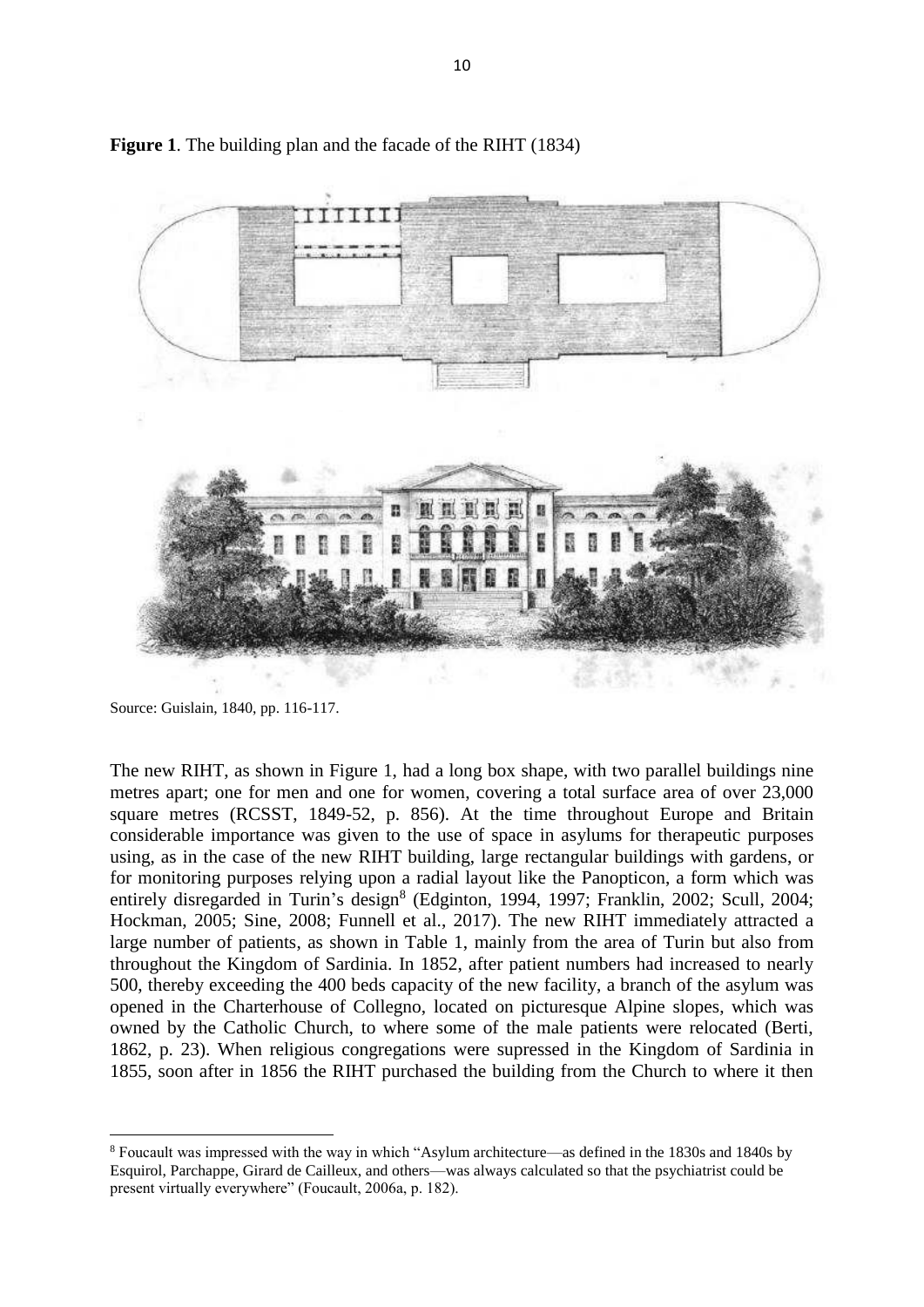relocated all the patients. The lunatic asylum would stay in Collegno until 1997 (Montaldo, 2007).

| Year | Men | Women | <b>Total</b> | Year | Men | Women | <b>Total</b> |
|------|-----|-------|--------------|------|-----|-------|--------------|
| 1831 | 205 | 126   | 331          | 1846 | 242 | 195   | 437          |
| 1832 | 181 | 135   | 316          | 1847 | 280 | 204   | 484          |
| 1833 | 212 | 143   | 355          | 1848 | 245 | 197   | 442          |
| 1834 | 204 | 145   | 349          | 1849 | 252 | 198   | 450          |
| 1835 | 189 | 133   | 322          | 1850 | 263 | 213   | 476          |
| 1836 | 199 | 147   | 346          | 1851 | 264 | 217   | 481          |
| 1837 | 223 | 138   | 361          | 1852 | 286 | 211   | 497          |
| 1838 | 207 | 135   | 342          | 1853 | 283 | 245   | 528          |
| 1839 | 218 | 152   | 370          | 1854 | 297 | 211   | 508          |
| 1840 | 245 | 173   | 418          | 1855 | 312 | 201   | 513          |
| 1841 | 229 | 178   | 407          | 1856 | 349 | 229   | 578          |
| 1842 | 268 | 200   | 468          | 1857 | 365 | 262   | 627          |
| 1843 | 281 | 197   | 478          | 1858 | 394 | 254   | 648          |
| 1844 | 256 | 201   | 457          | 1859 | 391 | 289   | 680          |
| 1845 | 264 | 211   | 475          | 1860 | 409 | 334   | 743          |

#### **Table 1.** Patients present at the beginning of the year, 1831-1860

Sources: Bonacossa, 1837, pp. 52-53; Falconio et al., 1928, p. 161.

In 1836 King Carlo Alberto launched a systematic reform of charitable institutions in an attempt to raise more private funds, especially from the upper and middle classes, businesses and church parishes (Petitti di Roreto, 1837, p. 152). As part of these reforms, new administrative and regulatory measures were imposed on the lunatic asylums of the Kingdom, all of which at the time were run by religious organisations (RSAI, 1841, p. 141). The philosophy underlying the House of Savoy's regulatory reform, and generally its healthcare policy, was noted by a Councillor, Count Petitti di Roreto, a preeminent man from the Savoy ruling class. He listed the three goals that society expected of lunatic asylums:

(a) try to treat and heal those sad people troubled by that terrible disease; (b) to protect other people's lives by protecting them from the danger lunatics are exposed to, unable as they are to take the necessary measures in human life; (c) to protect public order and private safety, which could be infringed by lunatics, especially raving lunatics, undeterred by the fear of legal prosecution because of their unreasonableness (Petitti di Roreto, 1837, p. 11).

Between 1837 and 1860 the RIHT was operated by a chairman and a royal administrative committee known as the Board of Governance, the equivalent of the modern Board of Directors, which was composed of 15 members appointed by the King for three and five years respectively (RIHT, 1837a, Sec. 1). All posts were unpaid. The new Board of Governance was assisted by a managing director and by a salaried health director. The members of the Board of Governance were responsible for the management of the asylum, healthcare and financial and legal matters (RIHT, 1837a, Sec. 2-5). The Deputy Chairman, the general superintendent of Turin's city police, was the officer in charge of the lunatic asylum. It was mainly his responsibility to decide on the admission of the insane, as well as supervising the work of the RIHT (RIHT, 1837a, Sec. 6). At this time, the organisation of the RIHT included: a royal inspector, a treasurer, the head of the hospital department, the assistant to the head of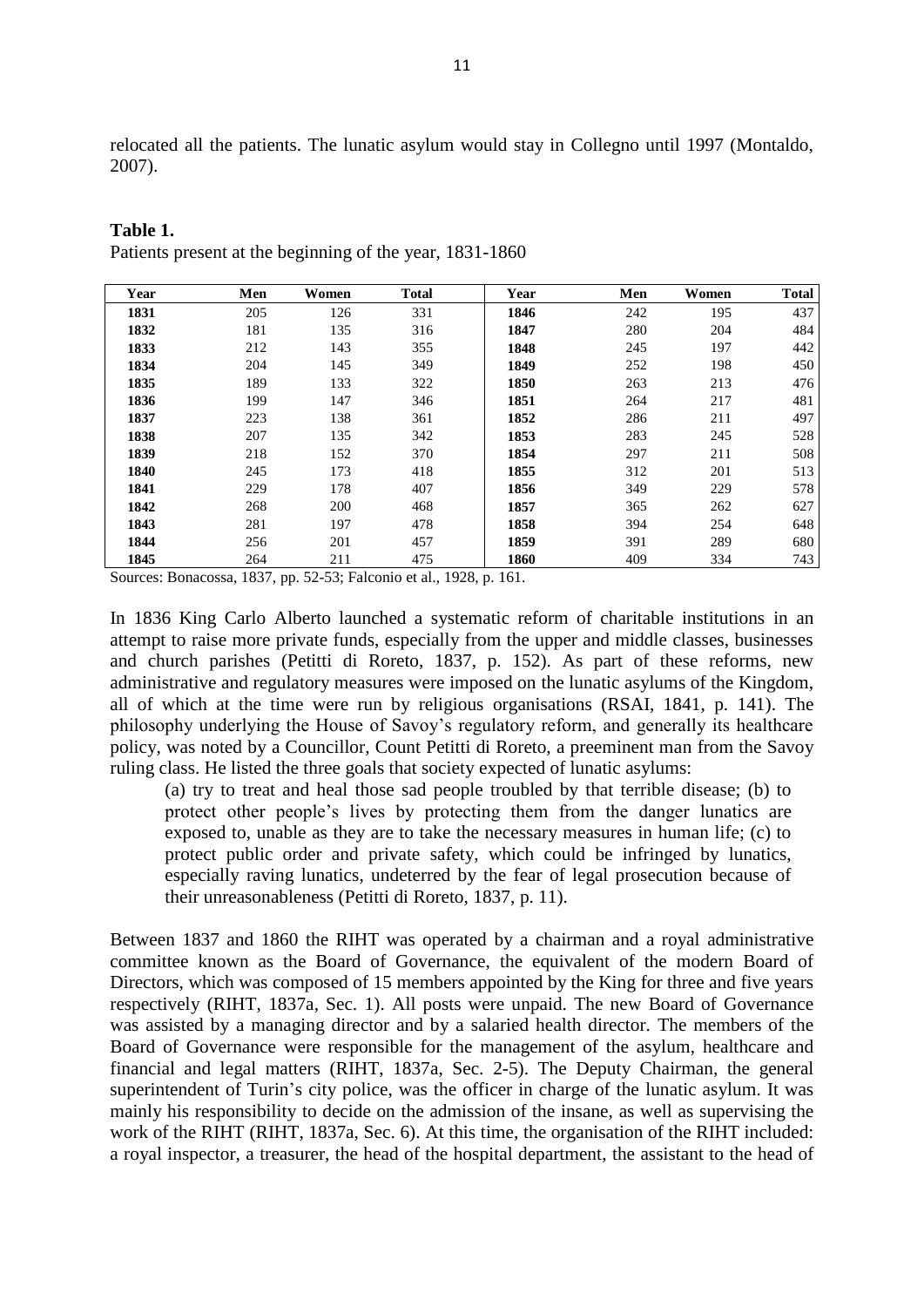the hospital department, a medical consultant, an assistant surgeon, a consultant surgeon and a rector or spiritual director.<sup>9</sup>

Patients were to be treated according to a moral treatment regime adopted from France that was based on three principles: a gentle approach to the patient, which required a good diet and accommodation that promoted a healthy lifestyle; religious education, and the eventual rehabilitation of the patient through work. Chains were no longer used, although straitjackets were used to control raving lunatics (Anonymous, 1839, p. 346). Physical-pharmacological treatments included bleedings, administration of salts and opioids, warm and temperate baths with sleeping and calming plant extracts, purgatives and other psychotropic substances (Bonacossa, 1840, p. 147). Visiting times, meal times and the times for the other daily activities were strictly regulated (OPTAS, 1937b, articles 456-459). Patients were treated to frequent entertainment and encouraged to engage in leisure activities, which included growing plants, listening to music and reading books (Trompeo, 1830, p. 6; Berti, 1862, p. 24; OPTAS, 1844). Religious services for the patients included morning Mass and weekly classes of moral education (Bonacossa, 1840, p. 147). The importance of middle class values of selfdiscipline and industriousness as measures of the aspirations and success of the asylum meant that patients were also to be engaged in productive activities (Walk, 1954; Peloquin, 1994; Charland, 2004, 2015; Edginton, 2007).

To work productively was the key feature of the culture of normality of the middle classes of the time. Consequently, the patients performed a wide range of jobs, with two thirds of the women taking on traditional female duties, mainly responsiblity for the care of bedding, clothing and keeping the rooms clean. In return for these services they received a small amount of money. In contrast, male patients were mostly idle while in the asylum, something that was criticised by the staunchest advocates of moral treatment (Desmaisons Dupallans, 2006, p. 124). The few jobs that were offered to male patients were mainly outdoor work such as cutting wood and gardening. There were also some successful experiments in working outside of the lunatic asylum (Bonacossa, 1840, p. 146). After the lunatic asylum was relocated to Collegno in 1852 it was able to offer a more extensive use of 'occupational therapy', though limited to underpaid farming work which was thought to be effective as a treatment and for moral improvement (OPTAS, 1842c; Falconio et al., 1928). There was the belief that regular outdoor work could recreate "consistency" and "discipline" in the bodymind system of the patient who had to be brought back to a state of balance and reason according to the values of order and stability, the embodiment of the new  $19<sup>th</sup>$  century middleclass, that required careful and constant social control (Gillio, 2007).

In Foucault's studies of the transformation of the treatment and understanding of mental illness with the introduction of moral treatment and the relationship between the medicalpsychiatric science and its growing influence on society he gives particular emphasis to the academic recognition it achieved as a new science and, consequently, the influence that doctors came to have on political decisions, on public opinion and on legal measures affecting the insane (Foucault, 2006a; 2006b). According to Foucault, one of the distinctive features in the medicalization of healthcare, most especially treatments for the mentally ill, has been the systematic and painstaking application of statistical methods (Foucault, 1967, 2006b).

l

<sup>&</sup>lt;sup>9</sup> At the level of operations there was a supply officer (RIHT, 1837a, Sec. 13), a housekeeper, a janitor, a senior nursing officer and 21 nurses (13 male and 8 female), a cellar-man, two cooks, a kitchen boy, a barber and a doorman (Anonymous, 1839, p. 347; RCSST, 1849-52, p. 858).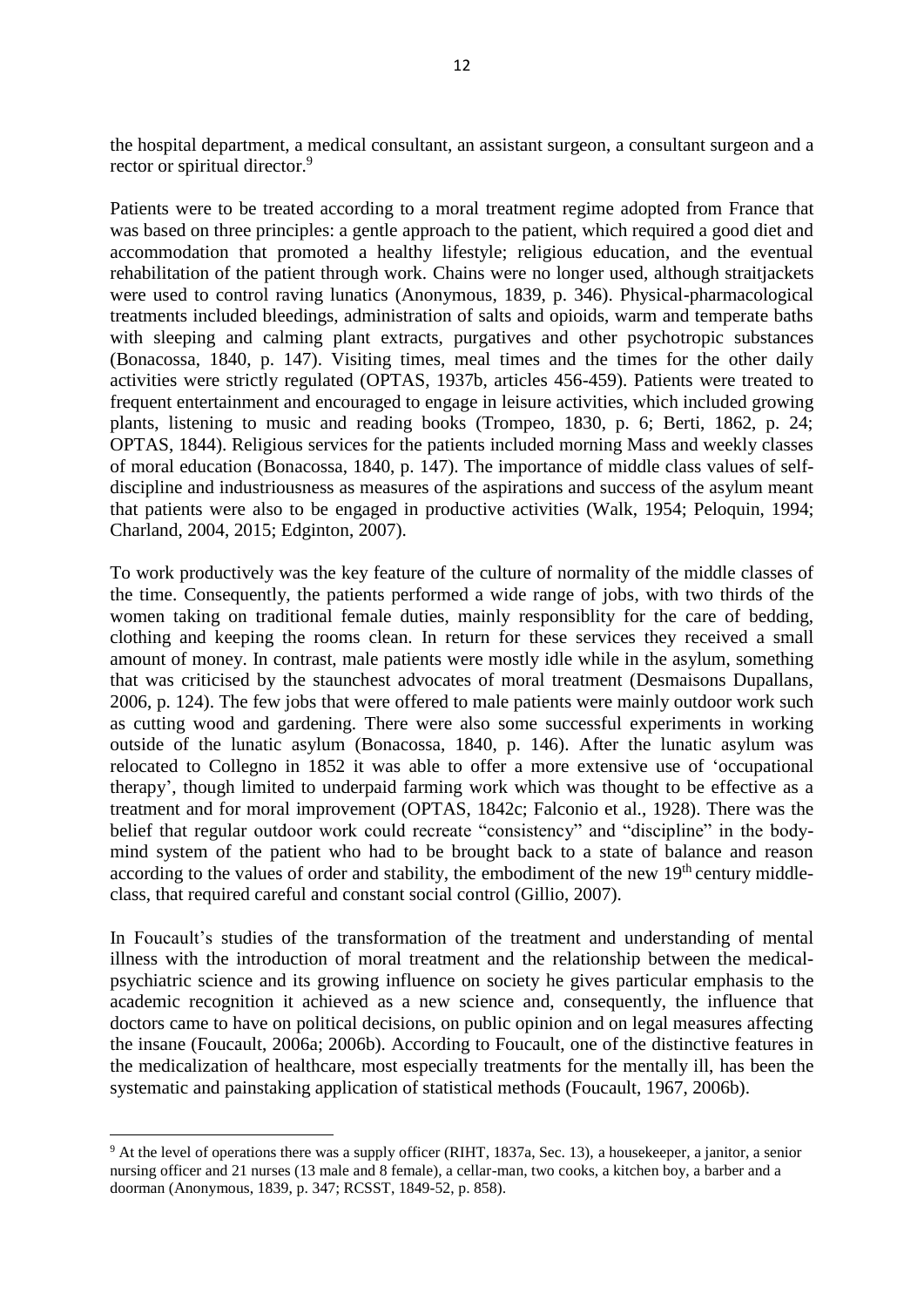The history of the RIHT aligns strongly with what Hacking argued to be the statistical approach in scientific discourse which quickly spread at the beginning of the  $19<sup>th</sup>$  century in a number of domains. This 'avalanche of numbers' was obsessed with analysing morals, namely, the statistics of deviance (Hacking, 1986, p. 161). This, concludes Hacking (2006, p.24), was achieved by combining five elements to create a new 'scientific' and operating context: (a) a classification, which focussed on a kind of person; (b) the people, those to whom the classification would be applied; (c) institutions, which include clinics, annual 'scientific' meetings and other rituals; (d) the knowledge, constituted by the presumptions that are taught, disseminated and refined within the context of the institutions; (e) the experts or professionals who generate the knowledge, judge its validity, and use it in their practice (Hacking, 2006, p. 24).

At the RIHT at the beginning of what have been called the clinical years between 1825 and 1860, in contrast to the preceding welfare years, extensive, detailed patient statistics began to be collected, processed and published to meet the needs of the doctors. This represented a dramatic change in the priorities of the RIHT which reflected the status that had now been achieved by doctors, medical remedies and insights into the treatment of the mentally ill. At the same time, this information was fundamental to the higher standards of operational and financial management and accountability now expected by the main financial supporters of Piedmont's insane asylums. Indeed, patient statistics were to assume a crucial role in decisions made by the government about the level of funding it was prepared to provide to the asylums for the poor, non-paying patients in the Kingdom of Piedmont. An early rendition of the statistical information, both financial and non-financial, collected at the RIHT and its importance was provided by Trompeo (1830, p. 11) in his essay "Prospetto statistico del RIHT" ("Statistics at RIHT") where he gave details about 320 men and 335 women who were patients, according to their marital status, age and employment. These details showed that mental disorders were more widespread among unmarried men, widowers, people aged between 20 and 40 years and amongst farmers, servicemen and clergymen (Trompeo, 1830, p. 14). Trompeo complained, however, that he could not class the causes of mental disorders because he "lacked the feedback that any doctor needs if he wants to start treating the insane" (Trompeo 1830, p. 14). In Bonacossa's 1837 book, which was based upon information collected at the RIHT from 1831 to 1836, details were provided about the diseases encountered at the RIHT, their proposed causes, treatments and the results (Bonacossa, 1837, p. 4). His statistics were extensive and extremely detailed, as shown in Table 2 by the headings under which they were collected. The purpose of this research was to record all the facts and observations and list all the diseases, their causes, their treatments and their results (Bonacossa, 1837, p. 4).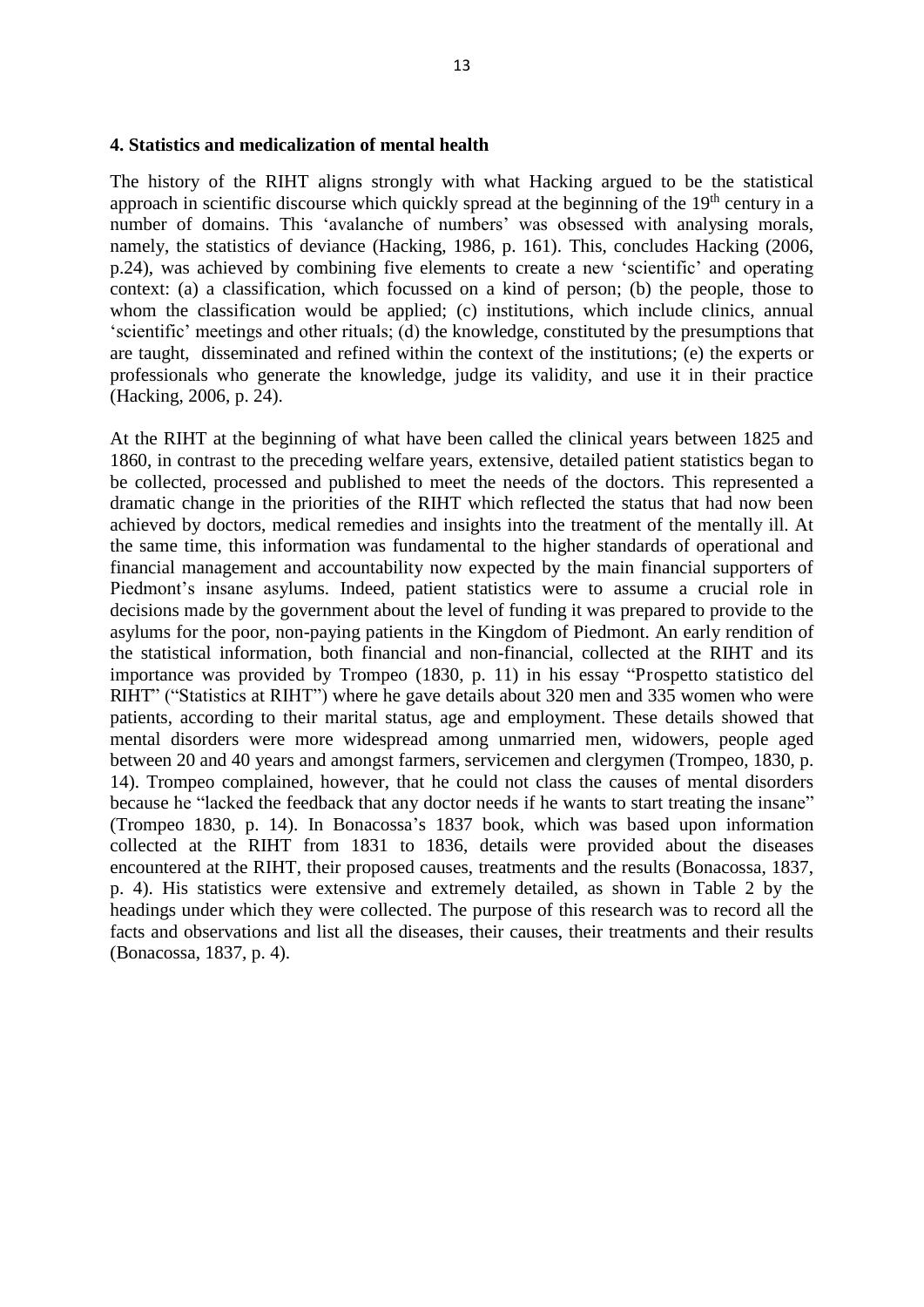| Table 2.               |  |
|------------------------|--|
| Bonacossa's statistics |  |

| No.          | Heading                                                                   |
|--------------|---------------------------------------------------------------------------|
| $\mathbf{1}$ | Men and women, admitted, discharged and deceased                          |
| 2            | Patients admitted by place of residence                                   |
| 3            | Patients admitted by age                                                  |
| 4            | Patients admitted by marital status                                       |
| 5            | Patients admitted by profession                                           |
| 6            | Types of madness by province                                              |
| 7            | Patients discharged and deceased by age                                   |
| 8            | Cause of madness                                                          |
| 9            | Cause of each type of madness                                             |
| 10           | Causes of prevalent madness in each province                              |
| 11           | Weather observations                                                      |
| 12           | Patients admitted, recovered, improved and deceased                       |
| 13           | Relapsing and remaining patients by year                                  |
| 14           | Proportion of patients cured and deceased by type of madness              |
| 15           | Proportion of patients admitted, discharged and deceased by month         |
| 16           | Time taken to recover or die by kind of madness                           |
| 17           | Diseases men and women died from                                          |
| 18           | Comparison of patients discharged and deceased in some European hospitals |
|              | Source: Bonacossa 1837                                                    |

Source: Bonacossa, 1837.

Bonacossa worked hard to build a discourse in which knowledge and power are closely connected, where psychiatric power "is above all a certain way of managing, of administering before being a cure or therapeutic intervention: it is a regime of total control of patients" (Foucault, 2006a, p.173). Bonacossa took inspiration from a long tradition of statistical research in medicine, which since the early  $19<sup>th</sup>$  century had been spreading in Europe. This clearly emerges from his citations of scholars in Great Britain (Burro, Julius, Halliday, Bissed Hawkings), the Netherlands (Guislain), France (Vastel, Debouteville, Pastoret, Desportes, Dupin, Esquirol, Ferrus), Switzerland (De La Rive), Norway (Holst and Wendt) and Italy (Gualandi, Lostritto, Marini, Trompeo). The most frequent types of madness identified by Bonacossa were mania and lypemania. The former was usually erratic, while the latter caused extreme religious fervour and fear of damnation, more frequently in women. Dementia was the third most frequent form of madness, while erotic monomania in women was fourth on the list and finally monomania of pride (Bonacossa, 1840, pp. 144-5). Out of a total of 650 men who were patients between 1831 and 1836, the greatest number of patients were farmers, who constituted a disproportionate total of 253, followed by servicemen (69), priests and monks (26), cobblers (20), landowners (19), carpenters (16), masons and clerks (both 14), shopkeepers (13), tailors and students (11 each), surgeons (10), coachmen (9), and porters (8). Among 412 woman patients the highest number was, again, that of peasant women (195), followed by servants (58), housewives (44), seamstresses (21), shopkeepers (7), nuns (5) and cobblers (4) (Bonacossa, 1837, pp. 56-57; 1840, p. 145). Identifying the patients by occupation shows that the doctors considered the patients' working conditions to be one of the concomitant causes of mental disease.

The main causes of the mental disorders were ascribed to a predisposition, which Bonacossa believed accounted for 20-25% of the cases. Otherwise, the main physical causes in men were, in order of occurrence: drinking, brain diseases such as epilepsy and encephalitis, sunstroke, pellagra, syphilis and cuts or traumatic injuries. In a sample of 119 male patients, the main moral causes were said to be worries about poverty (54), worries at home (17),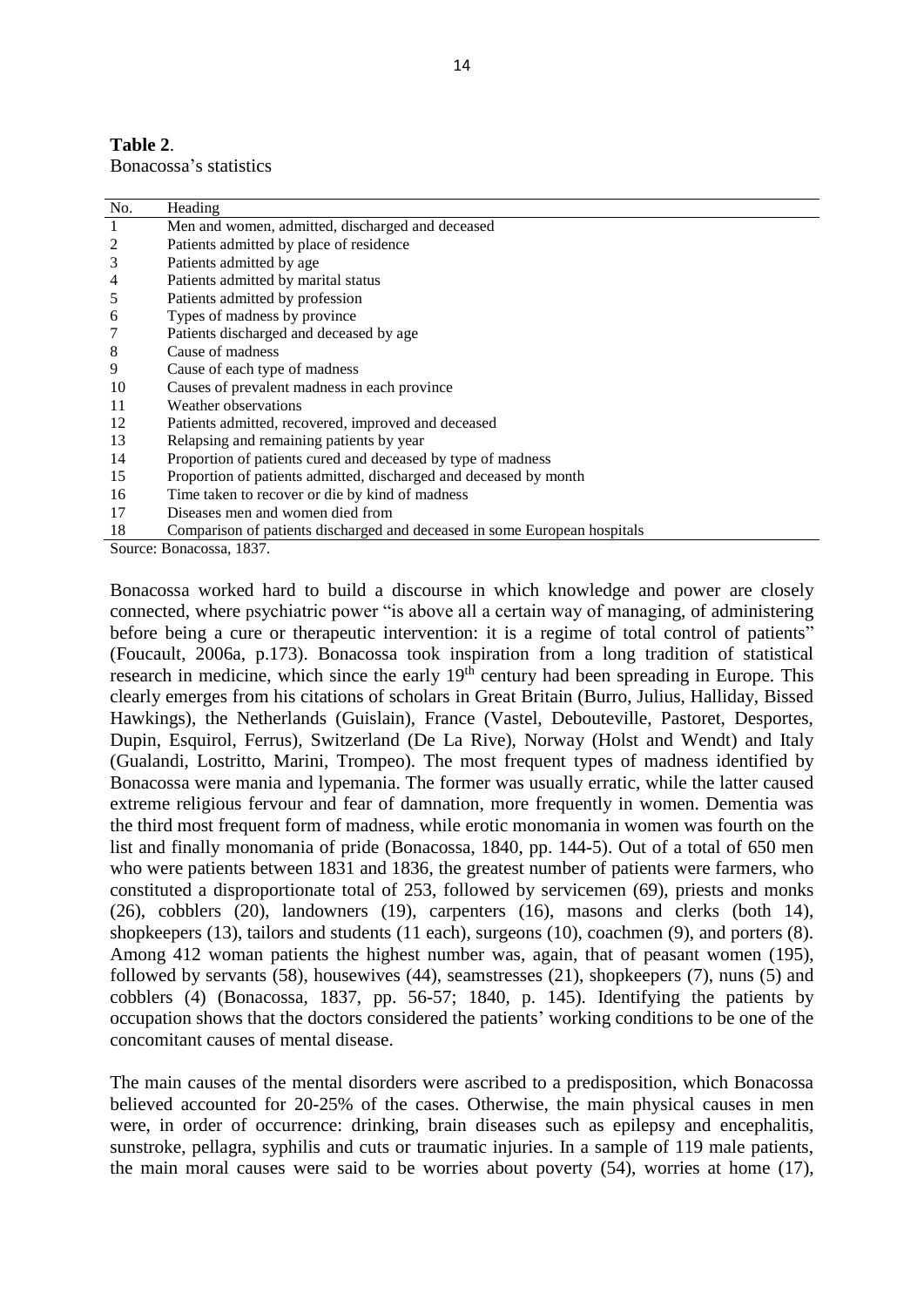financial setbacks (15), frustrated and unreciprocated love (9), jealousy (9) and religious qualms (8). In women, the main physical causes in 182 cases were identified as uterine conditions (26), pellagra (22) and brain conditions (20). Moral causes for women were identified as worries about poverty (70), disappointing relationships (14) and jealousy (10) (Bonacossa, 1837, pp. 72-75; Bonacossa, 1840, p. 146).<sup>10</sup>

Information about the number of patients who recovered and were returned to society, length of treatment and patient deaths became the main performance indicators of the RIHT and upon which it would be held accountable. As the main provider of funding, the government of the Kingdom of Sardinia began to take a keen interest in collecting information and processing statistics about conditions for patients in the lunatic asylums. Accordingly, in 1828 they appointed the Regia Commissione Superiore di Statistica (Royal Commission for Statistics), a body reporting to the central government of Piedmont, chaired by the Ministry of the Interior and composed of 14 members, all of whom were aristocrats and business executives, including Camillo Benso, Count of Cavour. Only one member had 'specialist' knowledge, Professor Giulio, a Turin-born mathematician. The medical statistics books produced by the Commission contain a section which lists information collected from the four lunatic asylums of Piedmont, Alessandria, Chambery, Genoa and Turin (RCSST, 1849-52). The statistical reports were to be used to provide a standard method for all asylums in the Kingdom for recording and interpreting patient details; an approach which conformed closely to Bonacossa's criteria (1837). The statistics collected by the Commission provided the government with the means to control the population, that is for "bio-political" reasons as consistently emphasised by Foucault (1967, 1991, 2008). The Commission produced eight tables in which data was disaggregated for each lunatic asylum for the period between 1828 and 1837 to provide details of the number of lunatics admitted, the types of madness according to age, gender, marital status and occupation, and causes of madness. This level of detail and the variety of information now provided in the statistical reports produced by modern asylums reinforced for Foucault (1977, p. 189) how a "'power of writing' was constituted as an essential part in the mechanisms of discipline."

The statistical reports periodically drawn up and published, with their highly detailed tables, were, as discussed below, an essential tool for the management of the RIHT to legitimise its function in Piedmont-Sardinia society. Most especially, the mental asylum was accountable for the well-being and ultimately the social redemption of all of its inmates, neglecting nothing in the pursuit of these goals. Furthermore, the government, its officials and aristocratic and bourgeois financial supporters of the RIHT who had access to the financial and other reports from the RIHT could appreciate the medical performance of the RIHT in terms of admitted and recovered patients.

The transformation of the RIHT into a modern hospital as part of King Carlo Alberto's reforms began in 1837 with the issuing of the Istruzioni per il maneggio interno del Regio Manicomio di Torino (Instructions for RIHT Management) and the Regolamento per

 $\overline{a}$ 

<sup>&</sup>lt;sup>10</sup> The poor physical state of patients, who often were suffering from gastro-intestinal conditions and infections, as well as their mental condition, and the ineffectiveness of treatments, resulted in most patients staying for extended periods in the RIHT; between 199 to 303 days for men and 173 to 311 days for women (Bonacossa, 1837, 110; 1840, 148). Bonacossa stated that approximately 60% of the patients were incurable and could be diagnosed as such as soon as they were admitted to the hospital. Therefore, few patients were cured, with most being readmitted (Bonacossa, 1840, p. 148).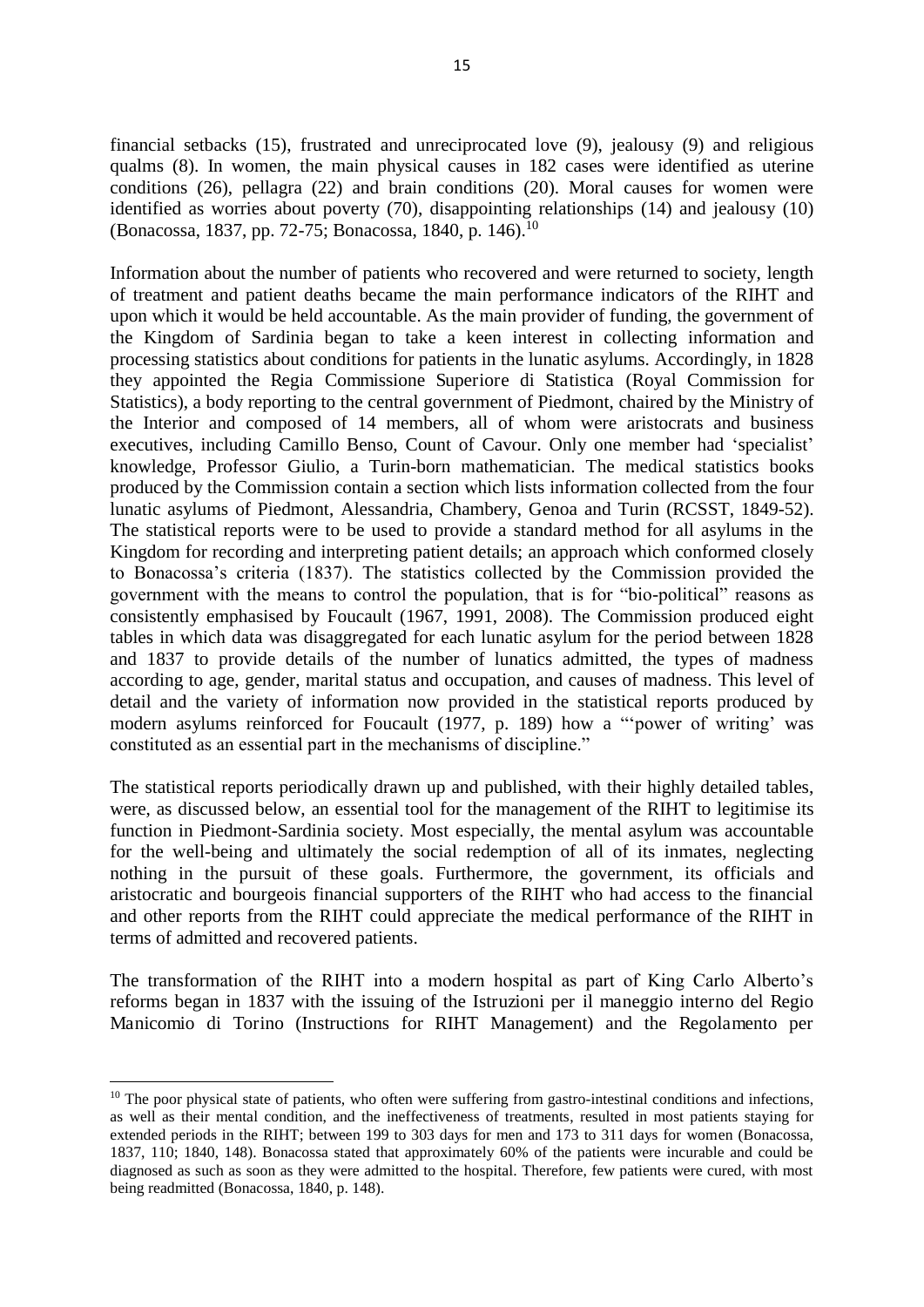*l'amministraz*ione del Regio Manicomio di Torino (Regulations for RIHT Management, see Figure 2).

| REGOLAMENTO (Ihhab organize)                                               | <b>ISTRUZIONI</b>                                                                                         |
|----------------------------------------------------------------------------|-----------------------------------------------------------------------------------------------------------|
|                                                                            | PEL MANEGGIO INTERNO                                                                                      |
| Per l'Amministrazione                                                      |                                                                                                           |
| DEL REGIO MANICOMIO                                                        | Regio Manicomio di Torino                                                                                 |
|                                                                            | Compilato                                                                                                 |
| DI TORINO.                                                                 | DALLA CITTTA                                                                                              |
| Sequeno le Ishufiani je I maneggio informo.<br>approate il 16 doporto 1881 | CREATA COL REGIO VIGLIETTO 4 LUGLIO 1836, RIVEDUTE                                                        |
|                                                                            | DALLA DIREZIONE NOMINATA CON R. VIGLIETTO 23 MAGGIO<br>1837, E SANZIONATE DA S. E. IL PRIMO SEGRETARIO DI |
|                                                                            | STATO PER GLI AFFARI INTERNI IL 16 AGOSTO 1837 A                                                          |
|                                                                            | MENTE DEL PRESCRITTO DELL'ART. 71 DEL REGOLAMENTO<br>оводной ва я. м. арриотато п. 20 массію 1837.        |
|                                                                            |                                                                                                           |
|                                                                            |                                                                                                           |
|                                                                            |                                                                                                           |
|                                                                            |                                                                                                           |
|                                                                            |                                                                                                           |
|                                                                            |                                                                                                           |
|                                                                            |                                                                                                           |
| TORINO,                                                                    |                                                                                                           |
| STAMPERIA GHIBINGHELLO E COMP.<br>1857.                                    | TORINO                                                                                                    |
|                                                                            | STAMPERIA GRIRENGHELLO E COMP.                                                                            |
|                                                                            | 1857.                                                                                                     |
|                                                                            |                                                                                                           |

**Figure 2.** Royal Regulations for RIHT

Sources: OPTAS 1837b; 1837c

The Regulations (see Table 3), signed into law by King Carlo Alberto on May  $20<sup>th</sup> 1837$ , applied to the main areas in the management of the lunatic asylum and remained in force until 29<sup>th</sup> July 1909. They consisted of seven chapters containing 68 Articles. Most importantly, Chapter Four (Articles 32-41) and Chapter Six (Articles 50-65) were devoted to the admittance and medical treatment of the insane.

## **Table 3**.

Regulations of 1837

| Article no. Applies to |                                                | Article no. Applies to |                                  |
|------------------------|------------------------------------------------|------------------------|----------------------------------|
| $1 - 7$                | Management                                     | 42-49                  | Religious and financial services |
| 8-19                   | Management's expenses. Employees               | 50-65                  | Healthcare                       |
| $20 - 31$              | Administrative rules                           | 66-68                  | Interim measures                 |
| $32 - 41$              | Admission, treatment and discharge of patients |                        |                                  |
|                        | Sources: RIHT, 1837a, 1837b.                   |                        |                                  |

The Instructions was a very long body of rules, as seen in Table 4, containing 495 Articles which provided very detailed instructions about the services that were briefly described in the Regulations. It contained job descriptions showing the duty of each manager, employee, doctor, nurse, accountant and guardian, including the priest and the nuns. Procedures were related to purchasing, cash payments and receipts and itemising medical material and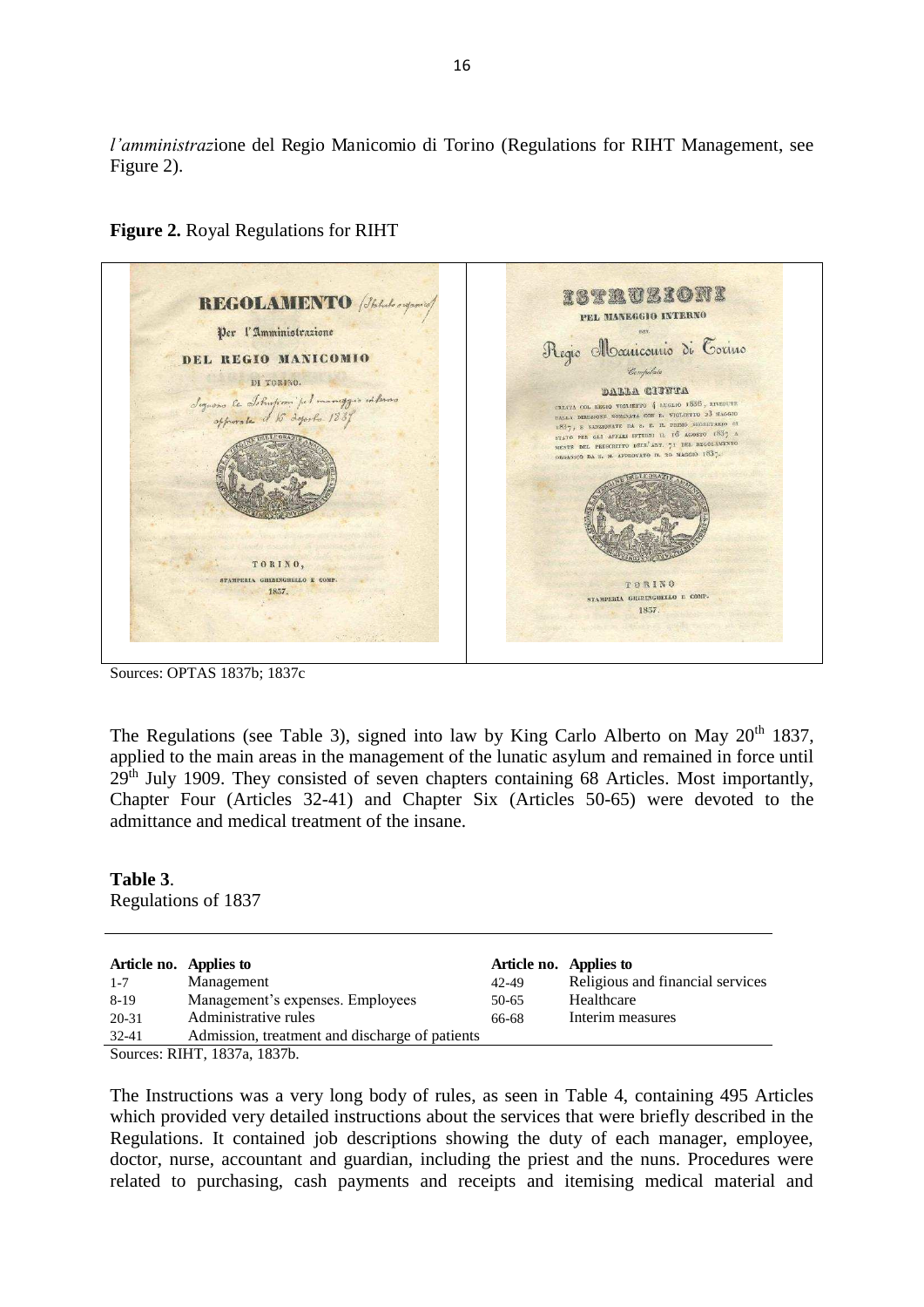medicines. Many sections were devoted to the segregation of duties, authorizations of transactions and supervision of operations.

#### **Table 4.**

Instructions of 1837

|             |                                    | <b>Article</b> |                                                             |
|-------------|------------------------------------|----------------|-------------------------------------------------------------|
| Article no. | Applies to                         | no.            | Applies to                                                  |
| $1 - 17$    | Management                         | 167-169        | Head pharmacist                                             |
| 18-29       | Admission and fees                 | 170-214        | Healthcare, medical, surgical and pharmaceutical<br>service |
| 30-46       | Inspector                          | 215-226        | Rector                                                      |
| $47 - 68$   | <b>Treasurers</b>                  | 227-264        | Treasurer                                                   |
| 69-96       | Rights and duties of the secretary | 265-327        | Sisters of Charity                                          |
| 97-101      | Head secretary                     | 328-360        | Senior nurse                                                |
| 102-121     | Rights and duties of the treasurer | 361-395        | <b>Nurses</b>                                               |
| 122-133     | Head treasurer                     | 396-416        | Head cook and kitchen staff                                 |
| 134-135     | Legal advisor                      | 417-425        | <b>Barber</b>                                               |
| 136-141     | Manager of the home                | 426-444        | Doorman                                                     |
| 142-166     | Pharmacy                           | 445-495        | Space allocation within the building and in-house<br>rules  |

Sources: RIHT, 1837a, 1837b.

The new Instructions and Regulations allowed psychiatric power over inmates at the RIHT to take place in many ways and made possible the practice of internment as medicine. The Regulations, in particular Chapter 6 which focussed on the main features of moral treatment, emphasised how psychiatric power was involved in "the management or organization of needs" (Foucault, 2006a, p. 152) to subjugate or to "direct" the inmates and the staff of the asylum (Foucault, 2006a, p. 174; RIHT, 1837a, Articles 20-31, 52-54). This clearly emerged from the 'physical' role of the psychiatrist in meeting with the inmates, the requirement that the psychiatrist was 'living' in the asylums and was to be present everywhere necessary to manage patients (RIHT, 1837a, Articles 32-40, 54; Foucault, 2006a, p. 182). Psychiatric power enabled the management of needs, and even the emergence of new needs (Foucault, 2006a, p. 152), together with the management of the deprivations it created (Foucault, 2006a, p. 155). The diet, the clothing, the leisure time activities, the religious practices, and the punishments were all elements combined in the RIHT in this "management of needs and deprivations" (OPTAS, 1831a; 1842; RIHT, 1837a, Articles 52-53; Bertolini, 1836; Bonacossa, 1840). Trompeo, Bertolini and, notably, Bonacossa, exercised a special power through medical rituals, procedures, interviews, and diagnoses by which "the real was imposed on the mad in the name of a truth possessed in the name of psychiatry" (Foucault 2006a, p. 133). Medical publications (Trompeo, 1830; Bertolini, 1836; Bonacossa, 1840) show how the nosological discourse concerning the kinds of illnesses, and the anatomicalpathological discourse about organic correlatives were developed (Foucault, 2006, p. 134).

The Instructions also specified in considerable detail a comprehensive set of accounting rules and the associated accounting records which were to be provided by the RIHT (RIHT, 1837b, Article 72). The large number of accounting records which had to be maintained was indicative of, and essential to, the complexity of the organisation of the RIHT and the level of detailed accountability required of those appointed to manage the Institution. As an intimate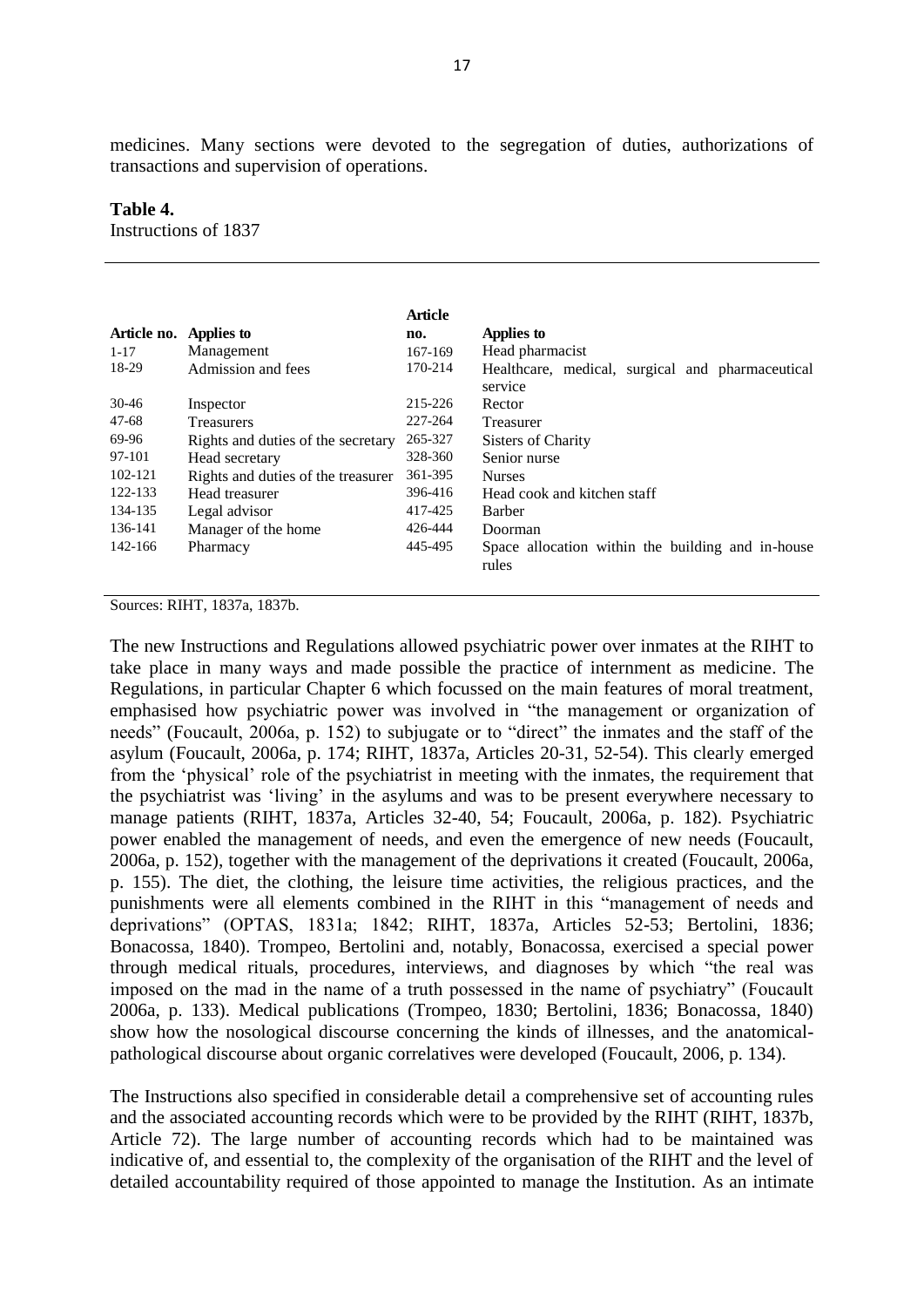dependency developed between the financial resources available and the application of new medical therapies, doctors increasingly took a strong interest in financial matters and how they were presented in the accounts for it was on the basis of this information that the doctors would receive the resources and, therefore, the opportunity to apply new therapies. More especially, it was the means by which economic truth statements were developed to substantiate the doctor's role as director of the operations of the asylum and to confirm the achievements of the asylum for its supporters.

#### **5. Accounting for the RIHT**

The main accounting records required according to the Instructions were the daybook (Article 62), the cashbook (Article 102), the bank book (Article 104), and the inventory book (Article 73) (see Table 5). Significantly, the accounting system was focussed on monitoring direct costs, in particular transactions related to the purchase and use of goods (RIHT, 1837b, Article 58) and drugs (Article 151). Donations to poor people and to their families were also recorded in a special book (Article 271). Every year the RIHT appointed a committee of five members to check the accounts (Article 119) and draw up key reports, including a statement of revenue and expenses for the previous year. The committee also produced a six-monthly report on the patients (RIHT, 1837a, Instructions Article 9) and the fees collected from patients (RIHT, 1837a, Instructions Article 10). The treasurer was responsible for collecting the fees and any other income and for paying all the expenses approved by the management (RIHT, 1837a, Instructions Article 44). The supply officer recorded the money spent each day on food purchased (Article 228) and consumed (Article 230). Every day he filled in the register of admitted and discharged patients, monitored the deliveries of consumables, and once a week recorded all consumed items in a register (RIHT, 1837a, Instructions Article 49).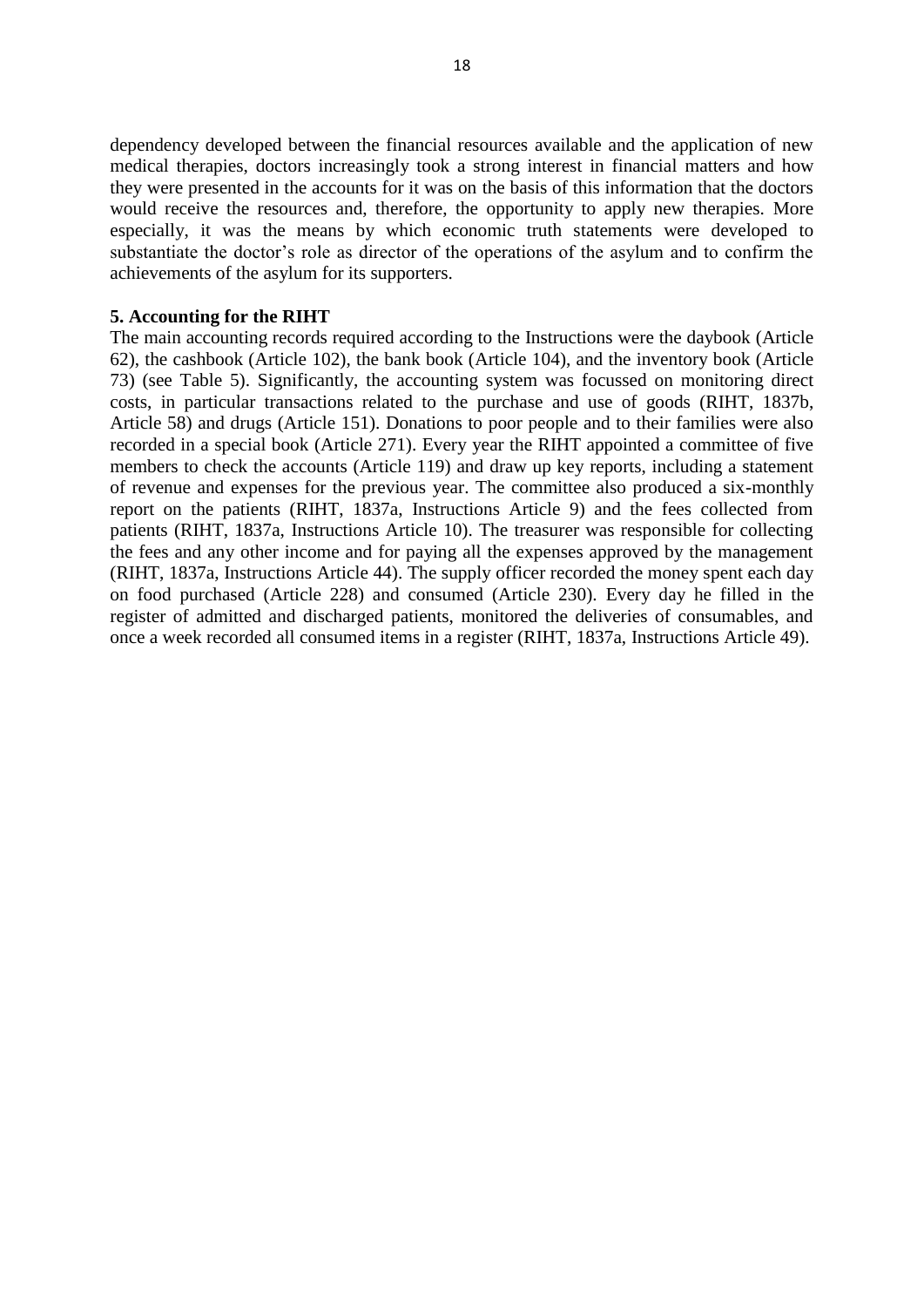#### **Table 5.**

The account books of the RIHT from the "Istruzioni per il maneggio interno"

| <b>Books</b>                                          | <b>Keeper</b>       | <b>References</b> |
|-------------------------------------------------------|---------------------|-------------------|
| Registry of inspections                               | Inspector           | Art. 34           |
| Registry of patients' belongings                      | Managers            | Art. 51           |
| Registry of patients' transfers                       | Service managers    | Art. 72           |
| <b>Board Resolution Book</b>                          | Secretary           | Art. 76           |
| Book of nominees for the Board                        | Secretary           | Art. 76           |
| Registry for approval of unplanned costs by the Board | Secretary           | Art. 76           |
| Registry of appointments                              | Secretary           | Art. 76           |
| Registry of admissions                                | Secretary           | Art. 76           |
| Yearly inventory                                      | Managers            | Art. 48           |
| <b>Accounts books</b>                                 | Managers            | Art. 62           |
| Monthly statements                                    | Head supply officer | Art. 63           |
| Cash book                                             | Treasurer           | Art. 102          |
| <b>Bank</b> book                                      | Treasurer           | Art. 104          |
| Ledger                                                | Treasurer           | Art. 112          |
| Pharmacy cashbook                                     | Pharmacist          | Art. 151          |
| Patients' ledger                                      | Supply officer      | Art. 227          |
| Daily expenditure record book                         | Supply officer      | Art. 228          |
| Food consumption record book                          | Supply officer      | Art. 230          |
| Inventory management book                             | Supply officer      | Art. 260          |
| Registry of donations                                 | Supply officer      | Art. 271          |

Source: RIHT, 1837b.

The main final report each year was the statement of revenue and expenses, an example of which is provided for 1831 in Table 6.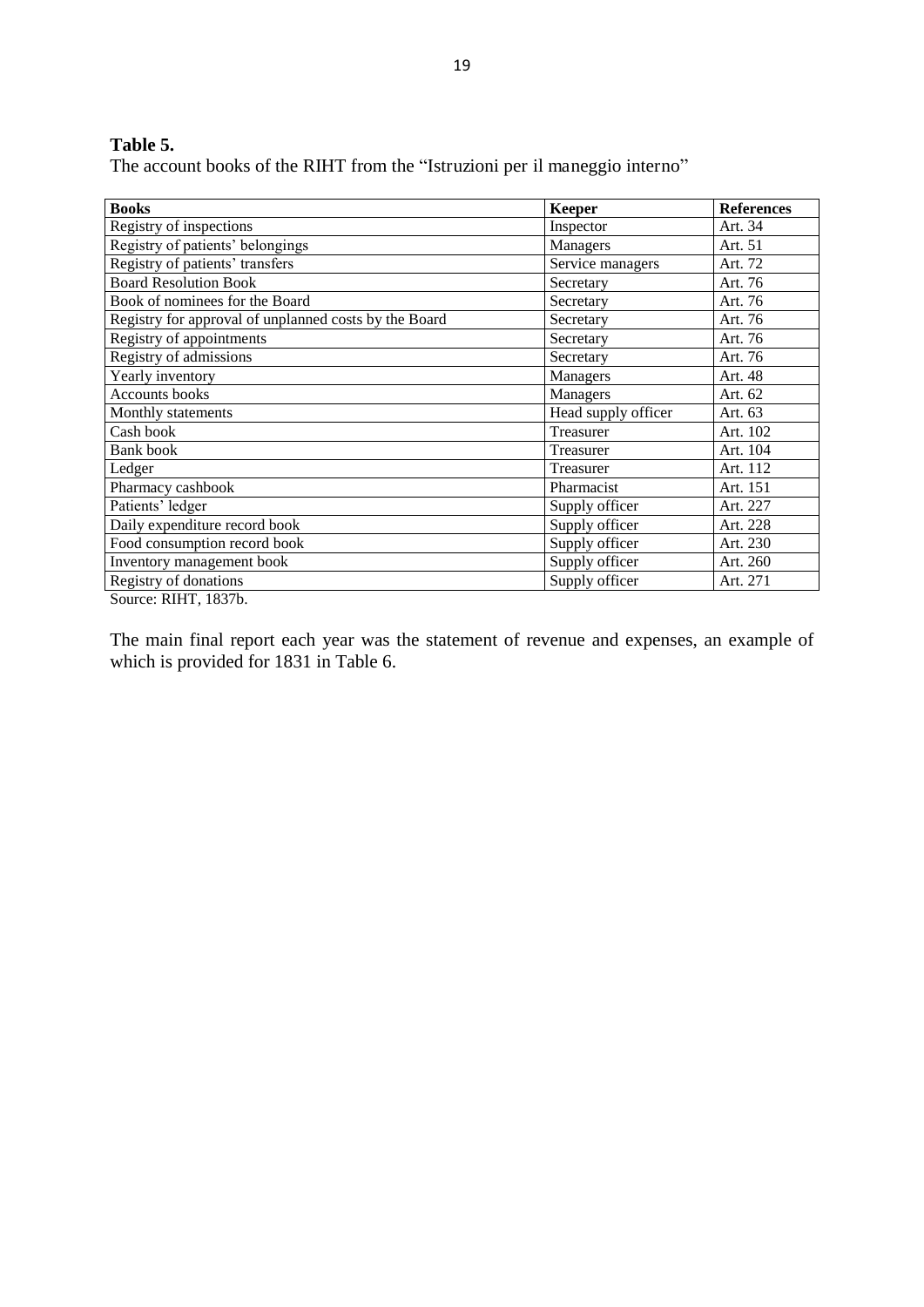#### **Table 6.**

Statement of the Revenue and Expenses for the year ending December 31<sup>st</sup>,1831

| Cash and revenues                                      | Amount (lire) | %      | <b>Expenses</b>                                                  | Amount (lire) | %     |
|--------------------------------------------------------|---------------|--------|------------------------------------------------------------------|---------------|-------|
| Cash on hand                                           | 9672.56       | 6.24%  | Expenses decided in 1830                                         |               |       |
| Deposits                                               | 3000.00       | 1.94%  | Contributions to the institution                                 | 1918.05       | 1.24% |
| Total cash and deposits                                | 12,672.56     | 8.18%  | Rental of rooms for the Hospital                                 | 130.00        | 0.08% |
|                                                        |               |        | Wages, pays and bonuses                                          | 2805.90       | 1.82% |
| Revenues                                               |               |        | Religious services in chapel                                     | 108.50        | 0.07% |
| Revenues of the asylum                                 |               |        | Purchase of straw                                                | 1270.98       | 0.82% |
| Rentals                                                | 13,780.13     | 8.89%  | Consumables                                                      |               |       |
| Interest on properties and annuities                   | 22,924.21     | 14.80% | Bread, meat, etc.                                                | 8434.29       | 5.46% |
|                                                        |               |        | Returns                                                          |               |       |
| Alms<br>Dioceses, parishes, poor boxes and benefactors | 351.47        | 0.23%  |                                                                  |               |       |
|                                                        |               |        | To deposits                                                      | 4000.00       | 2.59% |
| Random                                                 |               |        | Prepaid board and lodging                                        | 695.33        | 0.45% |
| Premiums on deposits                                   | 205.20        | 0.13%  | Liabilities                                                      |               |       |
| Lottery of St Luigi                                    | 115.00        | 0.07%  | Wages for the rector                                             | 150.00        | 0.10% |
| Board and lodging                                      |               |        | Wages for the deputy rector                                      | 350.00        | 0.23% |
| Boarders                                               | 30,992.03     | 20.00% | Wages for the clergyman                                          | 60.00         | 0.04% |
| Poor people                                            | 65,815.86     | 42.48% |                                                                  |               | 0.04% |
|                                                        |               |        | Wages for the secretary                                          | 60.00         |       |
| Items sold                                             |               |        | Wages for the farm                                               | 225.00        | 0.15% |
| Straw and sweepings                                    | 1141.76       | 0.74%  | Gilder for the Confraternity                                     | 246.00        | 0.16% |
| Cloths                                                 | 53.68         | 0.03%  | <b>Burden of Masses</b>                                          | 1190.40       | 0.77% |
| Consumables                                            |               |        | Interest on properties                                           | 945.04        | 0.61% |
| Excise duty                                            | 6500.00       | 4.20%  | Pensions for life                                                | 1673.32       | 1.08% |
| Treasurer's board and lodging                          | 340.00        | 0.22%  | Taxes and repairs of assets                                      | 2218.75       | 1.44% |
| Prepaid surplus                                        |               |        | Lawyers, attorneys and notaries                                  | 265.22        | 0.17% |
| Sales of wine                                          | 43.73         | 0.03%  | Annuities                                                        | 180.00        | 0.12% |
|                                                        |               |        | Repairs at the hospital                                          |               |       |
| Total cash and revenues                                | 154935.63     | 100%   | Mason                                                            | 1560.00       | 1.01% |
|                                                        |               |        | Painter                                                          | 692.80        | 0.45% |
|                                                        |               |        | Locksmith                                                        | 1571.00       | 1.02% |
|                                                        |               |        | Hardware                                                         |               |       |
|                                                        |               |        |                                                                  | 974.00        | 0.63% |
|                                                        |               |        | Tinsmith                                                         | 160.00        | 0.10% |
|                                                        |               |        | Pump repairer                                                    | 130.00        | 0.08% |
|                                                        |               |        | Stove repairer                                                   | 135.00        | 0.09% |
|                                                        |               |        | Glazier                                                          | 304.00        | 0.20% |
|                                                        |               |        | Oil-cloth                                                        | 285.00        | 0.18% |
|                                                        |               |        | Upholsterer                                                      | 51.40         | 0.03% |
|                                                        |               |        | Rooms for rent                                                   | 260.00        | 0.17% |
|                                                        |               |        | Cesspit cleaner                                                  | 404.00        | 0.26% |
|                                                        |               |        | Architect and other items                                        | 400.00        | 0.26% |
|                                                        |               |        | Wages, pays and bonuses                                          |               |       |
|                                                        |               |        | Wages for the head of the hospital department                    | 1400.00       | 0.91% |
|                                                        |               |        | Wages for the assistant doctor                                   | 500.00        | 0.32% |
|                                                        |               |        | Wages for the surgeon                                            | 266.67        | 0.17% |
|                                                        |               |        | Wages for the phlebotomist                                       | 288.00        | 0.19% |
|                                                        |               |        | Wages for the Secretary - Treasurer                              | 1200.00       | 0.78% |
|                                                        |               |        | Wages for the steward                                            | 420.00        | 0.27% |
|                                                        |               |        | Wages for the farmer, for the secretariat and treasury           | 360.00        | 0.23% |
|                                                        |               |        | Wages for the Sisters of Charity                                 | 600.00        | 0.39% |
|                                                        |               |        | Wages for the linen maid                                         | 120.00        | 0.08% |
|                                                        |               |        | Wages for the families                                           | 4291.25       | 2.78% |
|                                                        |               |        | Bonuses for the secretariat                                      | 10.00         | 0.01% |
|                                                        |               |        | Bonuses for the families                                         | 115.00        | 0.07% |
|                                                        |               |        | Bonuses for the surgeons, the hernia specialist, and the dentist | 185.25        | 0.12% |
|                                                        |               |        |                                                                  |               |       |
|                                                        |               |        | Secretariat and Treasury                                         |               |       |
|                                                        |               |        | Printer                                                          | 491.50        | 0.32% |
|                                                        |               |        | Paper and binding                                                | 365.35        | 0.24% |
|                                                        |               |        | Mail and tips for the janitors                                   | 288.67        | 0.19% |
|                                                        |               |        | Auctioneer                                                       | 6.00          | 0.00% |
|                                                        |               |        | Religious services in chapel                                     |               |       |
|                                                        |               |        | Masses                                                           | 76.50         | 0.05% |
|                                                        |               |        | Funerals                                                         | 497.45        | 0.32% |
|                                                        |               |        |                                                                  |               |       |
|                                                        |               |        | Belongings, furniture and linen                                  |               |       |
|                                                        |               |        | Hempen cloths                                                    | 1440.00       | 0.93% |
|                                                        |               |        | Hemp spinning, and other jobs                                    | 1129.95       | 0.73% |
|                                                        |               |        | Cloth making                                                     | 888.00        | 0.57% |
|                                                        |               |        | Cloth and thread                                                 | 6373.05       | 4.13% |
|                                                        |               |        | Cloth dyeing and bleaching                                       | 882.49        | 0.57% |
|                                                        |               |        | Launderer                                                        | 451.79        | 0.29% |
|                                                        |               |        | Straw                                                            | 1921.88       | 1.24% |
|                                                        |               |        | Mattress maker                                                   | 615.80        | 0.40% |
|                                                        |               |        | Saddler                                                          | 68.00         | 0.04% |
|                                                        |               |        | Furniture                                                        | 107.50        | 0.07% |
|                                                        |               |        |                                                                  |               |       |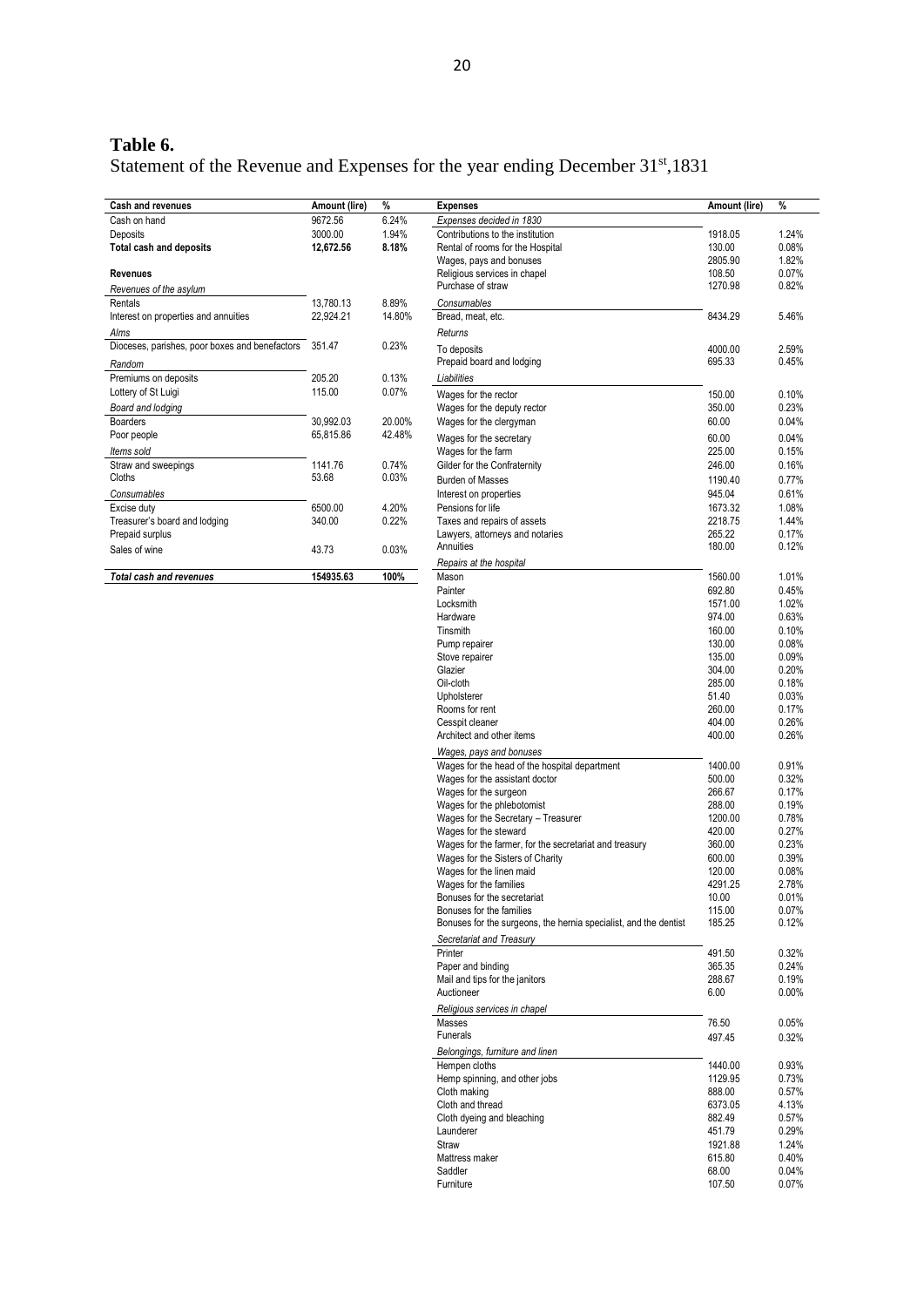| General items                 | 458.85                                                                                                                                                                                                                                                                            | 0.30%                                                                                                     |
|-------------------------------|-----------------------------------------------------------------------------------------------------------------------------------------------------------------------------------------------------------------------------------------------------------------------------------|-----------------------------------------------------------------------------------------------------------|
| Tools                         |                                                                                                                                                                                                                                                                                   |                                                                                                           |
| Locksmith                     | 997.00                                                                                                                                                                                                                                                                            | 0.65%                                                                                                     |
| Tinsmith                      | 545.00                                                                                                                                                                                                                                                                            | 0.35%                                                                                                     |
|                               | 40.00                                                                                                                                                                                                                                                                             | 0.03%                                                                                                     |
| <b>Basket maker</b>           | 188.00                                                                                                                                                                                                                                                                            | 0.12%                                                                                                     |
| Knife maker                   | 38.00                                                                                                                                                                                                                                                                             | 0.02%                                                                                                     |
| Clothing                      |                                                                                                                                                                                                                                                                                   |                                                                                                           |
| For the patients and families | 2026.24                                                                                                                                                                                                                                                                           | 1.31%                                                                                                     |
| Tailor                        | 360.80                                                                                                                                                                                                                                                                            | 0.23%                                                                                                     |
| Cobbler and leather           | 822.89                                                                                                                                                                                                                                                                            | 0.53%                                                                                                     |
| Hatter                        | 57.50                                                                                                                                                                                                                                                                             | 0.04%                                                                                                     |
| Consumables                   |                                                                                                                                                                                                                                                                                   |                                                                                                           |
| To the poor to get back home  | 82.75                                                                                                                                                                                                                                                                             | 0.05%                                                                                                     |
| <b>Bread</b>                  | 19,478.92                                                                                                                                                                                                                                                                         | 12.61%                                                                                                    |
| Wine for meals and for Mass   | 13644.44                                                                                                                                                                                                                                                                          | 8.83%                                                                                                     |
| Vinegar for cooking           | 260.98                                                                                                                                                                                                                                                                            | 0.17%                                                                                                     |
| Wine-keg man                  | 109.80                                                                                                                                                                                                                                                                            | 0.07%                                                                                                     |
| Beef and veal                 | 17,989.25                                                                                                                                                                                                                                                                         | 11.64%                                                                                                    |
|                               | 3405.90                                                                                                                                                                                                                                                                           | 2.20%                                                                                                     |
|                               | 3597.50                                                                                                                                                                                                                                                                           | 2.33%                                                                                                     |
|                               | 408.78                                                                                                                                                                                                                                                                            | 0.26%                                                                                                     |
|                               |                                                                                                                                                                                                                                                                                   | 5.26%                                                                                                     |
| Cheese                        |                                                                                                                                                                                                                                                                                   | 1.06%                                                                                                     |
|                               |                                                                                                                                                                                                                                                                                   | 1.95%                                                                                                     |
|                               |                                                                                                                                                                                                                                                                                   | 0.19%                                                                                                     |
|                               |                                                                                                                                                                                                                                                                                   | 5.72%                                                                                                     |
|                               |                                                                                                                                                                                                                                                                                   | 0.55%                                                                                                     |
|                               |                                                                                                                                                                                                                                                                                   | 0.95%                                                                                                     |
|                               |                                                                                                                                                                                                                                                                                   | 4.02%                                                                                                     |
|                               |                                                                                                                                                                                                                                                                                   | 0.16%                                                                                                     |
| Warehouseman                  | 65.00                                                                                                                                                                                                                                                                             | 0.04%                                                                                                     |
|                               |                                                                                                                                                                                                                                                                                   | 100.00%                                                                                                   |
|                               | Cooper<br>Vermicelli, i.e. pasta<br>Rice, corn and beans<br>Vegetables<br>Standard refectory expenses<br>Oil for cooking and lighting<br>Candles<br>Wood for cooking and heating<br>Coal<br>Salt and tobacco<br>Drugs, leeches, chloride of lime<br>Milk<br><b>Total expenses</b> | 8125.00<br>1644.50<br>3010.60<br>292.00<br>8840.09<br>848.60<br>1470.60<br>6214.09<br>247.72<br>154484.88 |

Source: Bonacossa, 1837, 119-124.

It is clear from the considerable detail provided in Table 6 that revenue and expenses were thoroughly examined to ensure that a detailed account was given of the use of all funds and resources. The most important expenses were food and drink, which accounted for 52% of total expenditure, followed by the cost of board, lodging, and clothing at 11%, while the cost of medical treatments and medical staff accounted for only 6% of total expenditure. The patients were put into two groups; the 'self-pay patients' and the poor for whom 80% of the costs were covered by the State and 20% by the municipality in which they lived (Berti, 1862, p. 24). There were two classes of poor patients and five classes of paying patients who paid five different levels of fees according to their ability to pay. These varied from 350 lire per month to 800 lire per month. Occasionally, more wealthy patients were admitted for a fee of 1000 lire (Bonacossa, 1840, p. 149). The revenue from State subsidies for poor patients was 42% of total revenues while self-paying patients contributed 20%. The proportion of poor patients was consistently about 80% of the total number of patients (RCSST, 1849-52, p. 859). For servicemen the Ministry of War paid 310 lire a month, which was less than the fee for the poor (Desmaisons Dupallans, 2006, p. 127). The lunatic asylum received several donations and offerings, in cash and in kind, a total of 338,200 lire between 1831 and 1836 (Bonacossa, 1837, p. 126), and regularly held charity lotteries (OPTAS, 1833). The RIHT also had its own income from the rent of properties it owned, interest earned on mortgages and dividends on State bonds (RCSST, 1849-52, p. 859).

The continued growth in the number of patients and increases in the cost per patient placed a heavy burden on the budget of the small Savoy state. This angered the ruling upper and upper-middle classes who as major sources of finance became ever more determined that structures would be created and information provided that would ensure that the RIHT would be well managed (Petitti di Roreto, 1837, p. 305). This fundamental stewardship function of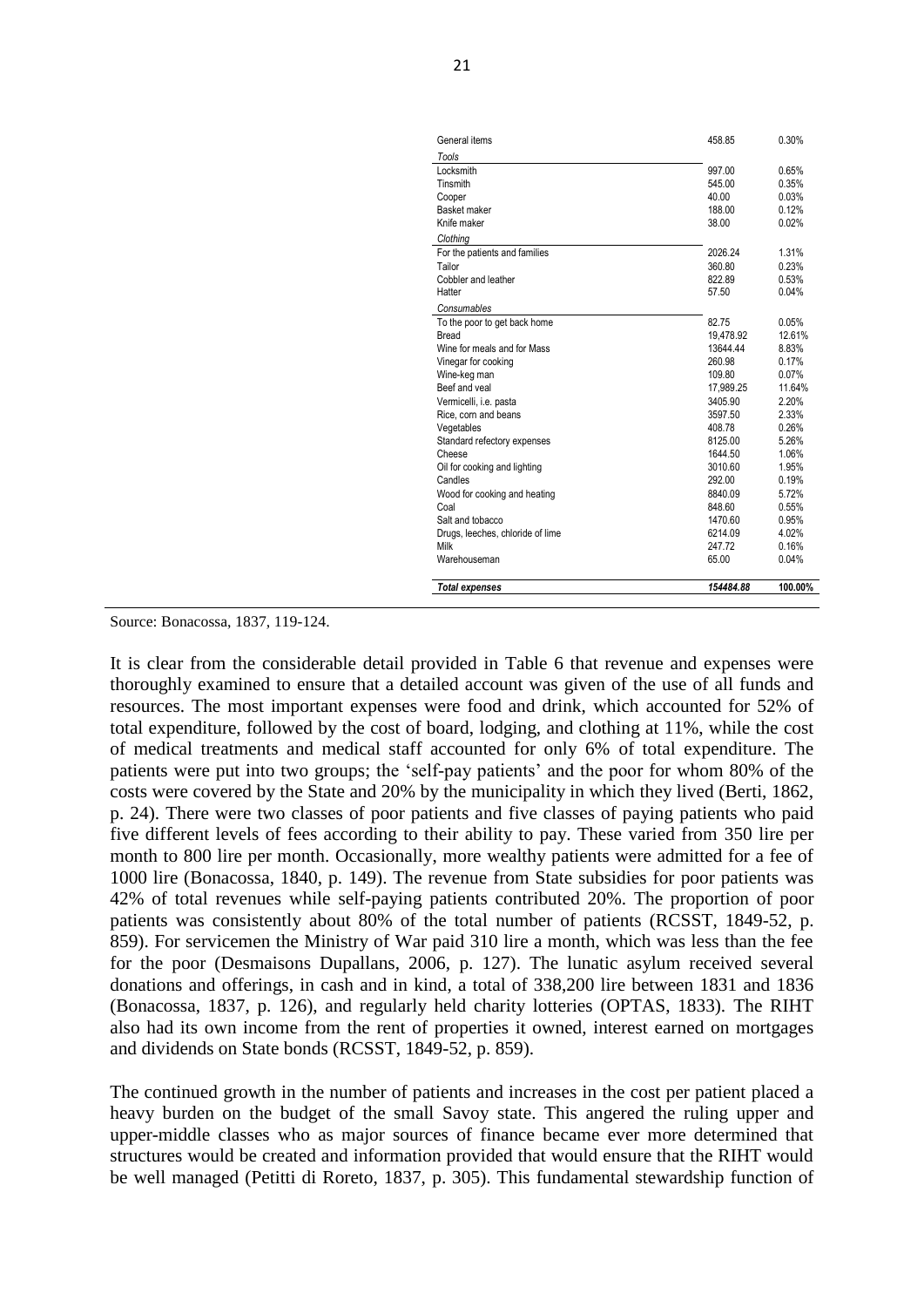accounting practices was to provide the means by which the doctors and those managing the RIHT could reassure those who contributed the resources upon which the very existence of the RIHT depended that these were being used to bring about the recovery and restitution of inmates. This, thereby, provided the means to reinforce the role of the doctor as director of operations. The meaning of "managing well the organization" was clearly exposed in an essay by Petitti di Roreto who believed that it included six features: the Board of Directors should be "not cautious" but "enterprising"; each medical unit should be governed by a good doctor; the female departments should be managed by the nuns; the male department needed to have several guardians; revenues should exceed expenses and, finally, rich patients should contribute to cover expenses with a fee for clothing and food (Petitti Di Roreto, 1837, pp. 24- 25).

As shown by Table 7, in the years covered in this study, apart from 1825-1830 and 1836-7 for which there is no information available, deficits were incurred in eleven out of 28 years, some of which, as in 1852 and 1854, were substantial. When there was a surplus, which occurred in 17 out of 28 years, these were always very small and never more than 10% of expenses. The total expenditure of the Hospice des aliénés in each of the first five years changed very little from approximately 150,000 lire after which it grew to a peak of nearly 470,000 lire in 1860. Thus, the nominal value of expenditure had tripled in  $30 \text{ years}^{11}$ . The evidence reveals that financial reports were seen by the State as a tool to promote the smooth and efficient functioning of the RIHT by monitoring its annual performance, even if calculated on a cash basis. The financial reports, especially those listing all cost items, allowed the Piedmont-Sardinia government to control the amount of their annual contribution for the RIHT.

| Year | <b>Revenue</b> | <b>Expense</b> | <b>Surplus</b><br>(Deficit) | Year | Revenue    | <b>Expense</b> | <b>Surplus</b><br>(Deficit) |
|------|----------------|----------------|-----------------------------|------|------------|----------------|-----------------------------|
| 1831 | 154.935.65     | 154.484.88     | 450.77                      | 1846 | 262,606.27 | 245,637.49     | 16.968.78                   |
| 1832 | 140.960.69     | 144.898.43     | -3937.74                    | 1847 | 231,082.39 | 239,741.64     | $-8659.25$                  |
| 1833 | 147,320.39     | 134,968.01     | 12,352.38                   | 1848 | 230,619.65 | 252,094.26     | $-21,474.61$                |
| 1834 | 148.961.82     | 140,229.37     | 8732.45                     | 1849 | 240.989.39 | 225,084.74     | 15,904.65                   |
| 1835 | 140,558.86     | 128,696.59     | 11,862.27                   | 1850 | 307.730.12 | 243,840.64     | 63,889.48                   |
| 1836 | NA             | NA             | NA.                         | 1851 | 270.425.42 | 272,641.00     | $-2215.58$                  |
| 1837 | NA             | <b>NA</b>      | NA.                         | 1852 | 244,617.67 | 332,283.25     | $-87,665.58$                |
| 1838 | 212,705.06     | 197.686.32     | 15,018.74                   | 1853 | 312,639.73 | 295.463.56     | 17,176.17                   |
| 1839 | 216,874.00     | 219,253.67     | $-2379.67$                  | 1854 | 269,673.33 | 373,356.85     | $-103,683.52$               |
| 1840 | 199.129.32     | 193.894.75     | 5234.57                     | 1855 | 372,945.45 | 352,036.44     | 20,909.01                   |
| 1841 | 189.958.26     | 208,965.91     | $-19,007.65$                | 1856 | 387,712.59 | 34,9502.50     | 38,210.09                   |
| 1842 | 232,177.11     | 201.952.66     | 30,224.45                   | 1857 | 448,553.10 | 422,133.91     | 26,419.19                   |
| 1843 | 269.412.52     | 240,442.57     | 28,969.95                   | 1858 | 459,048.87 | 471,491.85     | $-12,442.98$                |
| 1844 | 253,051.14     | 260, 365. 75   | $-7314.61$                  | 1859 | 452,136.64 | 449,036.55     | 3100.09                     |
| 1845 | 231.446.65     | 236,102.38     | -4655.73                    | 1860 | 469,230.69 | 445, 307. 75   | 23,922.94                   |

#### Total revenues and expenses of the RIHT, 1831-1860 (lire)

Sources: Bonacossa, 1837; Falconio et al., 1928.

**Table 7.** 

In the management of the lunatic asylums of the Kingdom of Sardinia particular care was expected in controlling the main expense items monitored by the Regia Segreteria, that is, food, lodging and clothing. This was also a fundamental principle of the ceaseless, omnipresent discipline and control by doctors as directors of operations required by moral therapy. At the RIHT, food was served three times a day. The diet of poor people, who took l

<sup>&</sup>lt;sup>11</sup> Between 1830-1840 most of Europe experienced inflation.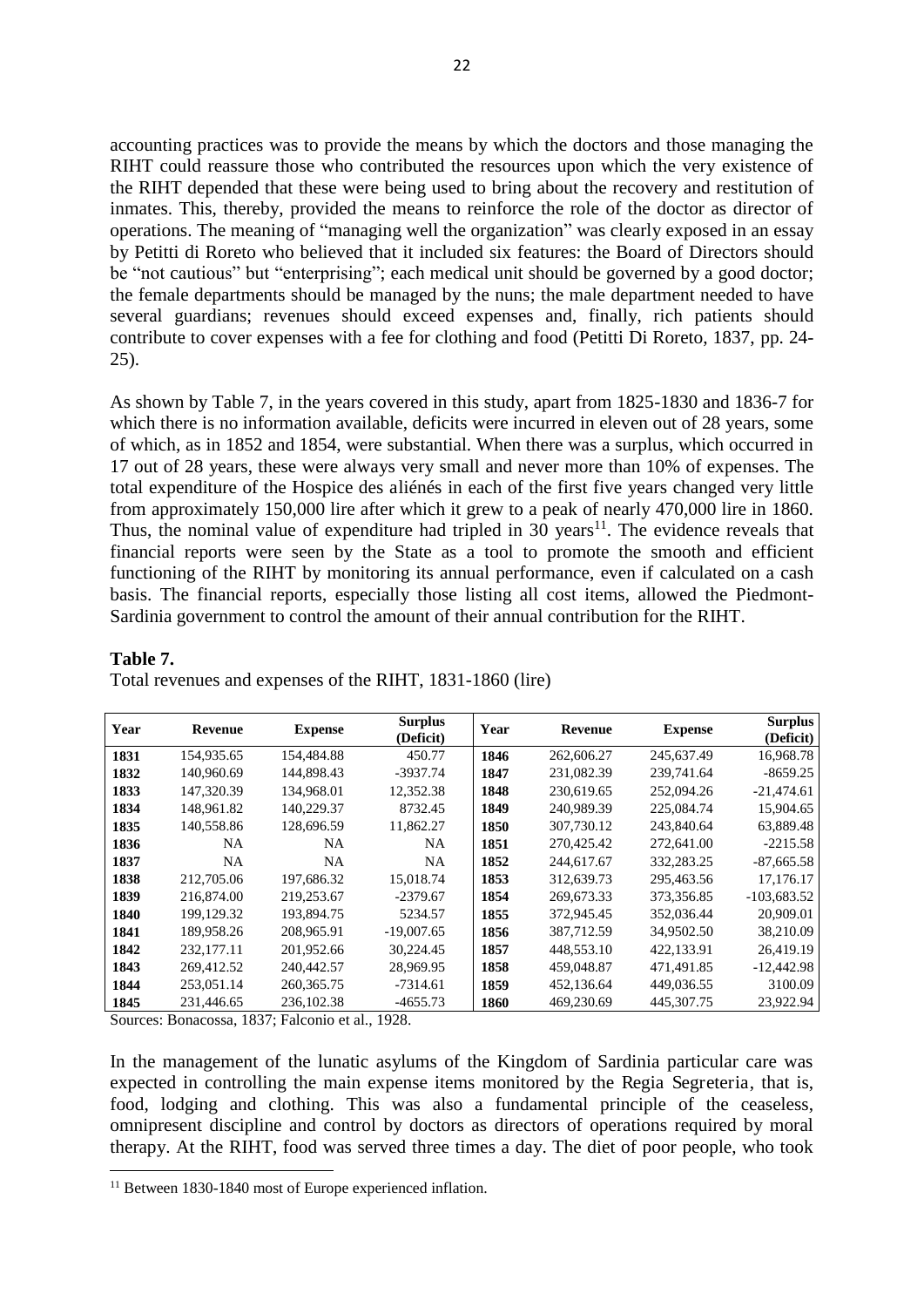their meals together, included: for breakfast, 50 grams of bread; for lunch, 150 grams of bread, a main course (meat and/or pulses), a rice or pasta soup, a quarter of a pint of wine mixed with water; for dinner, 180 grams of bread, a soup or a salad. For each of the self-pay patients, who took their meals in their rooms, the amount of bread was the same; the courses and the number of glasses of wine, however, were different (RCSST, 1849-52, p. 858). In addition to the food, the tableware and the clothes worn at the lunatic asylum were different for the poor and the more affluent who paid for their care (Bonacossa, 1840, p. 144). To control the cost of meals the RIHT drew up a detailed food budget, such as that prepared in 1837 as shown in Table 8.

> Monthly Fees of Five Classes of Self-Pay Patients

#### **Table 8.**

Food and other costs budget, 1837

| Cost (lire)                    | Poor 1st<br>class | Poor<br>2nd<br>class | <b>Military</b><br>at 85 a<br>day | Fee 350 | Fee 450 | <b>Fee 600</b> | <b>Fee 800</b> | Fee 1000 |
|--------------------------------|-------------------|----------------------|-----------------------------------|---------|---------|----------------|----------------|----------|
| <b>Bread</b>                   | 0.16              | 0.16                 | 0.16                              | 0.16    | 0.16    | 0.16           | 0.16           | 0.16     |
| Wine                           | 0.05              | 0.10                 | 0.10                              | 0.10    | 0.10    | 0.15           | 0.20           | 0.20     |
| Soup                           | 0.08              | 0.08                 | 0.08                              | 0.08    | 0.08    | 0.08           | 0.08           | 0.08     |
| Second dish                    | 0.04              | 0.21                 | 0.21                              | 0.21    | 0.41    | 0.74           | 0.89           | 1.19     |
| <b>Total of food costs</b>     | 0.33              | 0.55                 | 0.55                              | 0.55    | 0.75    | 1.13           | 1.33           | 1.63     |
| Tobacco, clothing, linen       | 0.10              | 0.10                 | 0.10                              |         |         |                |                |          |
| Overhead cost                  | 0.40              | 0.40                 | 0.40                              | 0.40    | 0.40    | 0.40           | 0.40           | 0.40     |
| <b>Total of daily cost</b>     | 0.83              | 1.05                 | 1.05                              | 0.95    | 1.15    | 1.53           | 1.73           | 2.03     |
| Daily fee                      | 0.56              | 0.56                 | 0.85                              | 0.96    | 1.23    | 1.64           | 2.19           | 2.77     |
| Difference                     | $-0.27$           | $-0.49$              | $-0.20$                           | 0.01    | 0.08    | 0.11           | 0.46           | 0.74     |
| <b>Total for all patients</b>  | 244,340           | 237,133              | 7,207                             | 61,085  | 24,435  | 24,434         | 6,108          | 6,108    |
| $SOuree: ROngcoseg 1837 n 125$ |                   |                      |                                   |         |         |                |                |          |

Source: Bonacossa, 1837, p. 125.

The food served at the RIHT was based on a diet that had to meet both medical and economic criteria. All doctors, as widely reported by Trompeo (1829) and Bonacossa (1840) and by the Medical Commission sent to inspect the lunatic asylum in 1847 (RS, 1863), stated that especially the poorer patients needed a varied, nutritious diet that could prevent some of the typical illnesses linked to poverty and malnutrition which were recognised as causes of mental illness. Very importantly, achieving this depended on the "principles of order and good governance (which) should not be missing in such an institute" (RCSST, 1849-52, p. 858). The food budget and the general monitoring of the cost for providing for the daily needs of the patients also reveal a contradictory dimension of the accounting practiced by the RIHT. The control by the State, through the Regia Segreteria, of the average cost of food per patient in each lunatic asylum encouraged the management of every lunatic asylum in the Kingdom to keep the average cost within a specific range. This amounted to the government putting a limit on any potential excess by indirectly setting a specific diet compatible with the specified average cost. This average cost was the mean value of the cost of the poor people's diet and the cost of the wealthier patients' diet. Thus, any reduction in the state-defined average would have adversely affected the poor people's diet, with the impact this would mean for the treatment and recovery of patients according to the precepts of moral treatment.

The significant financial commitment of the government in providing mental health services meant that it took considerable interest in the type of information produced by those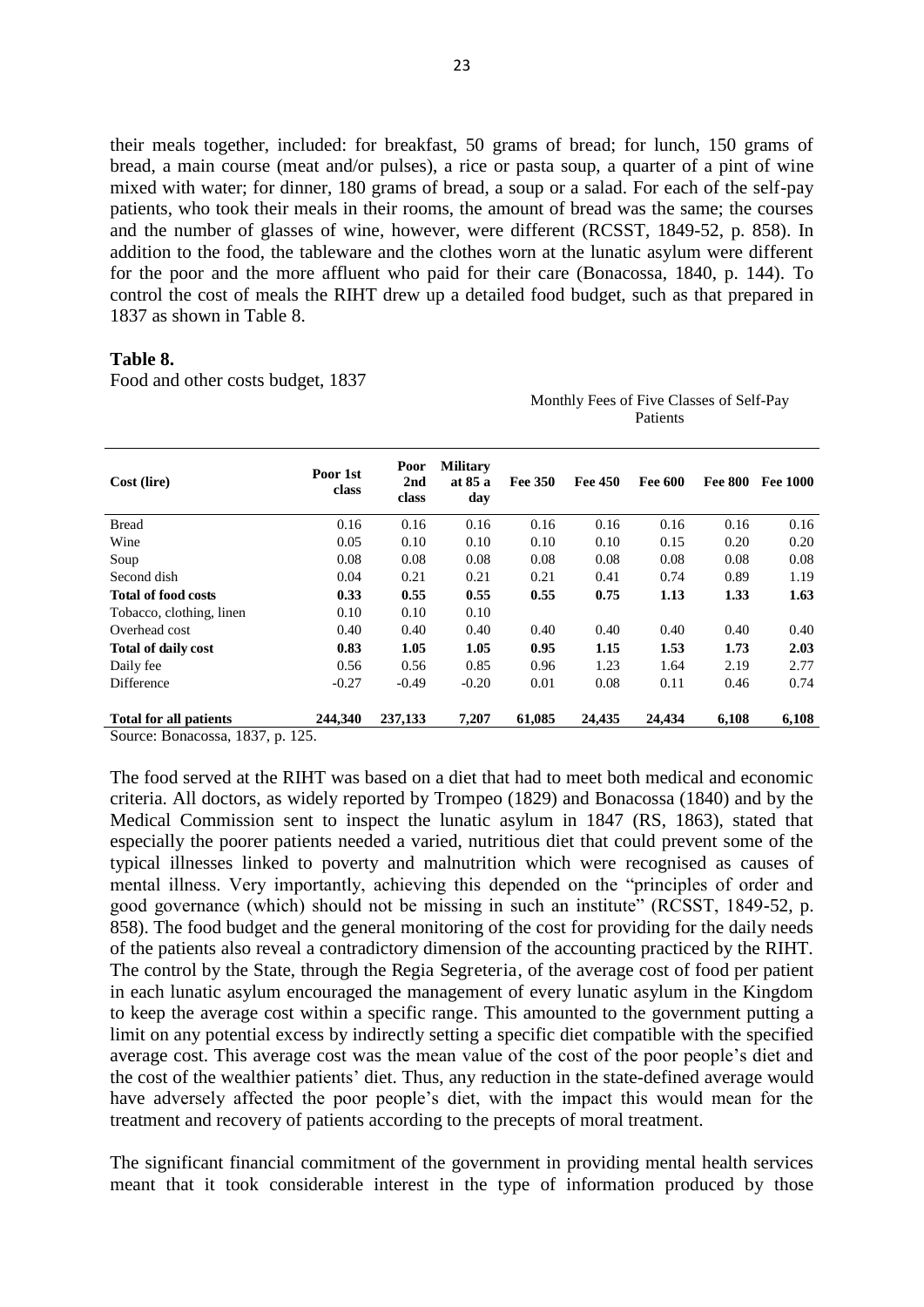managing the mental asylums and the way this was used to ensure the efficient management necessary to control costs. This priority also reinforced the authority of the doctor as the director of operations. Thus, the government asked each asylum to provide information so that it could make general estimates of the supply and demand for places for patients at lunatic asylums and to make comparisons between the performance of the four lunatic asylums. The importance of comparative information for effective State control over asylums was emphasised by Foucault (1977, p. 189) who saw it as necessary "to recognize the patients, expel shammers, follow the evolution of diseases, study the effectiveness of treatments, map similar cases and the beginnings of epidemics". Thus, using this information the Regia Segreteria degli Affari Interni produced statistics about demand for services in lunatic asylums which, as shown in Table 9, included the average and total costs of services. The differences between the asylums were very small. The overall cost of all 815 patients in Piedmont asylums in 1839 was 320,604 lire (RSAI, 1841, p. 143).

#### **Table 9.**

**N.** City **Organization Revenues (lire) Number Total of Insane hospitalization days Average cost for each day/patient (lire) Total yearly cost (lire)**  1 Chambéry Hospice des Aliénès du Béton 41,726.25 90 32,850 0.905 29,674 2 Torino Regio Manicomio 163,717.76 370 135,050 1.10 148,555 3 Genova Ospedale degli incurabili, detto anche Ospedaletto 128,078<br>Ospedaletto 128,078 4 Alessandria Ospedale dei Pazzerelli 15,000 35 12,325 1.16 14,297  **Totals 220,444.04 296,660 320,604** 

Cost of mental asylums in 1839

Source: RSAI, 1841, p. 145.

The government of the Kingdom of Sardinia was especially interested in information which would allow it to assess the performance of each lunatic asylum by comparing the cost of supporting each patient. The cost per person calculated by the lunatic asylums could then be an indicator which all the lunatic asylums were expected to meet. A ministerial document specified that the cost per person, which would determine the level of the central government's contributions, did not include "administrative and secretarial costs, wages and livelihood for the people who have been necessarily and specially appointed to take care of and run such hospitals" (RSAI, 1841, p. 143). Accordingly, the cost per person estimated by the Ministry only included the cost to provide for the basic, essential needs of the patients, that is, the direct costs of board and lodging, clothes and drugs.

The firm position taken by the government on allowable costs contradicted organicist theories advocated at the time by doctors who associated the causes of mental disorders with the patients' physical health. A healthy diet, as noted earlier, was viewed as a prerequisite to regaining the physical health of patients and subsequently improving the patient's mental well-being. Therefore, putting a limit on a diet prevented the full application of the medical therapies and the need to meet the expectations of the bourgeoisie. This explains why a doctor like Bonacossa was so interested in the asylum's accounting, especially in listing the details of the food budget which acted as a form of mediation between the government's influence and the medical position of Bonacossa and his colleagues who were firm supporters of Gall's organicist theory of treatment for the mentally ill.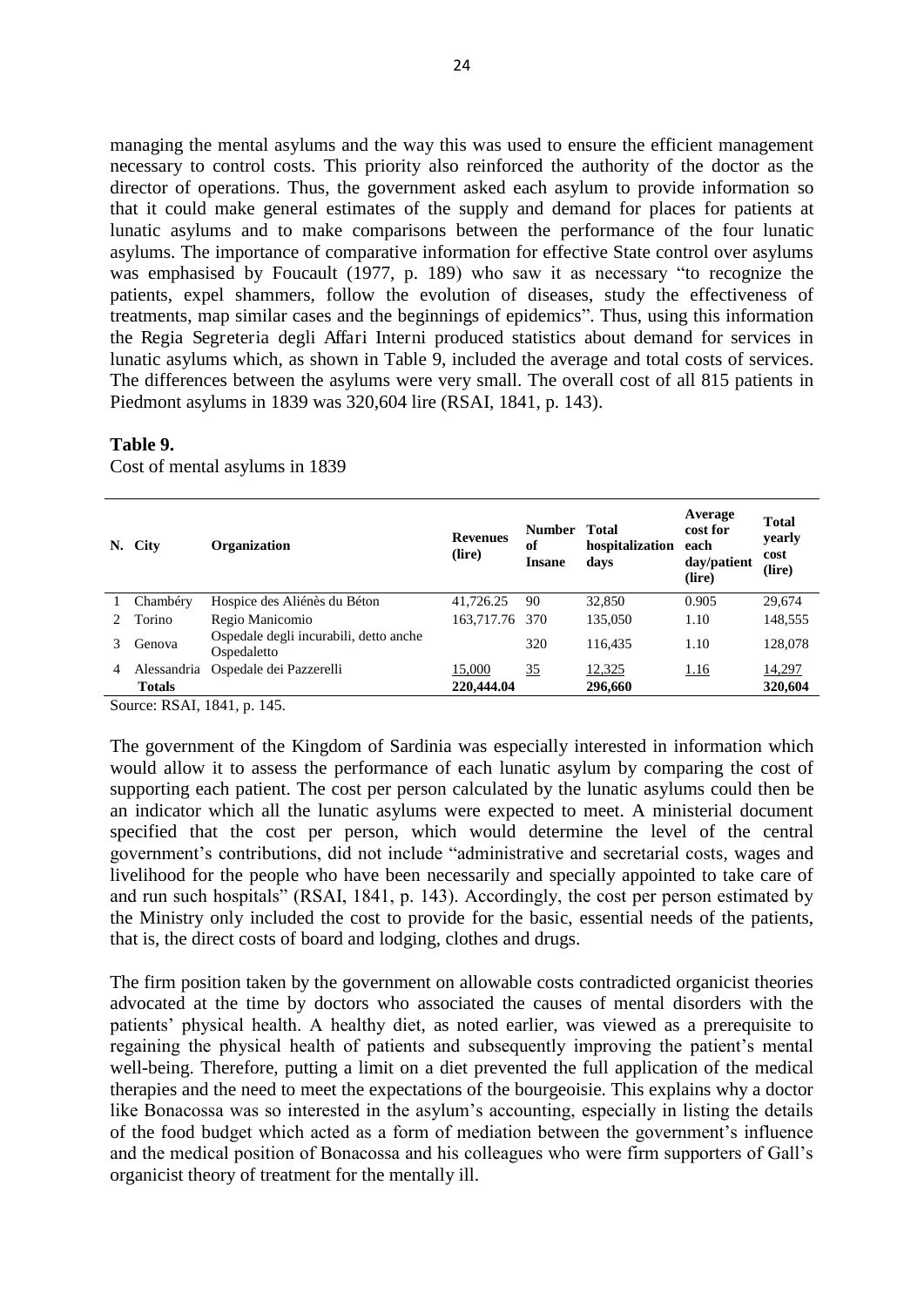By excluding overhead costs in the calculation of the cost per patient, the central and local governments were often placed in a position where they were forced to justify funding an asylum whose income appeared to exceed expenses. This often led to demands by the King and taxpayers for more financial and operating details. Thus, the RIHT had to ascertain the origins of the poor lunatics to reassure both the central and local governments that everyone admitted to the asylum was made to pay as much as they were able to afford. To meet potential resistance from local authorities, the Regia Segreteria assured them that great care was taken to assess the patients' mental health, their ability to pay and that their citizenship, and thus eligibility for receiving treatment, was always verified to ensure that no foreign patients were admitted (RSAI, 1841, p. 144). Patients who fully met the costs of their treatment from their own funds did not have to come from the Kingdom (RCSST, 1849-52, p. 859).

Public opinion amongst the most educated in Piedmont was also overcoming the prejudice that saw mentally-ill people as incurable (Petitti di Roreto, 1837, p. 302; Anonymous, 1839, p. 344). Instead, the cost of lunatic asylums was considered to be a welfare service which would rehabilitate people who would have otherwise been completely left to their own devices, until they could get back into the world and satisfy middle-class expectations of decency and productive efficiency. Processing statistics about the patients' marital status, gender, profession, age and residence was not just for information or for describing the mental disorders, but to help the government take the best decisions as to how to prevent such diseases and, depending on the features and numbers of the population, to plan measures, admissions and, therefore, budgets. Producing statistics about the entire State is also evidence of an interest in keeping the population under control in all respects, for "bio-political" reasons, as consistently emphasised by Foucault (1967, 1991, 2008).

#### **6. Conclusion**

Foucault's extensive historical research into lunatic asylums, the role they played in the early 19<sup>th</sup> century and the relationships between the asylum and the patients, is focussed above all on the 'great confinement' which had characterised treatment of the mad from the 17<sup>th</sup> century; the process whereby 'deviants' were reduced to silence out of concern or fear that people then had for the unknown and the irrational (Fitzsch & Jutte, 2003; Porter & Wright, 2003; Knowles & Trowbridge, 2015). The process of replacing the 'great confinement' ran through two stages. Stage one marked the birth of the modern lunatic asylum, the stage that saw the spread of moral treatment advocated by Pinel (1797, 1804, 1806) and Esquirol (1819, 1835, 1845) when a central role was played by the doctor's 'magnetic' and demiurgic personality for 're-educating' a 'deviant' person. The purpose of this re-education, as noted by Foucault (1967, p. 247), was to give back to the middle class someone who had learnt (again) its values and life principles, who was ready to be an efficient and productive member of society (Scull, 1977, 1990). In stage two, Europe's mid-19th century lunatic asylums dramatically changed, and so did the people confined in them. The change saw mental illnesses being increasingly recognised as medical disorders (Boyne, 2013), with knowledge being standardised into scientific categories (Gutting, 1989; Dowbiggin, 1992; Pietikainen, 2015; Scull, 2015). According to Foucault (2006, p. 179) this resulted in the mad being regarded more as ill people that needed to be treated rather than as individuals to be put back into the world as efficient and 'normal' people, even if the patients had to be locked up in a lunatic asylum if they were not cured. The doctors realized that the successful implementation of these changes in the diagnosis and treatment of the mentally ill would require a new regime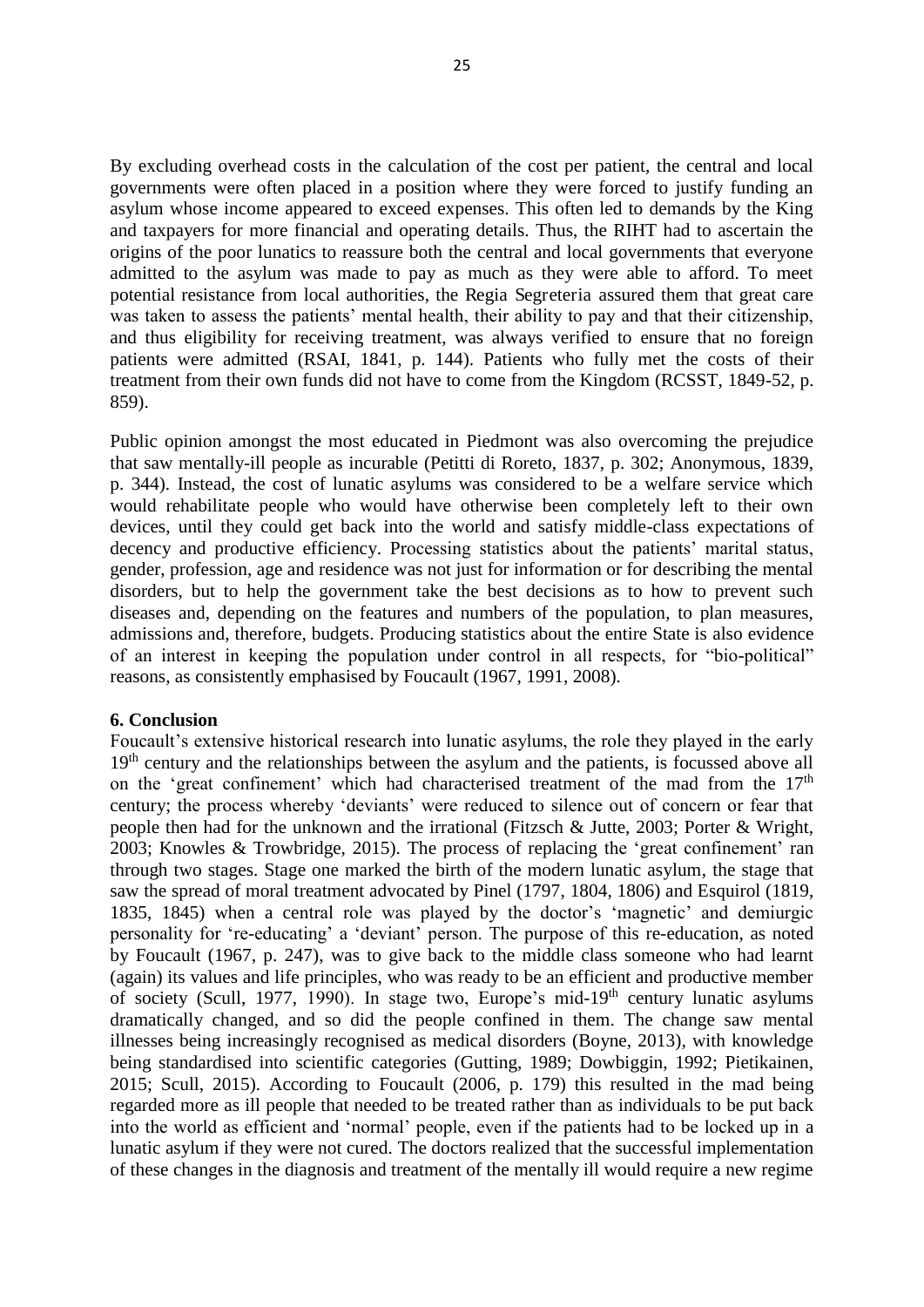of managing the operations of the asylum. To be able to treat mental illness as a medical disorder that required a rigorous regime of control meant that control had to be by the doctors. Thus, the doctor would have a dual role as medical director and director of operations. The medical truths that the doctor sought to promote would be insufficient to ensure the authority that they needed to implement the new treatments.

This study of the RIHT has focussed on the transition from stage one to stage two, during which it was transformed from a religious to a private organisation under public control. It was so successful that a rise in demand drove it to move on two occasions to larger premises in less than 40 years. The distinctive features of the RIHT which set it apart from other lunatic asylums at the time, such as the Real Casa dei Matti, were its extensive use of drugs and the particular procedures and 'rites' of the hospital, but especially the central role played by the doctors in the management of the asylum, most famously Trompeo, Bertolini and Bonacossa whose influence was confirmed by the importance given to their publications and the respect they enjoyed on both national and international levels. While the management system adopted in the RIHT was not noticeably innovative in the use of financial information, medical treatments were emerging as completely new, especially with reference to the Italian context. The leading management role given to the doctors, the medicalization of the treatment, the ritual of the doctors' visit and the close relationship developed with the Faculty of Medicine and Surgery of the University of Turin reveal the innovative practices of the RIHT with respect to the main mental asylums working in that period in Italy, such as Ancona (Rocca, 1998), Aversa (Saporito, 1907) and Roma (Bonella, 1994). These features clearly distinquish the RIHT from the Real Casa dei Matti of Palermo, where a key role was played instead by a philanthropist, Baron Pisani, who had no medical expertise or academic reputation (Funnell et al., 2017). However, in both cases, moral treatment was largely practised. Even the doctors of the RIHT, despite writing that they disagreed with Esquirol's and Pinel's theory and favoured instead the ideas of Gall, accepted and practised moral treatment but, unlike Pisani at Palermo, as an adjunct to pharmacological treatments.

The accounting tools used by the RIHT were very similar to those of the Real Casa dei Matti of Palermo where medical statistics were also used to classify people, to provide evidence of various aspects of the activities of the lunatic asylum, legitimising it and fulfilling its accountability to the local community and the regional state funding it (Funnell et al., 2017). Accounting was used to justify costs that society was asked to bear to contain an illness in an acceptable way according to the moral standards of the time. Most importantly, accounting practices allowed the programmes of moral therapy to become thinkable and thus enforceable by doctors in their dual role as medical practitioners and managers. However, there are at least three significant differences in accounting as practiced in Turin and Palermo. Firstly, compared to Sicily the public authorities of the House of Savoy played a more proactive role in estimating, comparing and monitoring the costs of the patients' board, lodging and clothing through a form of 'central planning' that was completely missing in the regional authorities of Sicily. Secondly, unlike the Real Casa dei Matti the administrative rules laid down by the royal legislation for the RIHT gave particular emphasis to procedures, the separation of duties and auditing plans, to ensure new levels of accuracy and accountability, something that was not a feature of the Palermo asylum. Thirdly, accounting, especially statistics reports made by the doctors, was strongly involved in a 'scientific discourse' on madness. The accounting information overseen by the doctors as the directors of the RIHT reinforced their authority based upon medical forms of truth by providing evidence of their good management which constituted statements of 'economic truth'.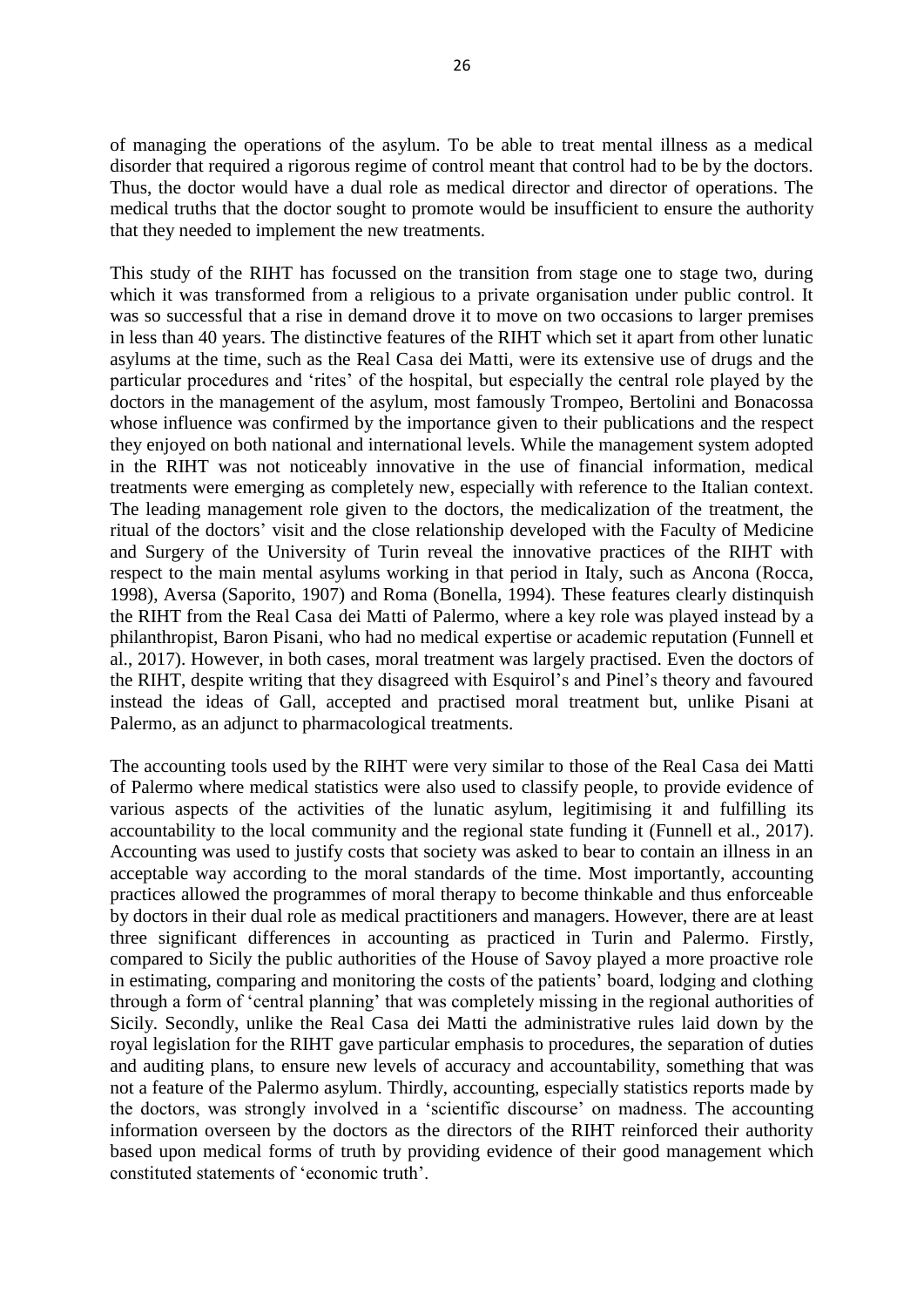The mid-19<sup>th</sup> century Italian middle classes expected organisations such as the RIHT to be operated in an efficient and effective manner, where resources would be used to produce the best treatment for the patients to restore them to society as productive citizens (Digby, 1983; Foucault, 1987; Wright, 1997; Shepherd, 2014). The efficiency and effectiveness expected of lunatic asylums reveals the role accounting played within the asylum and in society (Piddock, 2007; Parry-Jones, 2013; Pietikainen, 2015). The doctors who managed the lunatic asylums were urged to reduce costs and accept ever increasing numbers of inmates (Micale & Porter, 1994, p. 425). Therefore, with the mid-19<sup>th</sup> century middle classes wanting to monitor, and preferably minimise, the cost they paid for the poor, the sick and the insane, accounting had to be able to provide the information necessary to manage large organisations and report the costs as evidence of the way the resources had been productively used and thus confirm the role of the doctor as director of operations (Smith, 1999; Macintosh, 2002; Walker, 2004, 2008; Holden et al, 2009). However, the RIHT did not adopt emerging modern management tools such as cost accounting, labour accounting, quality control or reporting, that were beginning to be used by some other social institutions of the period but in very limited ways (Carmona et al., 1997; Holden et al., 2009; Bracci et al., 2010; Sargiacomo & Gomes, 2011; Antonelli et al., 2017).

Medical and social effectiveness were measured in statistical and financial terms, evidence according to Foucault (2003, p. 36) of the scientific rationale that increasingly underpinned the treatment of the insane. Hence, the extensive use of medical and psychiatric statistics in the asylums at that time (Goffman, 1968; Berrios, 1996; Goldstein, 2002; Walker, 2008) was used to explain the cause and social impact of the lunatic's deviancy or immorality but also to monitor the effectiveness and relevance of the services provided (Porter, 1990; Miller, 1992; Crammer, 1994; Rimke & Hunt, 2002). After the reform implemented by State authorities in 1836, the accounting system implemented in all four asylums in Piedmont involved keeping records for medical and financial purposes between which there was a reciprocal and dependent relationship. The information produced by the accounting systems was not just for the public authorities who paid all the funding for the poor but also for the management of the lunatic asylum and for the medical community, both local and non-local. To identify the cause and social impact of a mental disorder required considerable information related to admissions, discharges, recoveries, deaths, the taxonomy of mental disorders and their causes as well as the lunatics' origins, by region, gender, age and occupation. Foucault (1977, p. 189) identified the way in which detailed examinations that place "individuals in a field of surveillance also situates them in a network of writing; it engages them in a whole mass of documents that capture and fix them. The procedures of examination were accompanied at the same time by a system of intense registration and of documentary accumulation".

In addition to patient statistics, the public authorities were also interested in the efficiency of the residential and healthcare services provided at the RIHT and generally in any lunatic asylum in the Kingdom of Sardinia. They wanted to be able to review carefully the direct costs of such services, especially the cost of board, lodging and clothing. The costs were recorded regularly in great detail and the Regia Segreteria degli Affari Interni compared them across the entire institution and with other insane asylums. This allowed the Regia Segreteria to monitor the efficiency of an institution, thereby promoting the best use of the funds that the State had to pay for the hospitalisation of poorer patients. Also, the food budget, and therefore the patients' diet, became a way to control the body, one of the distinctive features of Foucault's (2008) theory of bio-politics. Any increase or decrease in the cost per patient per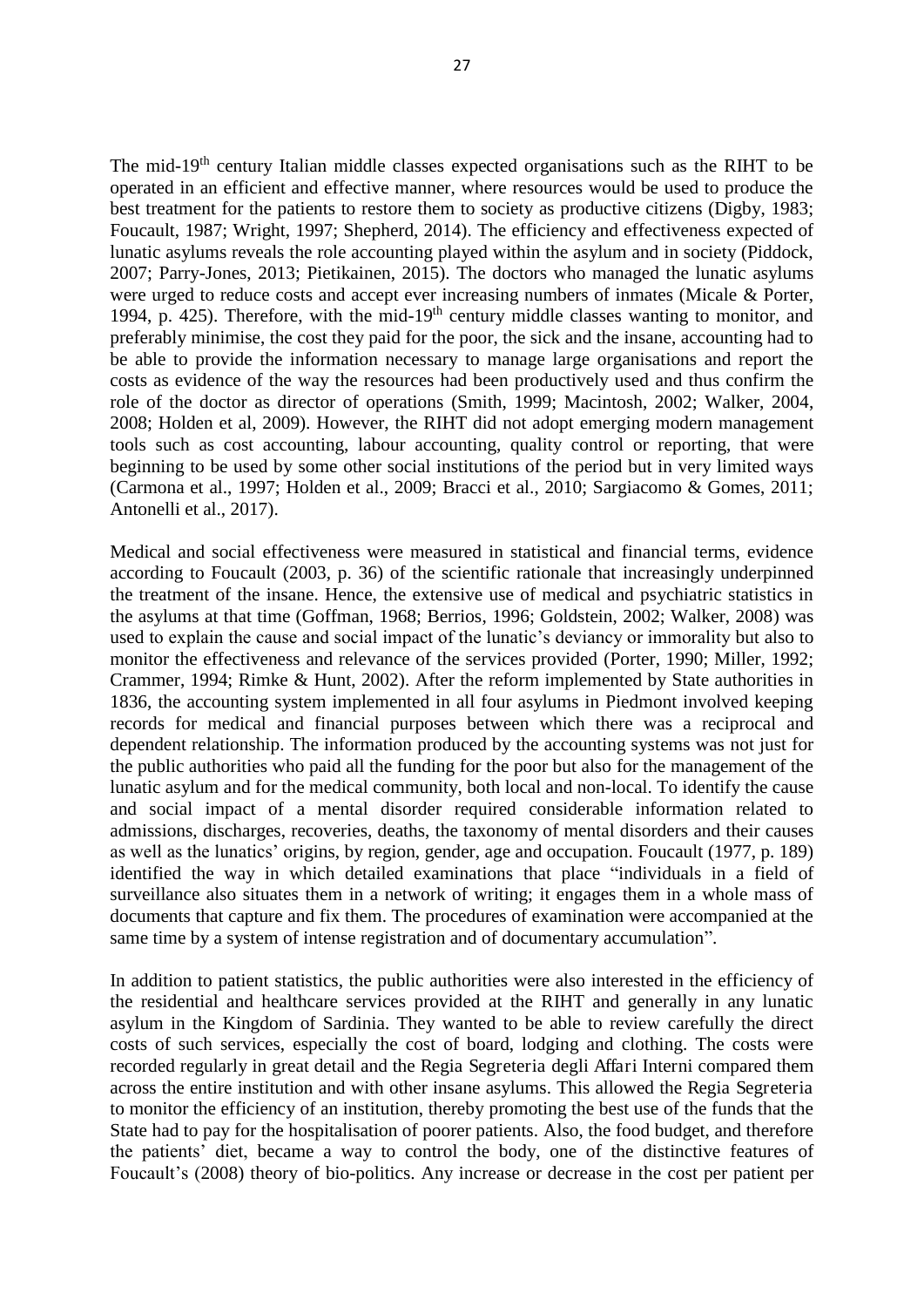day allowed by the public authorities meant improving or worsening the patients' health and quality of life and the exercise of a different level of control over their bodies which would have implications for their chances of recovery. Therefore, the daily cost of food per patient, as established by the public authorities or estimated by the RIHT, was not neutral but incorporated a number of opinions and assessments on the quality of life that the insane should have according to the values that society attached to these people.

In order for the RIHT to survive, the management had to legitimise the institution with the public authorities and with the many contributors that it relied upon for offerings, donations, gifts and bequests. This required the management of the lunatic asylum to have highly developed accounting systems to confirm its good management and to measure its performance. Keeping accounts in good order was a necessary requisite of the culture of the Savoy middle classes at the time which was deeply rooted in values such as laissez-faire, frugality and a cautious use of public resources (Cesarani & De Federicis, 1995; Quine, 2002). Yet, there is no surviving evidence to confirm that donors made their funding decisions primarily or exclusively on the basis of financial reports or other accounting-based information coming from RIHT. Public opinion and government rewarded those public and private institutions that proved they adhered to such values, something the accounting practices of the RIHT allowed it to achieve.

This study of a prominent Italian lunatic asylum in the early 19<sup>th</sup> century has provided the means to investigate a period during which 'psychiatric' doctors were establishing a new discipline which had quickly achieved great credibility but which relied upon both medical truth statements and economic truth statements (Foucault, 1967, 2003, 2006b). It has exposed the critical role of accounting practices in supporting the political and social justification of the asylum, its claim for public and private support and the essential contributions of accounting and broader statistical information in confirming the success of doctors as directors of the work of the RIHT. At the same time, accounting was also a way through which the State could control and monitor the cost of providing the necessary facilities and care for patients, thereby having repercussions for the patients' diets and their physical and mental health. The study emphasises the importance for this process of the statistics processed by the doctors of the lunatic asylum as highlighted, once again, by Foucault (1967, 2003).

Further research could extend the study of the RIHT beyond period covered by this study, 1825-1861, to the late 19<sup>th</sup> and early 20<sup>th</sup> centuries when it gained international attention for the famous Bruneri-Canella case, known as the 'Collegno amnesiac'<sup>12</sup>. Research could also be extended to other lunatic asylums in Italy in the years covered by this study and to later periods. Finally, lunatic asylums established outside of Italy, especially France, Great Britain and the USA could be studied to compare the impact of medicalization for the treatment of the mentally ill on the management, efficiency and the accountability of lunatic asylums.

l

 $12$  At the end of the First World War, a soldier who had apparently lost his memory was admitted to the RIHT in Collegno. He was unable to recall his name or any other details about himself. Later, in 1926, when further attempts were made to identify him two possibilities emerged after Giulia Canella alleged that he was her husband, Professor Giulio Canella, a philosophy teacher. The police, however, believed that he was Mario Bruneri, an anarchist and a criminal. After several trials involving famous attorneys, including Roberto Farinacci, one of the most powerful and influential man in the Fascist Regime, no agreement was reached. Many newspapers, novels, theatrical performances and, in recent years, TV shows and movies have been devoted to the puzzle (see Zago, Sartori & Scarlato, 2004).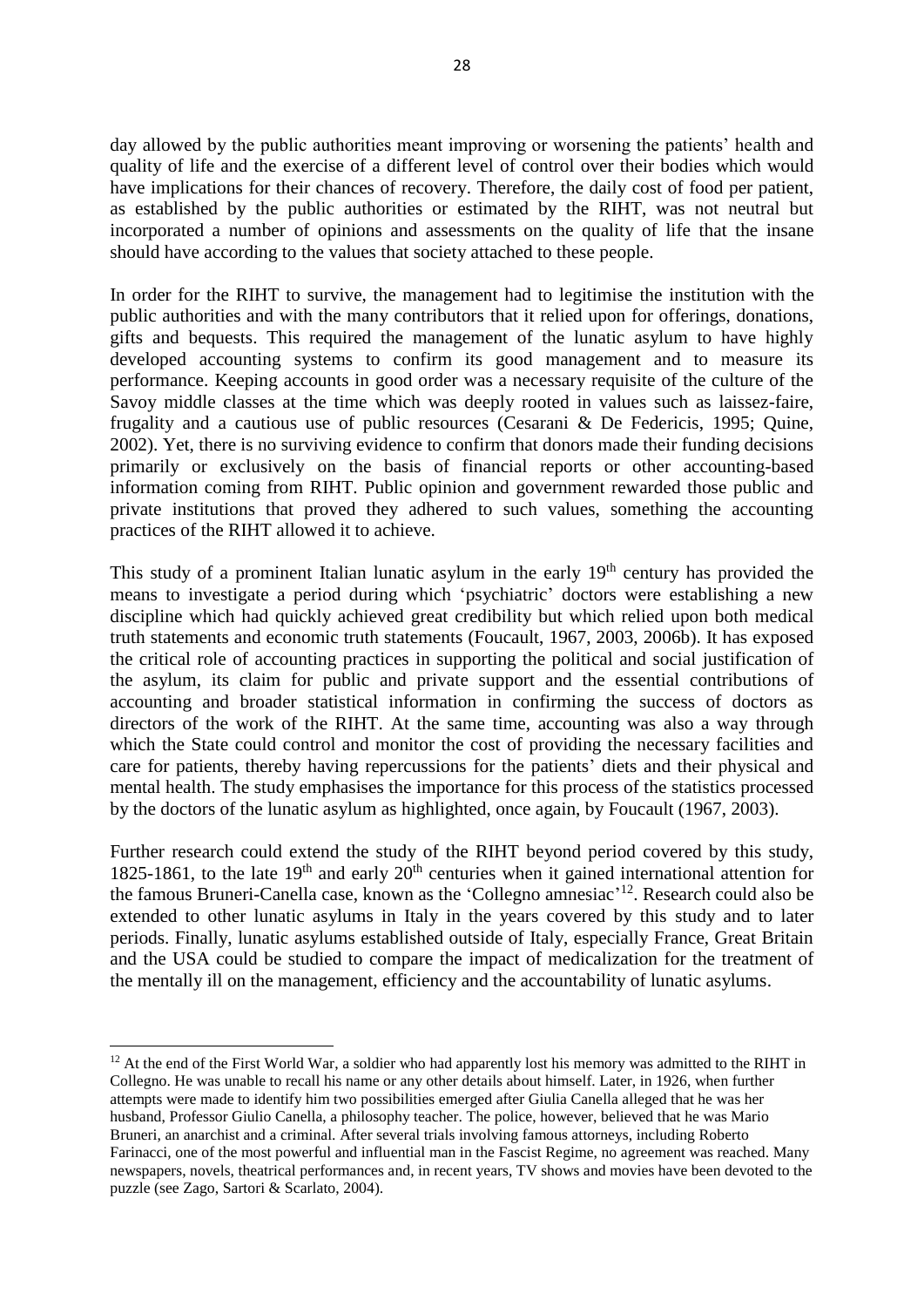#### **Acknowledgements**

We gratefully acknowledge the two anonymous referees for their helpful comments and suggestions.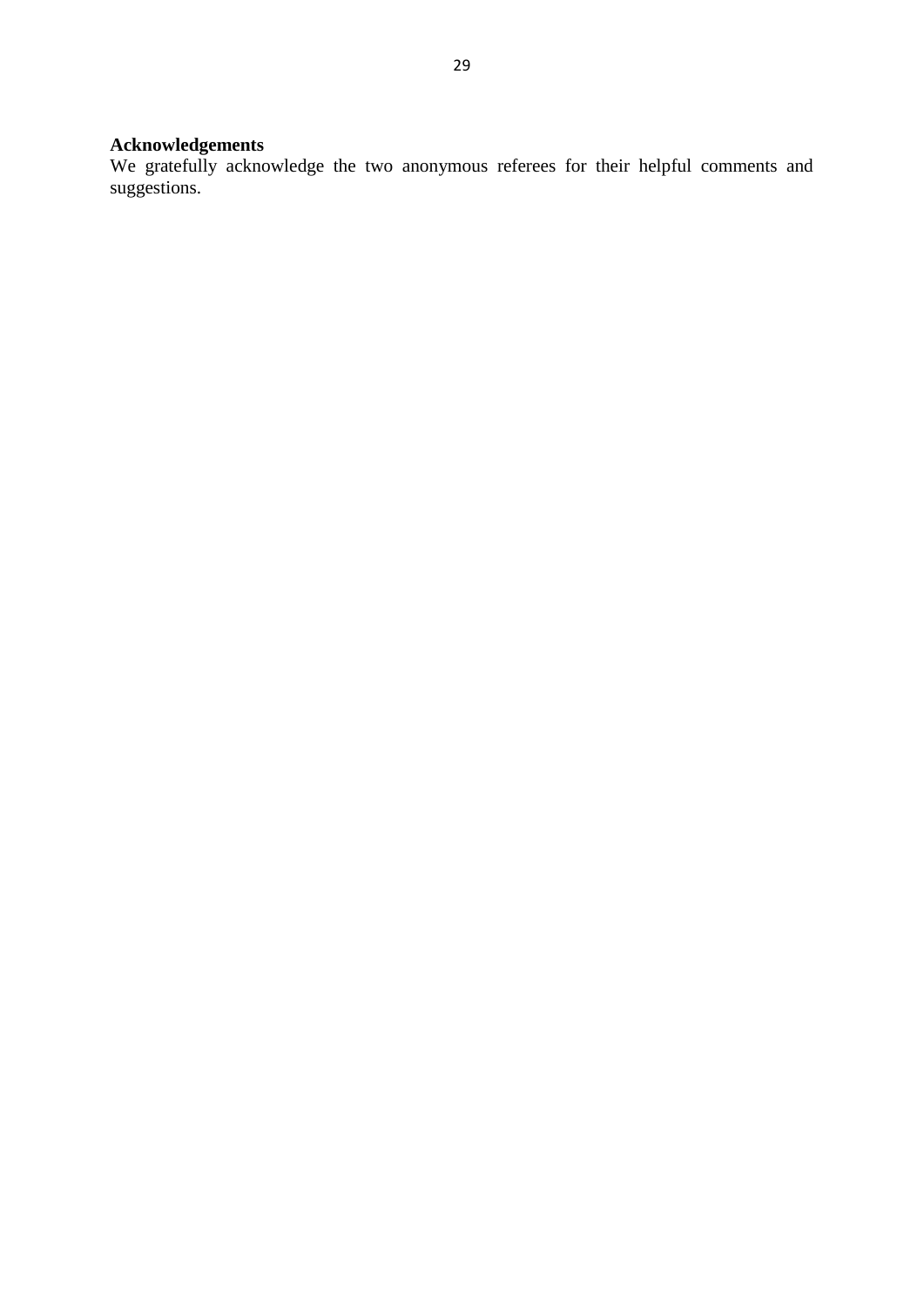#### **References**

- Ackerknecht, E. H., & Vallois, H. V. (1956). Franz Joseph Gall, Inventor of Phrenology. Wisconsin Studies in Medical History, No. 1. Madison, WI: Department of History of Medicine, University of Wisconsin Medical School.
- Anonymous (1834). Sortsesung de rim vorigen Nrv. Abgebrochnen Unzeige: Saggio sul R. Manicomio di Torino con alcuni cenni intorno all'indole e alla cura dei malati mentali. Medicinisch-Chirurgische Zeitung. January 27th, 116-117.
- Anonymous (1839). *Corografia fisica, storica e statistica dell'Italia e delle sue isole. Volume*  terzo. Firenze: Presso gli editori.
- Anonymous (1846). *Calendario generale per' Regii Stati compilato d'ordine e con privilegio*  di Sua Maestà. Anno XXIII. Torino: Stamperia Artisti.
- Anonymous (1872). Un omaggio alla memoria di Benedetto Trompeo. Torino: Botta.
- Antonelli, V., D'Alessio, R., Rossi, R., & Cafaro, E. M. (2017). Accounting in hybrid forms of capitalist/socialist enterprises: A multiple interpretative approach to the Royal Factory of Silk of San Leucio, 1802–1826. Accounting History, 22, 274-300.
- Armstrong, P. (1994). The influence of Michel Foucault on accounting research. Critical Perspectives on Accounting, 5, 25-55.
- Armstrong, P. (2015). The discourse of Michel Foucault: A sociological encounter. Critical Perspectives on Accounting, 27, 29-42.
- Barker, P. (1998). Michel Foucault: An Introduction. Edinburgh: Edinburgh University Press.
- Barnham, B. (1992). Foucault and the psychiatric practitioner. In A. Still & I. Velody (Eds.). *Rewriting the History of Madness. Studies in Foucault's Histoire de la folie* (pp. 45- 50). Abingdon: Routledge.
- Berrios, G. E. (1996). The history of mental symptoms: Descriptive psychopathology since the nineteenth century. Cambridge: Cambridge University Press.
- Berti, G.F. (1862). *Intorno ad alcuni stabilimenti di beneficenza dell'Alta Italia visitati nel* novembre 1859. Firenze: Murate.
- Bonacossa, G. S. (1837). Saggio di statistica del Regio Manicomio di Torino dal 1 di gennaio 1831 al 31 dicembre 1836. Torino: Favale.
- Bonacossa, G. S. (1840). *Sullo stato de' mentecatti e degli ospedali per i medesimi in v*ari *paesi dell'Europa.* Torino: Favale.
- Bonacossa, G. S. (1849). Osservazioni sulla proposizione di legge del medico collegiato Bernardino Bertini. Torino: Favale.
- Bonacossa, G. S. (1851). Elementi teorico-pratici di patologia mentale. Torino: Favale.
- Bonella, A. L. (1994). *L'Ospedale dei pazzi di Roma dai papi al '*900. Roma: Dedalo.
- Boyne, R. (2013). Foucault and Derrida: The Other Side of Reason. London & New York: Routledge.
- Bracci, E., Maran, L., & Vagnoni, E. (2010). Saint Anna's Hospital in Ferrara, Italy: Accounting and organizational change during the Devolution. Accounting History, 15, 463-504.
- Bracken, P., & Thomas, P. (2010). From Szasz to Foucault: On the Role of Critical Psychiatry. Philosophy, Psychiatry, & Psychology 17, 219-228.
- Brierre De Boismont, A. (1832). Des établissements d'aliénés en Italie, Journal complémentaire du dictionnaire des Sciences Medicales, 43, 225-249.
- Cantù, I. (1844). *L'Italia scientifica contemporanea, notizie sugli italiani ascritti ai cinque*  primi congressi attinti alle fonti più autentiche. Milano: Stella & Giacomo.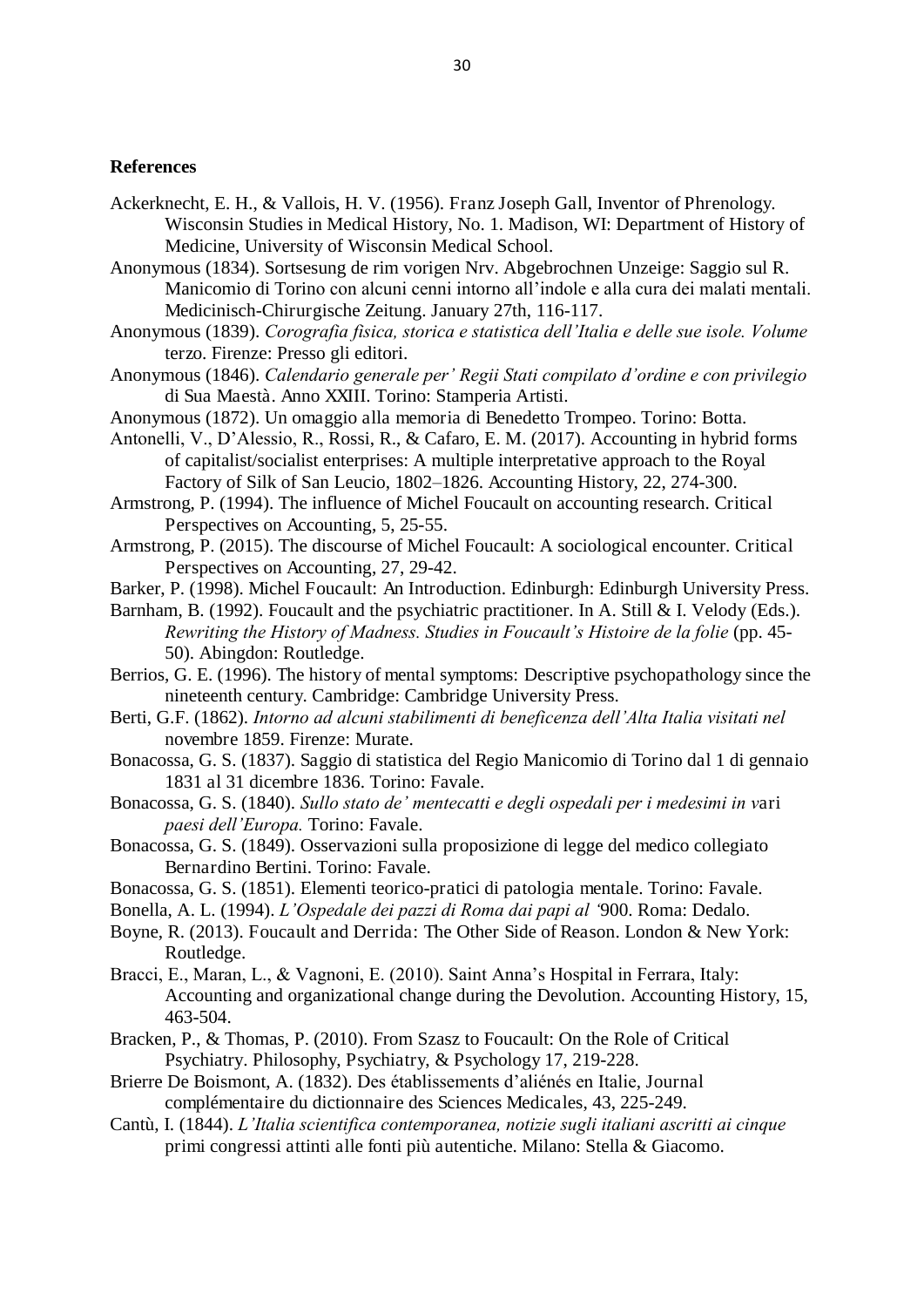- Carmona, S., Ezzamel, M., & Gutiérrez, F. (1997). Control and cost accounting practices in the Spanish Royal Tobacco Factory. Accounting, Organizations and Society, 22, 411- 446.
- Casula, F. C. (2012). Il Regno di Sardegna. 2. Il consolidamento. Cagliari: Logus.
- Cavour, C. (1865). Discorsi parlamentari del conte Camillo di Cavour. Torino: Botta.
- Cesarani, R., & De Federicis, L. (1995). *Il materiale e l'immaginario: Società e cultura della*  borghesia in ascesa. Ottocento (1800-1870). Torino: Loescher.
- Charland, L. C. (2004). Moral therapy and the disorders of personality. In J. Boston (Ed.). The Philosophy of Psychiatry: A Companion: A Companion (pp. 64-77). Oxford: Oxford University Press.
- Charland, L. C. (2015). Moral therapy. In R. L. Cautin & S. O. Lilienfeld (Eds.). The Encyclopedia of Clinical Psychology (pp. 1-4). New York: Wiley.
- Colucci, M. (2006). Foucault and Psychiatric Power after Madness and Civilization. In A. Beaulieu & D. Gabbard (Eds.), Michel Foucault and Power Today (pp. 61-70). Lanham: Lexington Books.
- Crammer, J. L. (1994). English asylums and English doctors: where Scull is wrong. History of psychiatry, 5, 103-115.
- D.F.C. (1839). Bibliographical Notices. The American Journal of the Medical Sciences, 24, 414-419.
- De Giorgi, A. (2017). Re-Thinking the Political Economy of Punishment. Abingdon: Routledge.
- Dellapiana, E. (2007). Gli ospedali dei pazzerelli. In A. Campana, G. Costa & P. M. Furlan (Eds.). I nuovi luoghi delle cure. Comprendere, innovare, costruire, gestire. II. Ospedale e territorio (pp. 288-293). Torino: Celid.
- Desmaisons Dupallans, J. G. (2006). *La Francia alla ricerca del modello e l'Italia dei*  manicomi nel 1840. Firenze: University Press.
- Digby, A. (1983). Changes in the Asylum: The Case of York, 1777-1815. The Economic History Review, 36, 218-239.
- Dowbiggin, I. R. (1992). Inheriting Madness: Professionalization and Psychiatric Knowledge in Nineteenth Century France. Berkeley and Los Angeles: University of California Press.
- Dupasquier, A. (1830). Analyses. Prospetto statistico del Regio Manicomio di Torino, nell'anno 1829. Journal Clinique des Hopitaux de Lyon, 1, 568-573.
- Edginton, B. (1994). The well-ordered body: the quest for sanity through nineteenth-century asylum architecture. Canadian Bulletin of Medical History, 11, 375-386.
- Edginton, B. (1997). Moral architecture: the influence of the York Retreat on asylum design. Health & place, 3, 91-99.
- Edginton, B. (2007). A Space for Moral Management: The York Retreat's Influence on Asylum Design. In L. Topp, J. Moran & J. Andrews (Eds.). Madness, Architecture and the Build Environment: Psychiatric Spaces in Historical Context (pp. 85-104). New York: Routledge.
- Esquirol, J. E. D. (1819). Des établissements des aliénés en France et *des moyens d'améliorer*  le sort de ces infortunés. Paris: Huizard.
- Esquirol, J. E. D. (1835). Mémoire historique et statistique sur la maison royale de Charenton. Paris: Renouard.
- Esquirol, J. E. D. (1845). Mental maladies. A treatise on insanity. Philadelphia: Lea & Blanchard.
- Falconio, R., Tirelli, V., & Cerutti, P. (1928). Il Regio Manicomio di Torino nel suo secondo centenario. Torino: Rattero.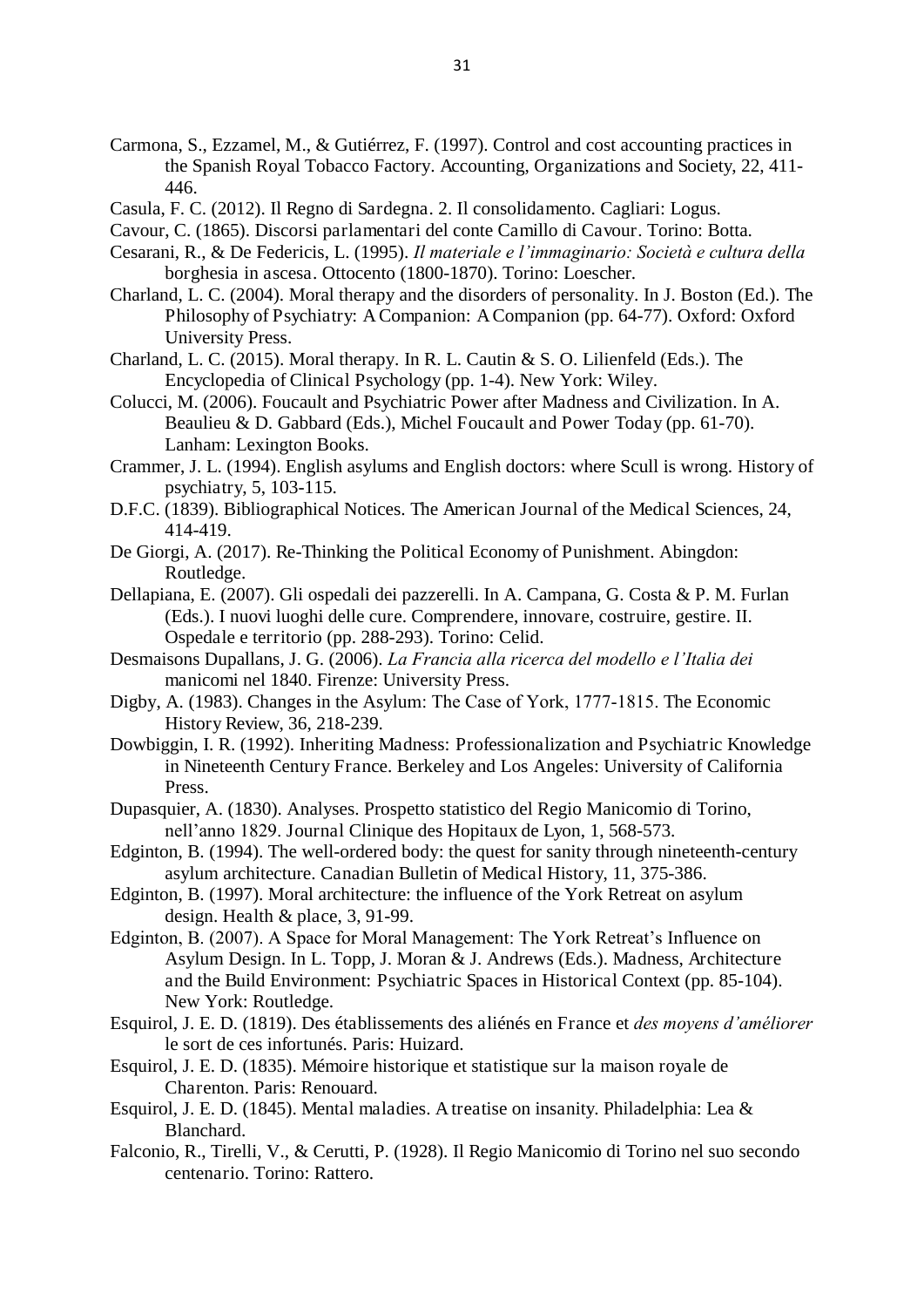- Fenoglio, G. C. (1830). Saggio sul Regio Manicomio di Torino. Annali universali di medicina, 50, 523-525.
- Fitzsch, N., & Jutte, R. (2003). Institutions of Confinement: Hospitals, Asylums, and Prisons in Western Europe and North America, 1500-1950. Cambridge: Cambridge University Press.
- Foucault, M. (1967). Madness and Civilization. A History of Insanity in the Age of Reason. London: Tavistock.
- Foucault, M. (1972). The Archaeology of Knowledge. London: Tavistock.
- Foucault, M. (1977). Discipline or Punish. The Birth of the Prison. New York: Vintage Books.
- Foucault, M. (1978). About the Concept of the 'Dangerous Individual' in 19th Century Legal Psychiatry. International Journal of Law and Psychiatry, 1, 1-18.
- Foucault, M. (1987). Mental Illness and Psychology. Berkeley: University of California Press.
- Foucault, M. (1991). Governmentality. In G. Burchell, C. Gordon & P. Miller (Eds.). The Foucault effect: studies in governmentality: with two lectures by and an interview with Michel Foucault (pp. 87-104). Chicago: The University of Chicago Press.
- Foucault, M. (1994a). Madness and society. In J. D. Faubion (Ed.). Aesthetics, Method, and Epistemology. Essential works of Foucault 1954-1984. Volume 2 (pp. 335-342). New York: Penguin Press.
- Foucault, M. (1994b). Psychiatric Power. In P. Rabinow (Ed.). Ethics: Subjectivity and Truth (pp. 39-50). New York: New Press.
- Foucault, M. (2003). The Birth of the Clinic. London: Routledge.
- Foucault, M. (2004). Abnormal: Lectures at the Collège de France, 1974-1975. New York: Picador.
- Foucault, M. (2006a). Psychiatric Power. Lectures at the Collège de France, 1973-74. New York: Palgrave Macmillan.
- Foucault, M. (2006b). History of Madness. London: Routledge.
- Foucault, M. (2008). The birth of biopolitics: Lectures at the Collège de France, 1978-1979. New York: Palgrave Macmillan.
- Franklin, B. (2002). Hospital-heritage-home: Reconstructing the nineteenth century lunatic asylum. Housing, Theory and Society, 19, 170-184.
- Funnell, W. N., Antonelli, V., D'Alessio, R., & Rossi, R. (2017). Accounting for Madness. The 'Real Casa dei Matti' of Palermo 1824-1860. Accounting, Auditing and Accountability Journal, 30, 1111-1141.
- Funnell, W. N., Maran, L., & Bracci, E. (2016). Accounting and the Management of Power: Napoleon's Occupation of the Commune of Ferrara. Critical Perspectives on Accounting, 34, 60-78.
- G.B. (1829). Saggio sul Regio Manicomio di Torino, con alcuni cenni intorno all'indole ed alla cura delle malattie mentali. *Nuovo giornale de' letterati. Scienze*, 18, 168-175.
- Gall, F. J. (1835a). On the functions of the brain and of each of its parts. Volumes I-VI. Boston: Capen & Lyon.
- Gall, F. J. (1835b). On the Organ of the Moral Qualities and Intellectual Faculties: And the Plurality of the Cerebral Organs. Capen & Lyon: Marsh.
- Gillio, M. (2007). Il Manicomio di Collegno dalla apertura alla prima guerra mondiale. 1852- 1915. In CISO (Ed.). Il Regio Manicomio di Torino. Scienza, prassi e immaginario *nell'Ottocento italiano* (pp. 55-108). Torino: EGA.
- Goffman, E. (1968). Asylums. Essays on the social situation of mental patients and other inmates. Harmondsworth: Penguin Books.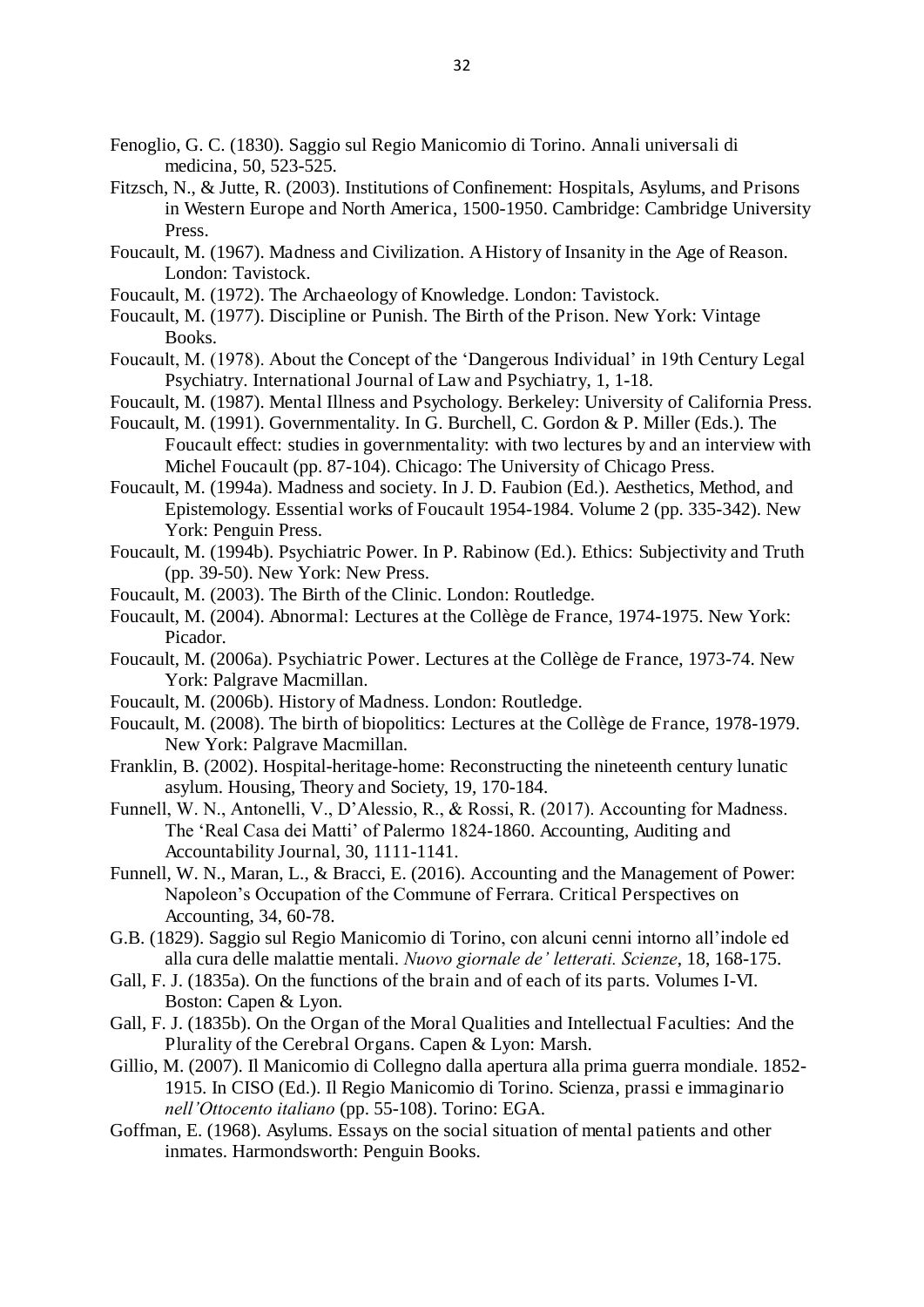- Goldstein, J. E. (2002). Console and classify: The French psychiatric profession in the nineteenth century. Chicago: University of Chicago Press.
- Gordon, C. (1990). Histoire de la folie: An unknown book by Michel Foucault. History of the Human Sciences, 3, 3-26.
- Gordon, C. (2013). History of Madness. In C. Falzon, T. O'Leary & J. Sawicki (Eds.). A Companion to Foucault (pp. 84-103). Oxford: Blackwell.
- Grey, C. (1994). Debating Foucault: a critical reply to Neimark. Critical Perspectives on Accounting, 5, 5-24.
- Guislain, J. (1840). *Lettres médicales sur l'Italie*. Gand: Gyselinck Editeurs.
- Gutting, G. (1989). *Michel Foucault's Archaeology of Scientific Reason*. Cambridge University Press: Cambridge.
- Gutting, G. (1994). Foucault and the History of Madness. In G. Gutting (Ed.). The Cambridge Companion to Foucault (pp. 49-73). Cambridge: Cambridge University Press.
- Hacking, I. (1986). Making up people. In T. C. Heller, M. Sosna, D.E. Wellbery, A. I. Davidson, A. Swidler, & I. Watt (Eds.). Reconstructing individualism: Autonomy, individuality, and the self in Western thought (pp. 222-236). Stanford, CA: Stanford University Press.
- Hacking, I. (2006). Making up people. London Books Review, 28, 23-26.
- Hayward, F. (1955). Storia della casa di Savoia. Bologna: Cappelli.
- Hearder, H. (2013). Cavour. Abingdon: Routledge.
- Holden, A., Funnell, W. N., & Oldroyd, D. (2009). Accounting and the moral economy of illness in Victorian England: The Newcastle Infirmary. Accounting, Auditing & Accountability Journal, 22, 525-552.
- Hook, D. (2007). Foucault, Psychology and the Analytics of Power. New York: Palgrave Macmillan.
- Hopwood, A. G. (1987). The archaeology of accounting systems. Accounting, Organizations and Society, 12, 207-234.
- Hoskin, K. (1994). Boxing clever: for, against and beyond Foucault in the battle for accounting theory. Critical Perspectives on Accounting, 5, 57-85.
- Hoskin, K. W. & Macve, R. H. (1986). Accounting and the examination: a genealogy of disciplinary power. Accounting, Organizations and Society, 11, 105-136.
- Hoskin, K. W. & Macve, R. H. (1988). The genesis of accountability: The West Point connections. Accounting, Organizations and Society, 13, 37-73.
- Ignatieff, M. (1978). A just measure of pain: the penitentiary in the industrial revolution, 1750-1850. New York: Macmillan.
- Knowles, T., & Trowbridge, S. (2015). Insanity and the Lunatic Asylum in the Nineteenth Century. London and New York: Routledge.
- La Capra, D. (1990). Foucault, history, and madness. History of the human sciences, 3, 31-38.
- Levra, U. (1988). *L'altro volto di Torino ris*orgimentale. Torino: Istituto Storia Risorgimento.
- Macintosh, N. B. (2002). Accounting, Accountants and Accountability. London & New York: Routledge.
- Mack Smith, D. (1971). Victor Emanuel, Cavour and the Risorgimento. Oxford: Oxford University Press.
- Maffoni, A. C. (1837). Saggio di statistica del Regio Manicomio di Torino, dal 1 gennaio 1831 al 31 dicembre 1836. Il Subalpino. Giornale di scienze, lettere ed arti, 2, 146- 153.
- McKinlay, A., & Pezet, E. (2010). Accounting for Foucault. Critical Perspectives on Accounting, 21, 486-495.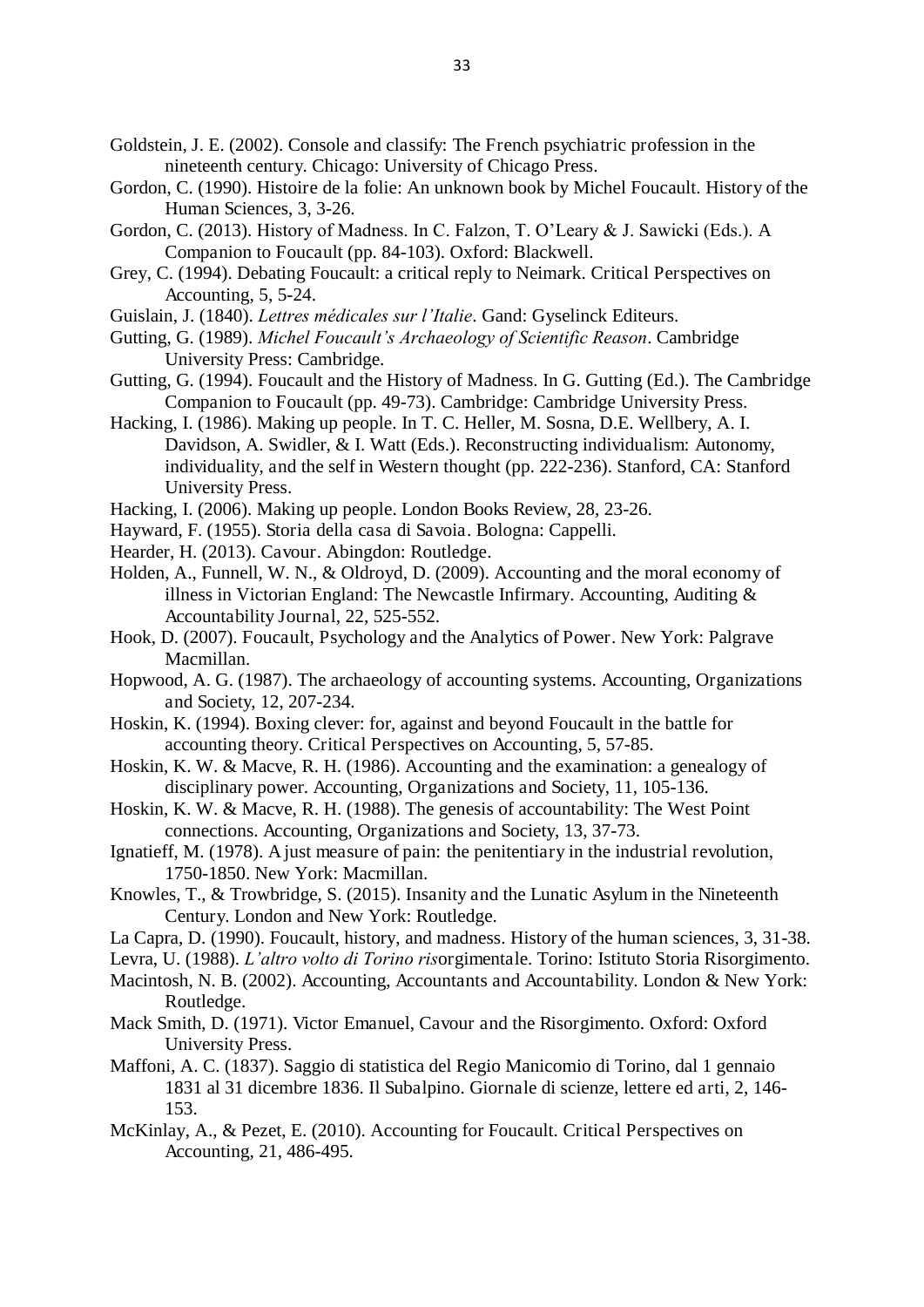- McLeod, M. A. (1963). Cavour and Italian Unity: A Biographical Study. New York: Exposition Press.
- Merquior, J. G. (1985). Foucault. Berkeley: University of California Press.
- Micale, M. S., & Porter, R. (1994). Discovering the History of Psychiatry. New York and Oxford: Oxford University Press.
- Miglino, E. (2004). Pazzi. Modena: Kult Virtual Press.
- Miller, G. L. (1992). The History of Science: An Annotated Bibliography. Pasadena: Salem Press.
- Miller, P. (1990). On the interrelations between accounting and the state. Accounting, Organizations and Society, 15, 315-338.
- Miller, P., & O'Leary, T. (1987). Accounting and the construction of the governable person. Accounting, Organizations and Society, 12, 235-265.
- Miller, P., & Rose, N. (1990). Governing economic life. Economy and society, 19, 1-31.
- Montaldo, R. (2007). Manicomio e psichiatria nel Regno di Sardegna, 1820-1850. In: CISO (Ed.). *Il Regio Manicomio di Torino. Scienza, prassi e immaginario nell'Ottocento*  italiano (pp. 9-53). Torino: EGA.
- Neimark, M. K. (1994). Regicide revisited: Marx, Foucault and accounting. Critical Perspectives on Accounting, 5, 87-108.
- OPTAS (1825a). Regia segreteria di stato per gli affari interni. Circolare ai signori intendenti delle finanze n. 4549. 22 marzo 1825 (OPT 23).
- OPTAS (1825b). Regia segreteria di stato per gli affari interni (Esazione pensioni), 21 febbraio 1825 (OPT 23).
- OPTAS (1829a). Analisi del saggio psichiatrico del dottor Trompeo (OPT 25).
- OPTAS (1829b). Letti per i furiosi (OPT 25).
- OPTAS (1829c). Metodi più dolci per i ricoverati al loro ingresso (OPT 25).
- OPTAS (1829d). Nuova pianta di medici e chirurghi addetti all'ospedale (OPT 25).
- OPTAS (1829e). Scelta del nuovo medico in rimpiazzo del dottor Trompeo (OPT 25).
- OPTAS (1829f). Nomina del dottor Bonacossa (OPT 25).
- OPTAS (1830a). Bagni particolari per la ricoverata sig.ra Cordy (OPT 26).
- OPTAS (1830b). Medico Bertolini. Nuovo metodo di servizio delle infermerie (OPT 26).
- OPTAS (1831). Riforma manette per i ricoverati. Precauzioni nell'ammissione ricoverati (OPT 26).
- OPTAS (1833). Dono libri e lotterie (OPT 26).
- OPTAS (1842a). Progetto d'orario per il Regio Manicomio di Torino (OPT 32).
- OPTAS (1842b). Nomina del dottor Bonacossa a Medico Primario (OPT 32).
- OPTAS (1842c). Progetto di regolamento per il Manicomio succursale di Collegno (OPT 32).
- OPTAS (1844). Scuola di canto da introdurre nello stabilimento (OPT 33).
- P. (1837). Saggio di statistica del Regio Manicomio di Torino, dal 1 gennaio 1831 al 31 dicembre 1836. *L'annotatore piemont*ese, ossia giornale della lingua e letteratura italiana, 6, 62-67.
- Padovani, G. (1949). Gli inizi dell'insegnamento universitario della psichiatria in Italia e Stefano Bonacossa. Rassegna di studi psichiatrici, 38, 94-105.
- Parry-Jones, W. L. (2013). The Trade in Lunacy: A study of private madhouses in England in the eighteenth and nineteenth centuries. London and New York: Routledge.
- Pavanelli, G. (1991). Dalla carità al credito. Torino: Giappichelli.
- Peloquin, S. M. (1994). Moral therapy: How a Caring Practice Lost Its Rationale. American Journal of Occupational Therapy, 48, 167-173.
- Petitti di Roreto, C. I. (1837). Saggio sul buon governo della mendicità, degli istituti di beneficenza e delle carceri. Volume secondo. Torino: Bocca.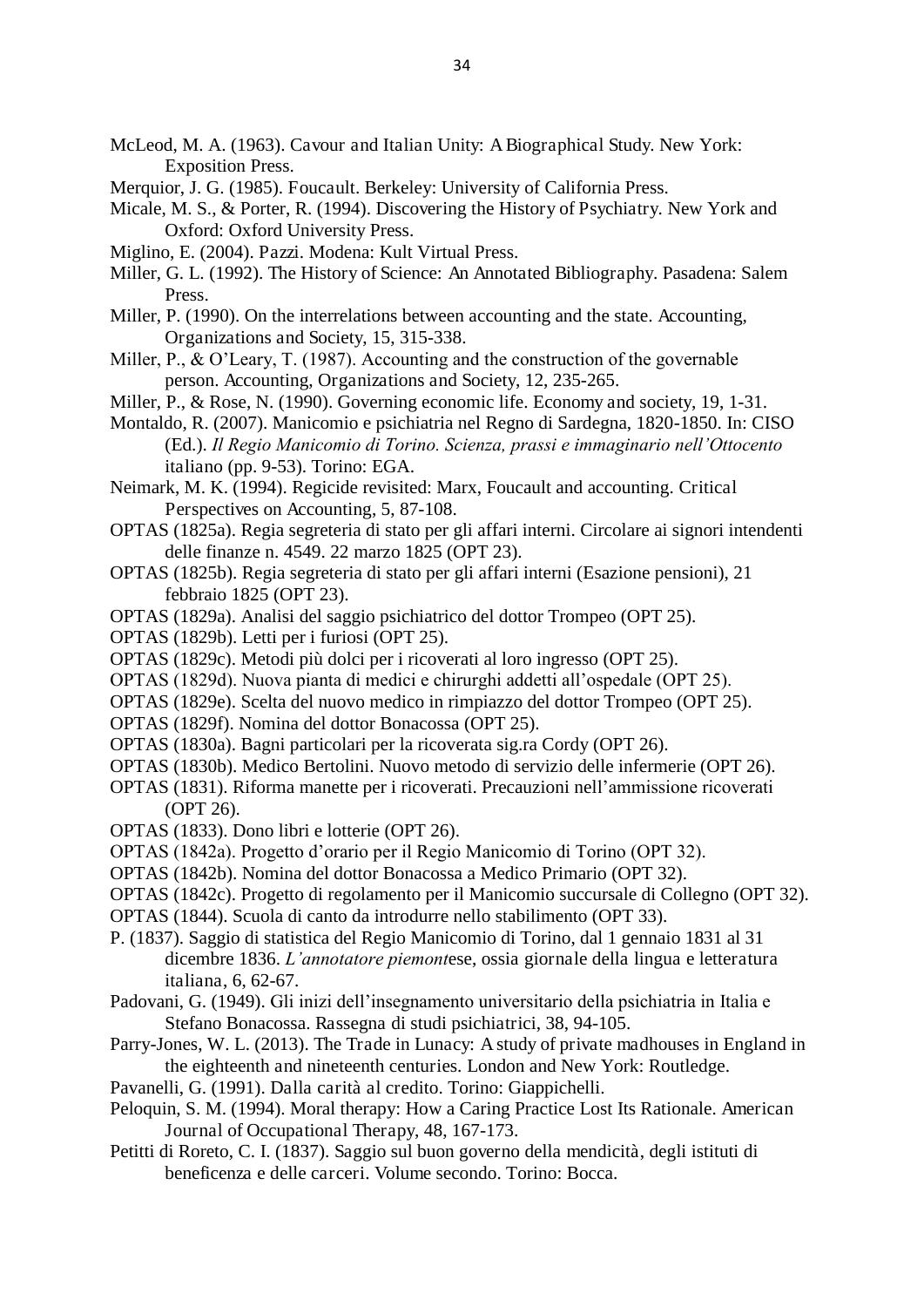- Philo, C. (2007). Michel Foucault, Psychiatric Power: Lectures at the Collège de France 1973-1974. Review Essay. Foucault Studies, 4, 149-163.
- Piddock, S. (2007). A Space of Their Own: The Archaeology of Nineteenth Century Lunatic Asylums in Britain, South Australia and Tasmania. New York: Springer.
- Pietikainen, P. (2015). Madness: A History. London & New York: Routledge.
- Pinel, P. (1797). *Nosographie philosophique, ou la méthode de l'analyse appliquée à la*  médecine. Paris: Maradan.
- Pinel, P. (1804). La médecine clinique rendue p*lus précise et plus exacte par l'application de l'analyse*. Paris: Brosson.
- Pinel, P. (1806). Treatise on insanity. Sheffield: Todd.
- Pinto, P. (1990). Carlo Alberto: il Savoia amletico. Milano: BUR.
- Porter, R., & Wright, D. (2003). The Confinement of the Insane: International Perspectives, 1800*–*1965. Cambridge: Cambridge University Press.
- RCSST (1849-52). Informazioni statistiche raccolte dalla Regia Commissione Superiore per gli Stati di Sua Maestà in Terraferma. Statistica Medica. Parte II. Volume IV. Torino: Stamperia Reale.
- RIHT (1837a). *Regolamento per l'amministrazione del Regio Manicomio di Torino*. Torino: Ghiringhello.
- RIHT (1837b). Istruzioni pel maneggio interno del Regio Manicomio di Torino. Torino: Ghiringhello.
- Rimke, H., & Hunt, A. (2002). From sinners to degenerates: The medicalization of morality in the 19th century. History of the Human Sciences, 15, 59-88.
- Rocca, G. (1998). *Alle origini del manicomio: l'Ospedale dei Pazzi di Ancona*. Milano: Franco Angeli.
- Rock, P. (1981). A Just Measure of Pain: The Penitentiary in the Industrial Revolution, 1750- 1850. Michael Ignatieff. American Journal of Sociology, 87, 732-735.
- Rose, N. (1989). Governing the soul. The shaping of the private self. London: Routledge.
- Rose, N. (1990). Of madness itself: Histoire de la folie and the object of psychiatric history. History of the human sciences, 3, 373-380.
- RS (1863). Regno di Sardegna. Atti del Parlamento Subalpino. Sessione del 1850. Torino: Botta.
- RSAI (1841). Regia Segreteria degli Affari Interni. Relazione a Sua Maestà sulla situazione *degli istituti di carità e di beneficenza dopo l'editto 24 dicembre 1836.* Torino: Stamperia Reale.
- Saporito, F. (1907). Il manicomio di Aversa in rapporto alla legge ed ai progressi della tecnica manicomiale. Napoli: Giannini.
- Sapouna, L. (2012). Classic texts: No. 16. Foucault, Michel (2001) Madness and Civilization: A History of Insanity in the Age of Reason, London, Routledge Classics. Community Development Journal, 47, 612–617.
- Sargiacomo, M. (2009). Michel Foucault, discipline and punish: the birth of the prison. Journal of Management and Governance, 13, 269-280.
- Sargiacomo, M., & Gomes, D. (2011). Accounting and accountability in local government: Contributions from accounting history research. Accounting History, 16, 253-290.
- Scull, A. (1977). Madness and segregative control: The rise of the insane asylum. Social Problems, 24, 337-351.
- Scull, A. (1990). Michel Foucault's History of Madness. History of Human Sciences, 3, 57- 67.
- Scull, A. (1991). Psychiatry and its historians. History of Psychiatry, 2, 239-250.
- Scull, A. (2004). The insanity of place. History of Psychiatry, 15, 417-436.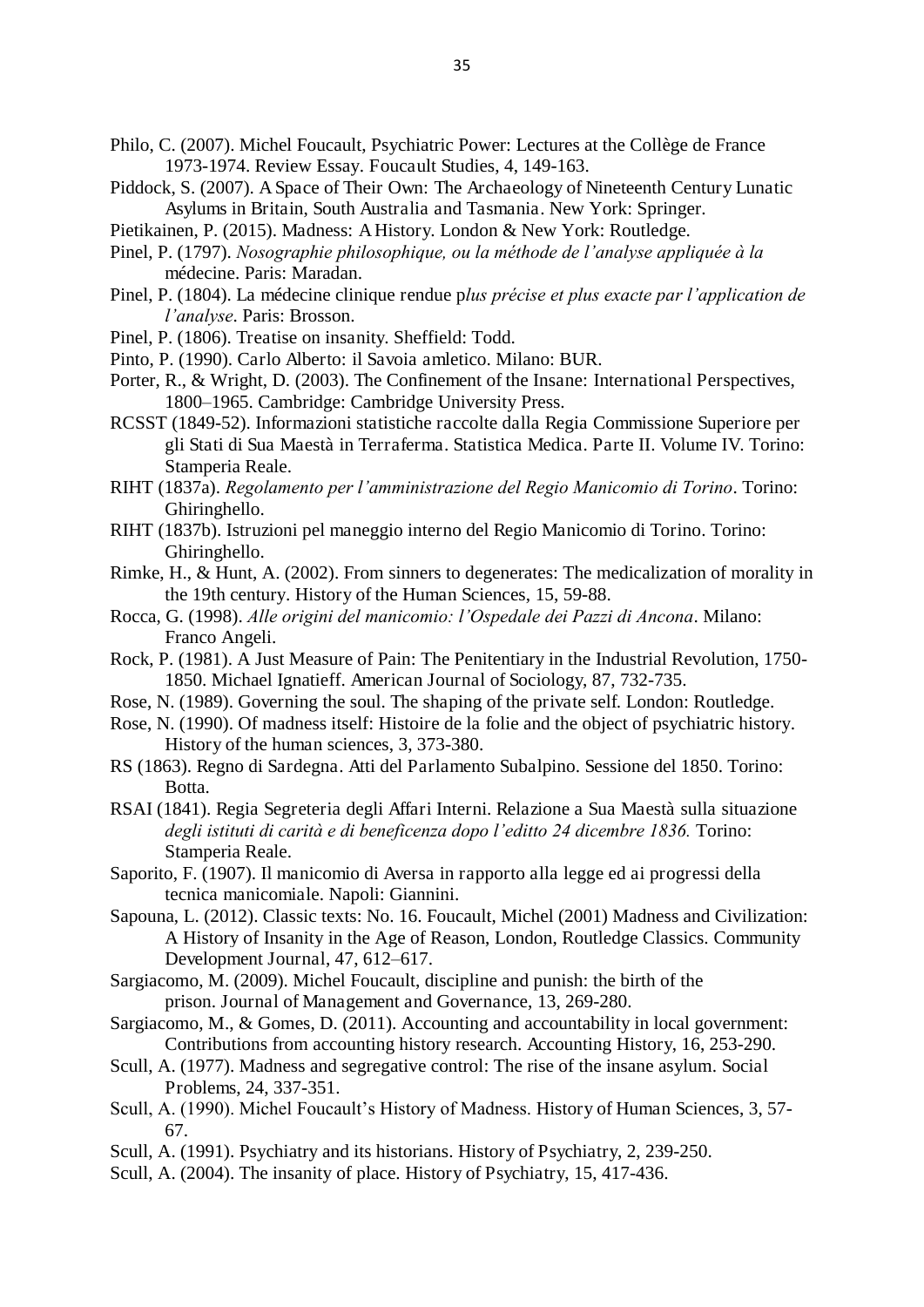- Scull, A. (2015). Madhouses, mad-doctors, and madmen: The social history of psychiatry in the Victorian era. Philadelphia: University of Pennsylvania Press.
- Shepherd, A. (2014). Institutionalizing the Insane in Nineteenth-Century England. Abingdon: Routledge.
- Simpson, D. (2005). Phrenology and the neurosciences: contributions of FJ Gall and JG Spurzheim. ANZ journal of surgery, 75, 475-482.
- Sine, D. M. (2008). The architecture of madness and the good of paternalism. Psychiatric services, 59, 1060-1062.
- Smart, B. (2002). Michel Foucault. Revised Edition. New York: Routledge.
- Smith, L. (1999). Care, Comfort and Safe Custody: public lunatic asylums in early nineteenth-century England. London: Bloomsbury.
- Soffietti, I. (1999). Lo statuto albertino. Torino: Giappichelli.
- Spurzheim, J. G. (1817). Examination of the objections made in Britain against the doctrines of Gall and Spurzheim. Edinburgh: Walker & Greig.
- Spurzheim, J. G. (1820). Essai philosophique sur la nature morale et intellectuelle de *l'homme*. Paris: Treuttel and Wurtz.
- Spurzheim, J. G. (1825). Phrenology, or the doctrine of the mind. London: Knight.
- Spurzheim, J. G., & Gall, F. J. (1815). The physiognomical system. Baldwin: Craddock and Joy.
- St. John, B. (1856). The Subalpine Kingdom, or experiences and studies in Savoy, Piedmont and Genoa. London: Chapman & Hall.
- Stewart, R. E. (1992). Pluralizing our past: Foucault in accounting history. Accounting, Auditing & Accountability Journal, 5, 57-73.
- Stone, B. E. (2004). Defending Society from the Abnormal. The Archaeology of Bio-Power. Review Essay. Foucault Studies, 1, 77-91.
- Taccari, E. (1969). Giovanni Stefano Bonacossa. Dizionario Biografico degli Italiani Volume 11. [http://www.treccani.it/enciclopedia/giovanni-stefano](http://www.treccani.it/enciclopedia/giovanni-stefano-bonacossa_(Dizionario_Biografico)/)[bonacossa\\_\(Dizionario\\_Biografico\)/](http://www.treccani.it/enciclopedia/giovanni-stefano-bonacossa_(Dizionario_Biografico)/) Accessed: 20.11.16.
- Temkin, O. (1947). Gall and the phrenological movement. Bulletin of the History of Medicine, 21, 275-321.
- Trompeo, B. (1829). *Saggio sul R. manicomio di Torino con alcuni cenni intorno all'indole e*  alla cura dei malati mentali. Torino: Favale.
- Trompeo, B. (1830). Prospett*o statistico del Regio Manicomio di Torino nell'anno 1829.* Torino: Fontana.
- Valentin, L. (1826). Viaggio in Italia fatto nel 1820. *Nuovo giornale de' letterati. Scienze*, 30, 161-178.
- Visker, R. (1995). Michel Foucault. Genealogy as critique. London & New York: Verso.
- Walk, A. (1954). Some aspects of the 'Moral therapy' of the Insane up to 1854. The British Journal of Psychiatry, 100, 807-837.
- Walker, S. P. (2004). Expense, social and moral control. Accounting and the administration of the old poor law in England and Wales. Journal of Accounting and Public Policy, 23, 85-127.
- Walker, S. P. (2008). Accounting, paper shadows and the stigmatised poor. Accounting, Organizations and Society, 33, 453-487.
- Wright, D. (1997). Getting out of the asylum: understanding the confinement of the insane in the nineteenth century. Social History of Medicine, 10, 137-155.
- Young, R. M. (1970). Mind, brain, and adaptation in the nineteenth century: cerebral localization and its biological context from Gall to Ferrier. New York – Oxford: Oxford University Press.